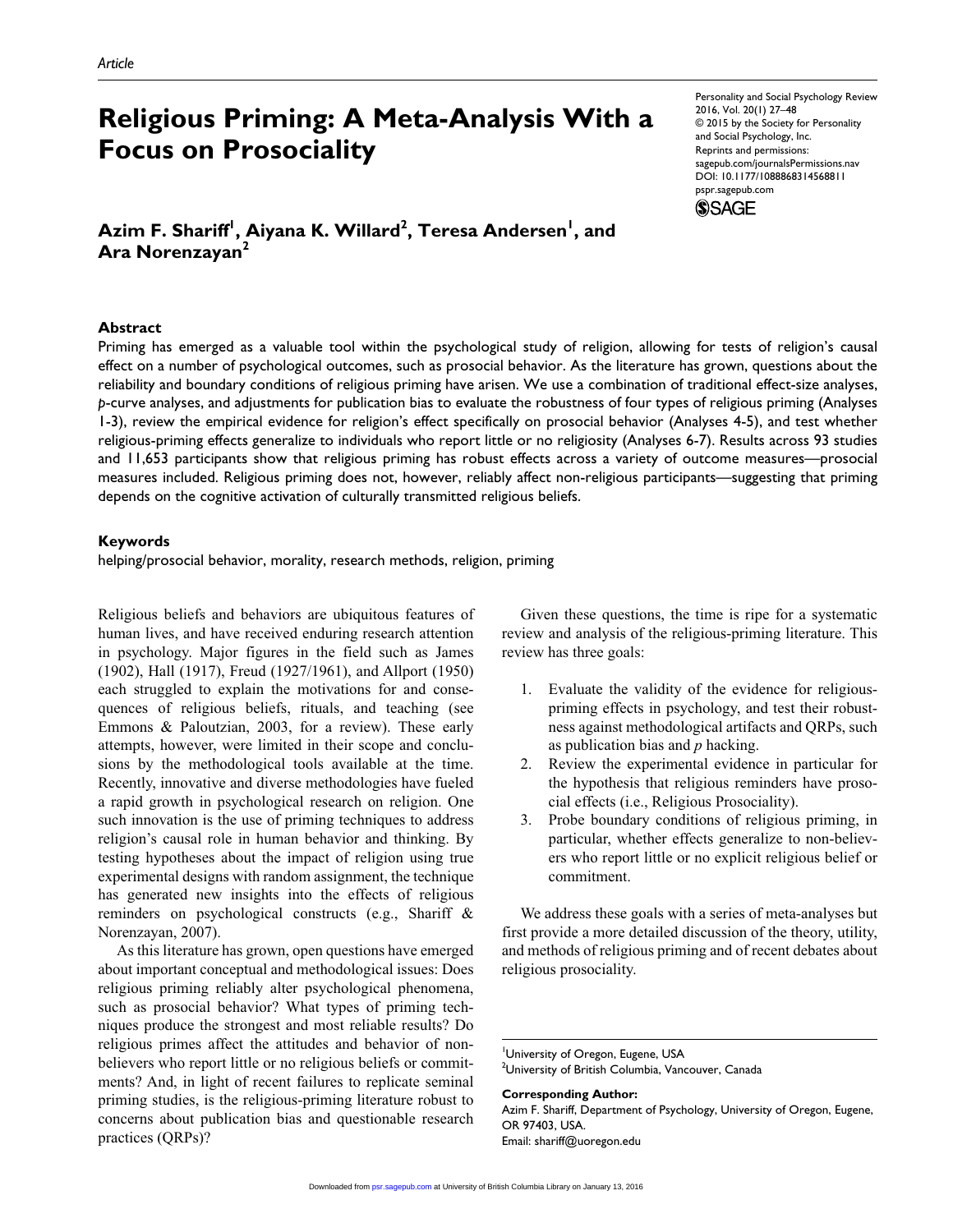# **Religious Priming**

The experimental use of priming in social psychology refers to a technique whereby the presentation of one stimulus passively and temporarily affects processing or response, often in a different domain (Bargh, Chen, & Burrows, 1996). Although it is not necessary that priming stimuli are perceived outside of awareness, it is a necessary characteristic of this form of priming that the individual is either unaware of the influence of the priming stimulus on its measured response, or that this influence is unintended. The theoretical origins of priming are rooted in mid-20th century information-processing models (Hebb, 1949) and suggest that the cognitive accessibility of a concept affects how subsequent information is encoded, even if that information derives from an unrelated context. The precise mechanisms underlying priming effects remain a topic of debate (for an extended discussion, see Dijksterhuis & Bargh, 2001; Molden, 2014).

The experimental psychology of religion has turned to priming techniques to address limitations inherent in existing correlational and quasi-experimental designs. By directly manipulating the salience of religious thinking in the moment, and thereby allowing random assignment to different groups in which aspects of religion are or are not made salient, religious priming provides a powerful tool to test the causal effects of religious thinking on theoretically relevant psychological outcomes, and disentangle them from myriad other characteristics that covary with a "religious disposition," such as personality dimensions, demographic background, and political orientation. Religious-priming studies have probed a wide range of core psychological topics such as social desirability and prejudice; neural signals such as error-related negativity; and overt behaviors such as goal pursuit, temptation resistance, generosity, and cooperation.

Researchers have attempted to prime religion using a host of methods. These attempts can be categorized into four broad types—attempts to *explicitly* prime religion, *implicitly* prime religion, *subliminally* prime religion, and *contextually* prime religion. Each form of priming has its strengths and limitations.

Explicit primes, which are actively perceived and consciously processed by the participant, activate more specific and complex constructs than can subliminal and implicit primes, but are more vulnerable to demand characteristics. In an explicit priming situation, participants may be randomly assigned to answer a series of questions about their religious beliefs either before or after the dependent measure (e.g., Ginges, Hansen, & Norenzayan, 2009; Schumann, McGregor, Nash, & Ross, 2014). Other studies have had participants read over Biblical passages (e.g., Carpenter & Marshall, 2009). In these attempts to explicitly prime religious concepts, there are no efforts made to disguise the religious nature of the stimulus. Therefore, participants' explicit knowledge of the study's religious content may introduce suspicions.

Researchers attempt to prime religious concepts implicitly and even subliminally to minimize this possibility. Using a sentence-unscrambling task (Srull & Wyer, 1979) is one strategy for implicitly priming religious concepts (e.g., Shariff & Norenzayan, 2007). In this task, participants are exposed to a number of embedded keywords (e.g., *divine, sacred*) in a set of five-word sentence scrambles. Together, the keywords form a cognitive concept to which, it is argued, the participant has no explicit awareness. That is, although the participant's exposure to the religious stimuli was fully supraliminal, she does not explicitly realize that she has been led to think about religion. In funneled debriefing questions, very few participants report being aware that they were exposed to religion-related stimuli (see, for example, Ahmed & Hammarstedt, 2011; Rounding, Lee, Jacobson, & Ji, 2012).

Researchers aiming to prime religious concepts subliminally do so by presenting the religious stimuli in a manner in which participants are unlikely to consciously recognize being exposed to anything at all. One commonly used task has embedded rapidly flashed religious words in a Lexical Decision Task (e.g., Johnson, Rowatt, & LaBouff, 2010; Saroglou, Corneille, & Van Cappellen, 2009). In this task, participants are instructed to attend to the center of a screen where they are presented with strings of letters and report whether the letter string represents an actual word. In between presentation of the letter strings, religious words are presented for very short (<40 ms) durations and bookended by forward and backward masks. Unlike in the attempts to prime religious concepts implicitly, wherein the relevant stimuli are supraliminally perceived but not explicitly recognized to be about religion, in subliminal priming attempts, participants report no awareness of even having seen the stimuli (see, for example, Dijksterhuis, Preston, Wegner, & Aarts, 2008; McKay, Efferson, Whitehouse, & Fehr, 2011; though see Pratte and Rouder, 2009, for an alternative interpretation of subliminal priming effects).

Although attempts at implicit and subliminal priming can provide more rigorous experimental control, they are confined to simpler constructs and limit generalization to the real world. To expand religious priming to more naturalistic situations, several researchers have used contextual settings to evoke religious concepts. Aveyard (2014) and Duhaime (2014) both used the audible Islamic call to prayer—either in the field or subtly reproduced in the lab—as an ecologically valid example of religious priming. Similarly, several researchers have conducted field studies in which experimental participants are tested inside or in view of religious buildings (LaBouff, Rowatt, Johnson, & Finkle, 2012; Rutchick, 2010; Sagioglou & Forstmann, 2013; Xygalatas, 2012). Although these primes involve supraliminal stimuli, they need not be overt. Clever contextual priming designs, although challenging to conduct, can thus be very powerful by closely simulating real-world religious reminders, while still maintaining experimental control, and minimizing demand characteristics. In Analysis 2, we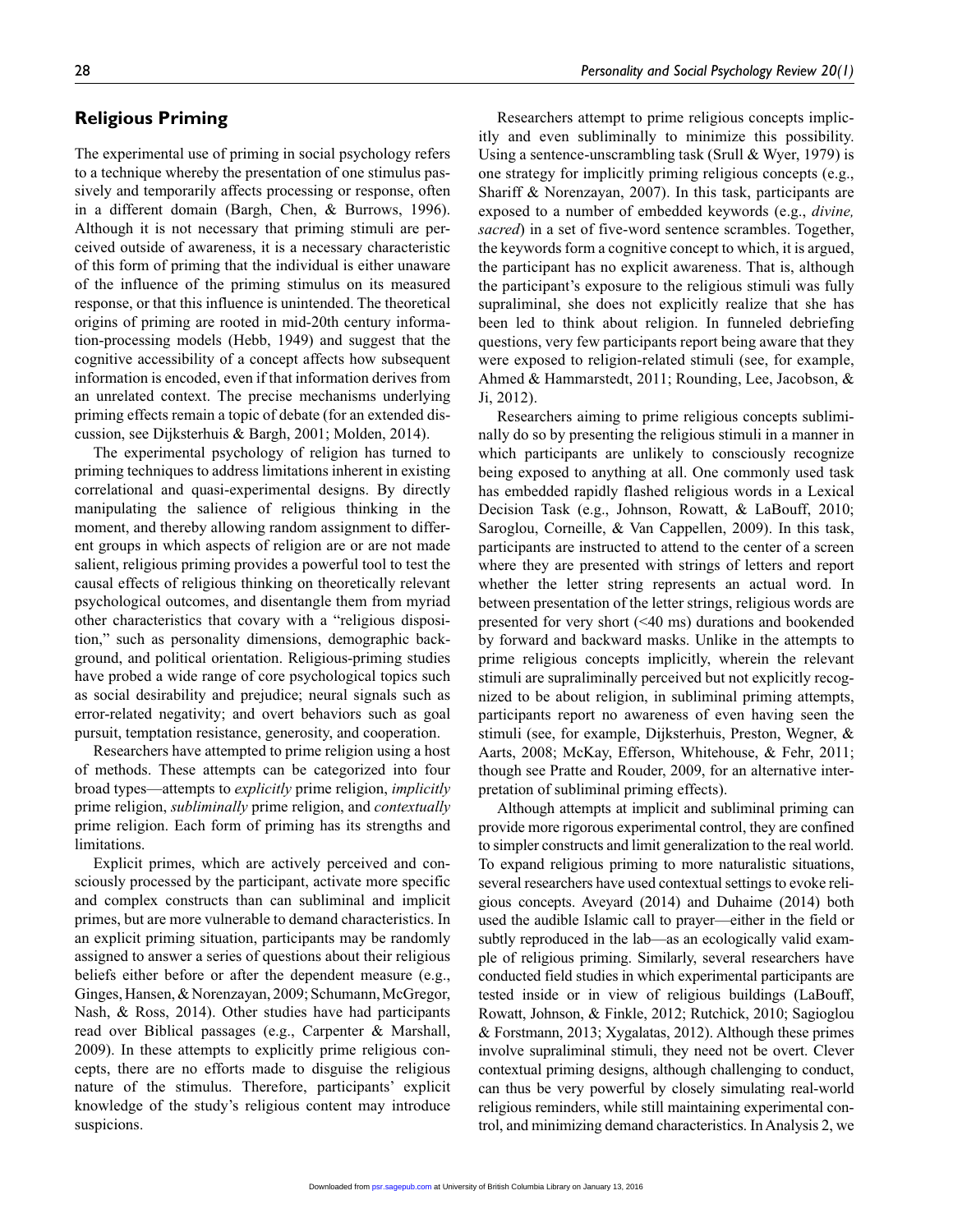examine the relative effects of religious priming using each of these techniques.

# **Religious Prosociality**

Some of the earliest religious-priming studies tested the effect of priming on *prosocial behavior*—a constellation of constructs dealing with normative actions that benefit others (see Norenzayan & Shariff, 2008 for a brief review). This was an opportune topic for the use of priming techniques for two reasons. First, whether religion causes people to act more prosocially has been a question of key interest to social scientists, philosophers, and the broader public (e.g., Durkheim, 1912/2001; Voltaire, 1825), especially in the evolutionary study of religion (e.g., Bering, 2011; Bulbulia 2007; Norenzayan, 2013, Sosis & Ruffle, 2003). Second, existing correlational techniques were ill-equipped to draw firm conclusions about causation.

Prosocial behavior tends to have multifactorial causes and be especially prone to socially desirable responding. Thus, correlational studies linking religion with prosocial behavior left numerous alternative explanations open. For example, it is conceivable that a prosocial disposition may cause people to become religious, or that third variables, such as compassion or guilt, may increase both religiosity and prosociality (Norenzayan & Shariff, 2008). In addition, socially desirable responding—shown to be higher among the religious (Sedikides & Gebauer, 2010)—could account for any positive relationship between self-reports of religiosity and prosocial behavior. Furthermore, given the widespread stereotype in majority religious societies of religious people being nicer and more cooperative than the non-religious (Gervais, Shariff, & Norenzayan, 2011), even peer reports of the prosociality of religious versus non-religious individuals may be confounded by religion's halo effect (Galen, 2012). Priming techniques address these issues by introducing an experimental manipulation that could establish causation and also mask the hypotheses of the study behind implicit or subliminal primes. In Analyses 4 and 5, we provide meta-analyses of the results of 25 published and unpublished studies that have used religious priming to test different aspects of the religious prosociality hypothesis.

# **Methodological Concerns**

Recently, two large-scale failures to replicate highly cited unconscious priming studies have raised questions about the robustness of priming effects in social psychology (Doyen, Klein, Pichon, & Cleeremans, 2012; Shanks et al., 2013; see, for example, Dijksterhuis, van Knippenberg, & Holland, 2014; Newell & Shanks, 2014; Pashler, Coburn, & Harris, 2012, for debates on this issue). Concurrently, broader concerns have emerged over *p hacking*—sets of QRPs in data collection and analysis that artificially increase the likelihood that effects will reach statistical significance (Simmons,

Nelson, & Simonsohn, 2011). Coupled with the perennial issue of publication bias caused by file-drawered null findings, the danger of pervasive *p* hacking is that it allows many more false-positive effects to enter the literature.

We welcome the need for additional scrutiny that raises the evidentiary bar in psychology, and in priming research in particular. We conducted these meta-analyses to address this challenge. The use of meta-analyses has been widely recommended as one of several important strategies for improving the integrity of psychological research (Asendorpf et al., 2013; Cumming, 2014; Cumming, Fidler, Kalinowski, & Lai, 2012). We have complemented traditional effect-size analyses with two additional tools: an estimation of possible publication bias and *p-curve* analyses. Publication bias is a well-known problem, and estimating and correcting for it can improve our confidence in the scientific literature. *P* curve was created by Simonsohn, Nelson, and Simmons (2014)—who initially raised concerns about *p* hacking—to test whether a set of statistically significant effects likely represent true findings, or false positives teased to statistical significance using QRPs and selective reporting. Further details about all our analyses, including *p* curve, are reported in the next section.

# **Overview of the Meta-Analyses**

Three questions were addressed with seven analyses:

- 1. *Does religious priming have reliable psychological effects?* We conducted an effect-size meta-analysis on all qualifying religious-priming studies to evaluate the evidentiary value and effect size (Analysis 1), as well as subsidiary analyses to investigate important potential moderators of priming effects such as priming type and experimental setting (Analysis 2). In addition, we conducted a *p*-curve analysis on eligible studies to test whether this literature has evidentiary value or is merely an artifact of *p* hacking (Analysis 3).
- 2. *Does religious priming cause people to engage in prosocial behavior?* An effect-size meta-analysis (Analysis 4) and *p*-curve analysis (Analysis 5) were conducted to evaluate the impact of religious priming specifically on prosocial behavior.
- 3. *Do religious-priming effects depend on preexisting dispositional religious belief?* Separate effect-size analyses investigated whether priming effects are found among both believers and non-believers. Analyses were run for all priming studies (Analysis 6), and for the subset testing prosocial outcomes only (Analysis 7).

# **Question 1: Is the Effect of Religious Priming Robust?**

Our first analysis sought to measure the effect sizes of existing work using religious priming, regardless of the dependent measure. Note that, for the purposes of testing religious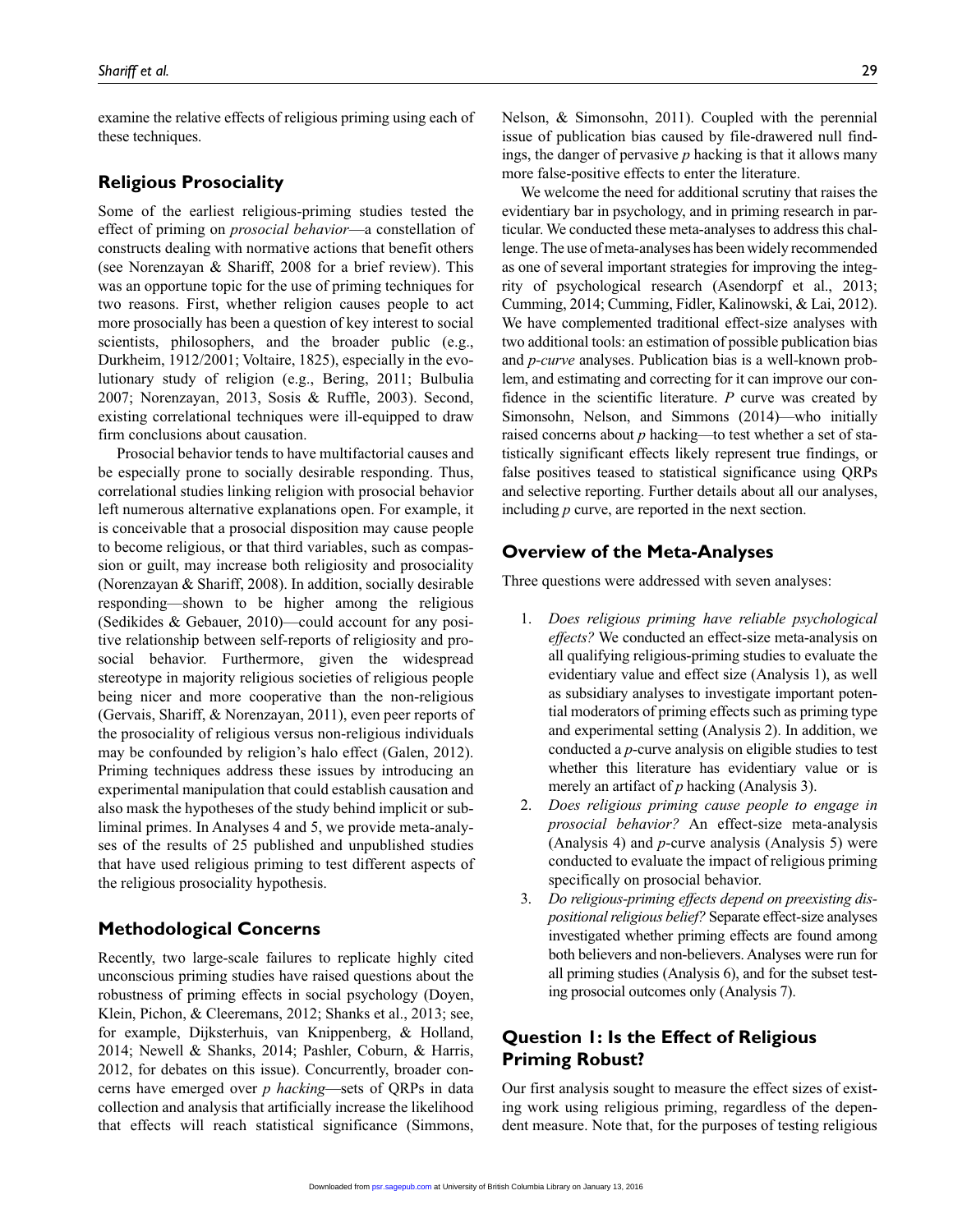priming's effectiveness, this is a particularly stringent test. A significant result in these studies depends not just on the priming being effective but also on the accuracy of the researchers' hypothesis about the prime's effect on the outcome measure. That is, the results of these studies indicate both that religious priming successfully activated thoughts about religious concepts *and* that those thoughts successfully affected the hypothesized psychological construct.

### *Analysis 1: Effect-Size Analysis*

#### *Method*

*Selection of studies and inclusion criteria*. An initial overinclusive list of studies published or in press before November, 2014 was compiled by, first, searching *PsycINFO, Google Scholar*, and *Web of Knowledge* using keywords *relig\*, god*, and *prim\**; second, searching through *Google Scholar* lists of articles that cited the early priming articles but were not caught using the first method; third, posting an email on the Social Psychology Network (socialpsychology. org) listserv on January 29, 2013, requesting information from religious-priming studies, whether published or not, and whether they had positive or null findings; and finally, searching the reference sections of all these articles for any relevant but overlooked articles. This process allowed us to start with as comprehensive a list as possible.

From this list, we retained all studies that had (a) at least one group exposed to religious primes, that is, used subliminal, implicit, explicit, or contextual methods to manipulate religious salience; (b) a clear neutral condition with which primed groups could be compared; and (c) random assignment to these groups. These criteria produced a list of 94 priming studies (8 unpublished; Tables 1 and S1; see Appendix A for a list of excluded studies).

Quality ratings were not conducted. Although some have recommended weighting studies by quality assessment (Rosenthal, 1995), others have criticized its use for being unreliable and invalid (Herbison, Hay-Smith, & Gillespie, 2006; Juni, Witschi, Bloch, & Egger, 1999). Instead, objective indicators on which systematic quality judgments could be made, such as sample size and whether the study was conducted online or in person, are reported in Table S1. Sample reliability was also taken into account when making the trim and fill estimates. In addition, original means and standard deviations were used to correct statistical errors where possible. Finally, the use of random assignment was a necessary requirement for any study to be included in the analyses<sup>1</sup>.

*Effect sizes*. All effects sizes were calculated as the standardized differences in dependent measures between religious prime and neutral-prime groups. Effect sizes were calculated directly from the means, standard deviations, and sample sizes for the experimental and control groups wherever possible. When not possible, effect sizes were computed from *F* ratios, *t*-tests, or zero-order correlation coefficients (Hullett & Levine, 2003). Effect sizes were calculated as Hedges' *g*, a standardized effect size that corrects for a slight positive bias in Cohen's *d* that is present in small samples (Hedges, 1981).

When religion-specific primes were used, religious groups were paired with their own religion's primes (e.g., Hindu participants with Hindu primes, Christians with Christian primes). Non-believers, however, were paired with the culturally dominant religious primes (i.e., Christian). For studies in which effects for multiple religious groups were reported, these different comparisons were weighted by sample size and averaged across all groups, including nonbelievers. For studies that had multiple religious-priming conditions but a single dependent variable, the effect size was calculated for each condition separately, and then averaged according to sample size (e.g., Ginges et al., 2009). Confidence intervals (CIs) were approximated based on standard errors and default assumptions of normality. No corrections for measurement error or range restriction were used, as reliability estimates were either not relevant or not included for a majority of our studies. Outliers were assessed, but none were found to have sufficient influence to warrant deletion in any analysis.

Two studies were excluded for having experimental cells that contained zero values. In Study 2 of Randolph-Seng and Nielsen (2007), there were zero cheaters among participants receiving a religious prime, and in Study 2 of Duhaime (2014), no participant receiving a religious prime elected to allocate money to themselves, rather than to a charity. Because calculations with zero value cells lead to infinite odds ratios, the studies were dropped from effectsize analyses, leaving Analysis 1 with a total of 92 studies (*n* = 11,608). However, in Appendix B, results are reported if these two studies are included with the adjustment of 0.5 being added to each cell before calculating the odds ratio (following Higgins, 2008; Littenberg & Moses, 1993). Including these two studies slightly increases the effect sizes.

*Publication bias*. Meta-analytic results were complemented by estimates made using the "trim and fill" method, to estimate studies that are missing due to publication bias. Duval and Tweedie (2000) developed "trim and fill," as a way to account for file-drawered studies, a perennial challenge of meta-analyses. Starting with a funnel plot, the method first removes ("trims") outlying studies on one side of the plot that have no corresponding study on the other side. After trimming, the new "true" center of the funnel plot is calculated. Finally, the previously trimmed studies are symmetrically added back in ("filled") on *both* sides of the plot's new center (see Figure 1). The newly filled studies on the opposite side of the plot represent estimates of those that were likely to be missing due to underreporting. At this point, a new effect size can be calculated that includes an estimated correction for publication bias.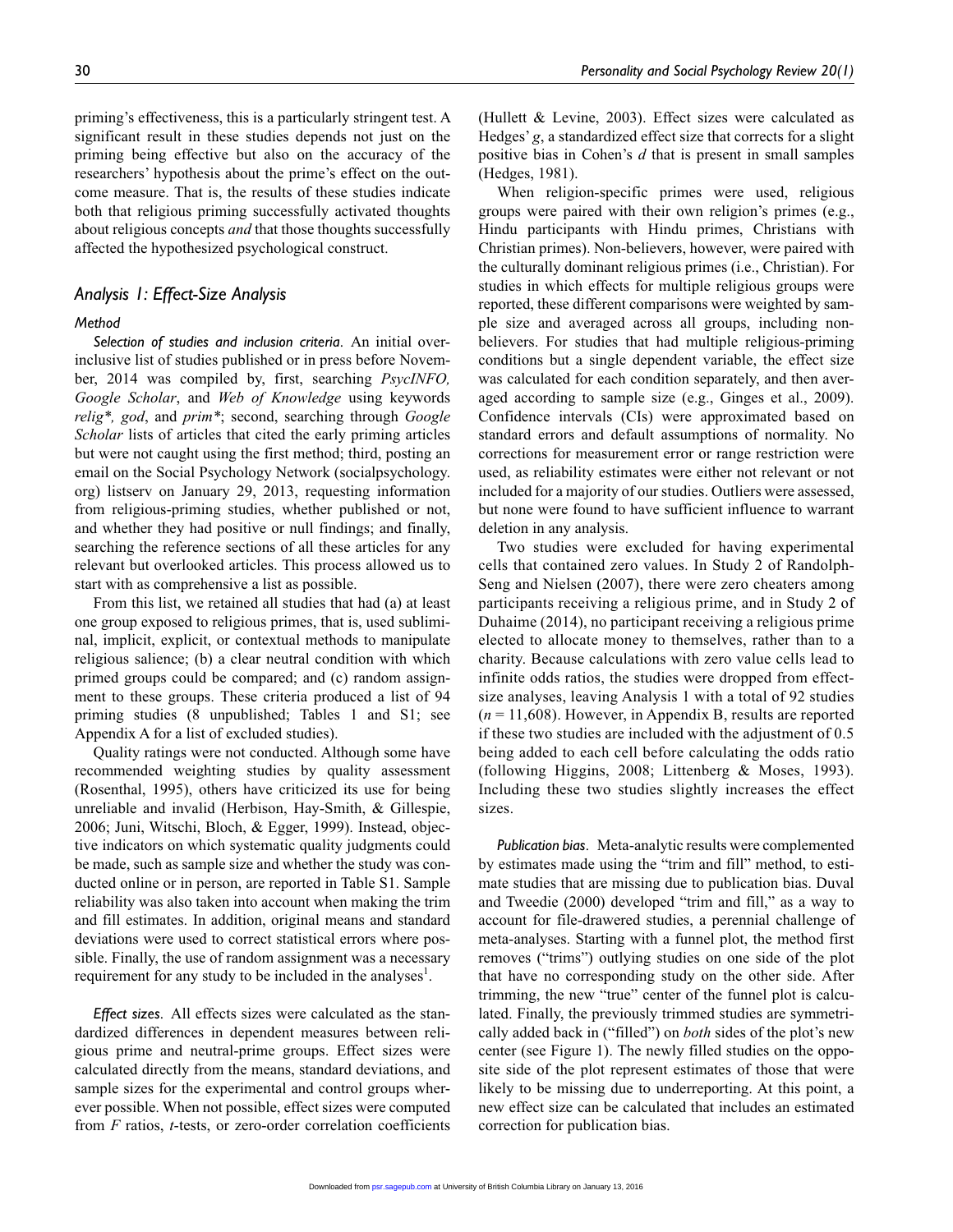# **Table 1.** List of Studies in Meta-Analyses.

| Analysis                                    |      |              |                   |                                             |                       |                                         |                         |                                              |                                                |
|---------------------------------------------|------|--------------|-------------------|---------------------------------------------|-----------------------|-----------------------------------------|-------------------------|----------------------------------------------|------------------------------------------------|
| Authors                                     | Year | Study        | Priming<br>method | I and 2: Overall<br>effect-size<br>analysis | 3: Overall<br>p curve | 4: Prosocial<br>effect-size<br>analysis | 5: Prosocial<br>p curve | 6: Overall<br>Believers vs.<br>Non-believers | 7: Prosocial<br>Believers vs.<br>Non-believers |
| Baldwin, Carrel, and<br>Lopez               | 1990 |              | Subliminal        | $\ast$                                      | $\ast$                |                                         |                         |                                              |                                                |
| Shariff and Norenzayan                      | 2007 | Study I      | Implicit          | $\ast$                                      | $\ast$                | $\ast$                                  | $\ast$                  | $\ast$                                       | $\ast$                                         |
|                                             |      | Study 2      | Implicit          | $\ast$                                      | $\ast$                | $\ast$                                  | $\ast$                  | $\ast$                                       | $\ast$                                         |
| Randolph-Seng and                           | 2007 | Study I      | Implicit          | $\ast$                                      | $\ast$                | $\ast$                                  | $\ast$                  |                                              |                                                |
| Nielsen                                     |      | Study 2      | Subliminal        |                                             | $\ast$                |                                         | $\ast$                  |                                              |                                                |
| Pichon, Boccato, and                        | 2007 | Study I      | Subliminal        | $\ast$                                      | $\ast$                | $\ast$                                  | $\ast$                  |                                              |                                                |
| Saroglou                                    |      | Study 2      | Implicit          | $\ast$                                      |                       | $\ast$                                  |                         |                                              |                                                |
| Dijksterhuis, Preston,<br>Wegner, and Aarts |      | 2008 Study 3 | Subliminal        | $\ast$                                      | $\ast$                |                                         |                         | $\ast$                                       |                                                |
| Ginges, Hansen, and<br>Norenzayan           | 2009 |              | Explicit          | $\ast$                                      | $\ast$                |                                         |                         |                                              |                                                |
| Saroglou, Corneille, and                    | 2009 | Study I      | Subliminal        | *                                           |                       |                                         |                         |                                              |                                                |
| Cappellen                                   |      | Study 2      | Subliminal        | *                                           | $\ast$                |                                         |                         |                                              |                                                |
| <b>Carpenter and Marshall</b>               | 2009 |              | Explicit          | *                                           | *                     | $\ast$                                  | $\ast$                  | $\ast$                                       | $\ast$                                         |
| Pichon and Saroglou                         | 2009 |              | Contextual        | *                                           | *                     | $\ast$                                  |                         |                                              |                                                |
| Benjamin, Choi, and Fisher                  | 2010 | Study la     | Implicit          | *                                           |                       | $\ast$                                  |                         | *                                            | $\ast$                                         |
|                                             |      | Study Ib     | Implicit          | *                                           |                       | $\ast$                                  |                         | *                                            | $\ast$                                         |
| Inzlicht and Tullet                         | 2010 | Study I      | Explicit          | *                                           | *                     |                                         |                         | $\ast$                                       |                                                |
|                                             |      | Study 2      | Implicit          | *                                           | *                     |                                         |                         |                                              |                                                |
| <b>Toburen and Meier</b>                    | 2010 |              | Implicit          | *                                           | *                     |                                         |                         |                                              |                                                |
| Johnson, Rowatt, and                        |      | 2010 Study I | Subliminal        | *                                           | *                     |                                         |                         |                                              |                                                |
| LaBouff                                     |      | Study 2      | Subliminal        | *                                           | *                     |                                         |                         |                                              |                                                |
| Rutchick                                    | 2010 | Study 4      | Contextual        | *                                           |                       |                                         |                         |                                              |                                                |
|                                             |      | Study 5      | Subliminal        | *                                           |                       |                                         |                         | $\ast$                                       |                                                |
| Horton, Rand, and<br>Zeckhauser             | 2011 |              | Explicit          | $\ast$                                      |                       | $\ast$                                  |                         | *                                            | $\ast$                                         |
| Ahmed and Salas                             | 2011 | Study I      | Implicit          | $\ast$                                      | $\ast$                | $\ast$                                  | $\ast$                  | *                                            | $\ast$                                         |
| McKay, Efferson,<br>Whitehouse, and Fehr    | 2011 |              | Subliminal        | $\ast$                                      |                       | $\ast$                                  |                         |                                              |                                                |
| Ahmed and Hammarstedt                       | 2011 |              | Implicit          | $\ast$                                      | $\ast$                | $\ast$                                  | $\ast$                  |                                              |                                                |
| Laurin, Kay, and                            | 2011 | Study I      | Implicit          | $\ast$                                      | $\ast$                |                                         |                         |                                              |                                                |
| Fitzsimons                                  |      | Study 2      | Implicit          | $\ast$                                      | $\ast$                |                                         |                         |                                              |                                                |
|                                             |      | Study 3      | Implicit          | $\ast$                                      | $\ast$                |                                         |                         |                                              |                                                |
|                                             |      | Study 4      | Explicit          | $\ast$                                      | $\ast$                |                                         |                         |                                              |                                                |
|                                             |      | Study 5      | Explicit          | $\ast$                                      | $\ast$                |                                         |                         |                                              |                                                |
|                                             |      | Study 6      | Explicit          | $\ast$                                      | $\ast$                |                                         |                         |                                              |                                                |
| LaBouff, Rowatt, Johnson,<br>and Finkle     | 2011 |              | Contextual        | $\ast$                                      | *                     |                                         |                         |                                              |                                                |
| Cappellen Corneille, Cols,<br>and Saroglou  | 2011 |              | Subliminal        | $\ast$                                      |                       |                                         |                         |                                              |                                                |
| Tsang, Schulwitz, and<br>Carlisle           | 2012 |              | Implicit          | $\ast$                                      |                       |                                         |                         |                                              |                                                |
| Gervais and Norenzayan                      |      | 2012 Study I | Explicit          | $\ast$                                      | $\ast$                |                                         |                         | $\ast$                                       |                                                |
|                                             |      | Study 2      | Implicit          | $\ast$                                      |                       |                                         |                         | $\ast$                                       |                                                |
|                                             |      | Study 3      | Implicit          | $\ast$                                      | $\ast$                |                                         |                         | $\ast$                                       |                                                |
| Rounding, Lee, Jacobson,                    |      | 2012 Study I | Implicit          | $\ast$                                      | $\ast$                |                                         |                         |                                              |                                                |
| and Ji                                      |      | Study 2      | Implicit          | $\ast$                                      | *                     |                                         |                         |                                              |                                                |
|                                             |      | Study 3      | Implicit          | *                                           | *                     |                                         |                         |                                              |                                                |
|                                             |      | Study 4      | Implicit          | $\ast$                                      | *                     |                                         |                         |                                              |                                                |
| Xygalatas                                   | 2012 |              | Contextual        | $\ast$                                      | $\ast$                | $\ast$                                  | $\ast$                  |                                              |                                                |
| Hadnes and Schmacher                        | 2012 |              | Explicit          | $\ast$                                      | $\ast$                | $\ast$                                  | $\ast$                  |                                              |                                                |
| Johnson, Rowatt, and<br>LaBouff             |      | 2012 Study 2 | Subliminal        | $\ast$                                      | $\ast$                |                                         |                         |                                              |                                                |

*(continued)*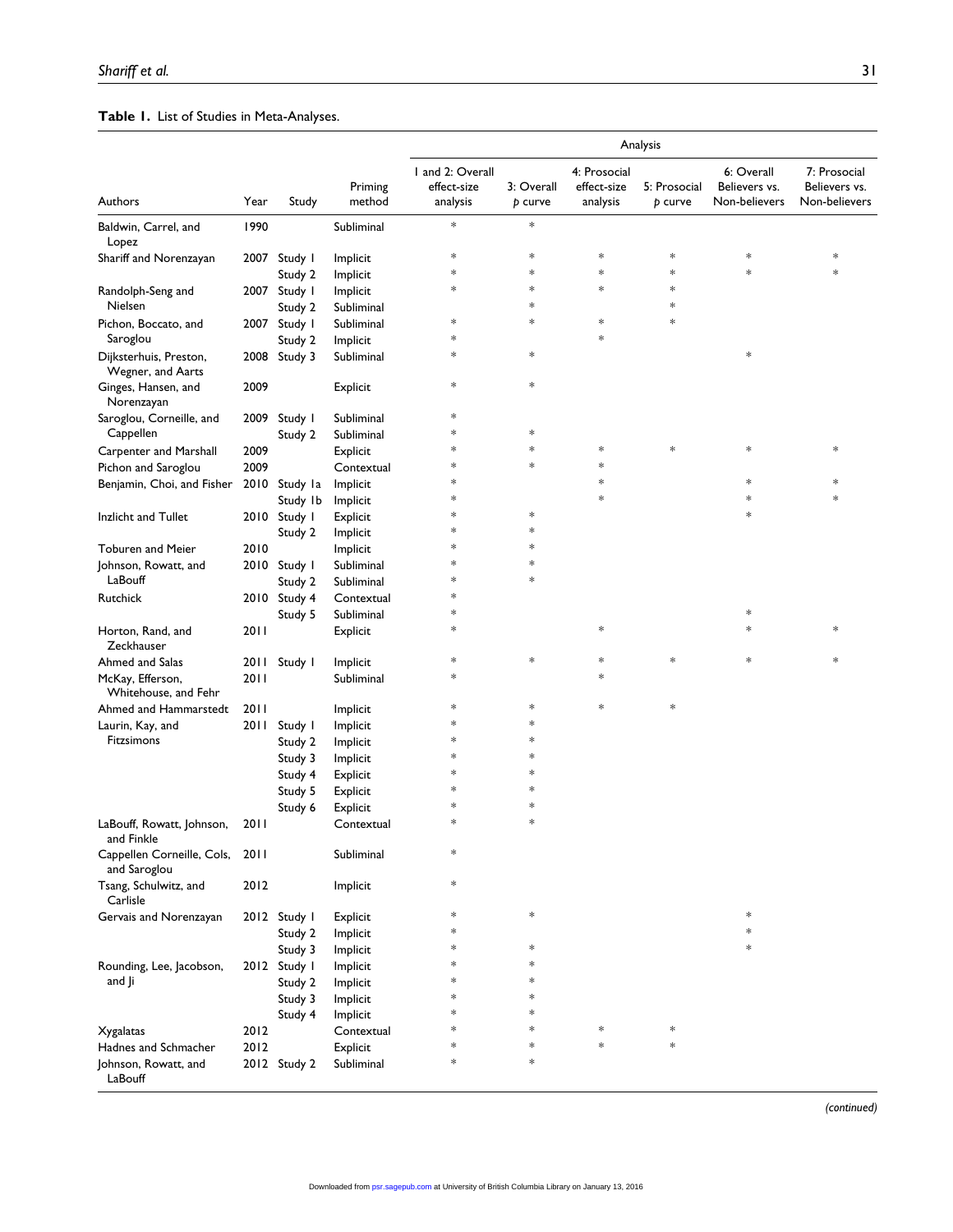# **Table 1. (continued)**

|                                            |       |                   |                   | Analysis                                    |                       |                                         |                         |                                              |                                                |
|--------------------------------------------|-------|-------------------|-------------------|---------------------------------------------|-----------------------|-----------------------------------------|-------------------------|----------------------------------------------|------------------------------------------------|
| Authors                                    | Year  | Study             | Priming<br>method | I and 2: Overall<br>effect-size<br>analysis | 3: Overall<br>p curve | 4: Prosocial<br>effect-size<br>analysis | 5: Prosocial<br>p curve | 6: Overall<br>Believers vs.<br>Non-believers | 7: Prosocial<br>Believers vs.<br>Non-believers |
| Granqvist, Mikulincer,                     |       | 2012 Study 3      | Subliminal        | $\ast$                                      | $\ast$                |                                         |                         |                                              |                                                |
| Gewirtz, and Shaver                        |       | Study 4           | Subliminal        | ∗                                           |                       |                                         |                         |                                              |                                                |
| McCollough, Carter,                        |       | 2012 Study I      | Explicit          | ∗                                           | $\ast$                |                                         |                         |                                              |                                                |
| DeWall, and Corrales                       |       | Study 3           | Implicit          | ∗                                           | *                     |                                         |                         |                                              |                                                |
| Rand et al.                                |       | 2013 Study 2      | Explicit          | ∗                                           |                       | $\ast$                                  |                         | $\ast$                                       | *                                              |
| Preston and Ritter                         | 2013  | Study 2           | Explicit          | *                                           | *                     | $\ast$                                  | $\ast$                  |                                              |                                                |
|                                            | 2013  | Study 3           | Subliminal        | ∗                                           | $\ast$                | $\ast$                                  | $\ast$                  |                                              |                                                |
| Sasaki et al.                              | 2013  |                   | Implicit          | ∗                                           | $\ast$                | $\ast$                                  | $\ast$                  |                                              |                                                |
| Rodriguez, Neighbors, and<br>Foster        | 2013  |                   | Explicit          | *                                           | *                     |                                         |                         |                                              |                                                |
| Sagioglou and Forstmann                    | 2013  | Study I           | Implicit          | $\ast$                                      | $\ast$                |                                         |                         |                                              |                                                |
|                                            |       | Study 2           | Implicit          | *                                           |                       |                                         |                         |                                              |                                                |
|                                            |       | Study 3a          | Implicit          | *                                           | $\ast$                |                                         |                         |                                              |                                                |
|                                            |       | Study 3b          | Implicit          | *                                           | *                     |                                         |                         |                                              |                                                |
|                                            |       | Study 4           | Contextual        | *                                           | *                     |                                         |                         |                                              |                                                |
| Harrison and McKay                         | 2013  |                   | Implicit          | *                                           |                       |                                         |                         |                                              |                                                |
| Ramsey, Pang, Johnson-<br>Shen, and Rowatt | 2013  |                   | Subliminal        | $\ast$                                      | *                     |                                         |                         |                                              |                                                |
| Ahmed and Salas                            | 2013  |                   | Contextual        | $\ast$                                      | $\ast$                | $\ast$                                  | $\ast$                  | $\ast$                                       | *                                              |
| Cohen, Mundry, and<br>Kirschner            | 2014  |                   | Explicit          | $\ast$                                      |                       | $\ast$                                  |                         |                                              |                                                |
| Aveyard                                    |       | 2014 Study I      | Implicit          | ∗                                           |                       | $\ast$                                  |                         |                                              |                                                |
|                                            |       | Study 2           | Contextual        | *                                           | $\ast$                | $\ast$                                  | $\ast$                  |                                              |                                                |
| Cavrak and Kleider-Offutt                  |       | 2014 Study 2a     | Subliminal        | ∗                                           | *                     |                                         |                         |                                              |                                                |
|                                            |       | Study 2b          | Subliminal        | ∗                                           | *                     |                                         |                         |                                              |                                                |
| Schumann, McGregor,                        |       | 2014 Study I      | Explicit          | *                                           | *                     |                                         |                         |                                              |                                                |
| Nash, and Ross                             |       | Study 2           | Explicit          | *                                           | *                     |                                         |                         |                                              |                                                |
|                                            |       | Study 3           | Explicit          | *                                           | *                     |                                         |                         |                                              |                                                |
|                                            |       | Study 4           | Explicit          | *                                           | $\ast$                |                                         |                         |                                              |                                                |
|                                            |       | Study 5           | Explicit          | *                                           | *                     |                                         |                         |                                              |                                                |
|                                            |       | Study 7           | Explicit          | *                                           |                       |                                         |                         |                                              |                                                |
| Chan, Tong, and Tan                        |       | 2014 Study I      | Subliminal        | ∗                                           | *                     |                                         |                         |                                              |                                                |
|                                            |       | Study 2           | Implicit          | ∗                                           | $\ast$                |                                         |                         |                                              |                                                |
|                                            |       | Study 3           | Implicit          | *                                           |                       |                                         |                         |                                              |                                                |
| Fergus and Rowatt                          | 2015  |                   | Implicit          | *                                           | *                     |                                         |                         |                                              |                                                |
| Kupor, Laurin, and Levav                   | in    | Study la          | Implicit          | *                                           | *                     |                                         |                         |                                              |                                                |
|                                            | press | Study Ib          | Implicit          | *                                           | *                     |                                         |                         |                                              |                                                |
|                                            |       | Study Ic Implicit |                   | $\ast$                                      | *                     |                                         |                         |                                              |                                                |
|                                            |       | Study Id          | Explicit          |                                             | $\ast$                |                                         |                         |                                              |                                                |
|                                            |       | Study 2           | Explicit          |                                             | $\ast$                |                                         |                         |                                              |                                                |
|                                            |       | Study 3           | Explicit          | ∗                                           | $\ast$                |                                         |                         |                                              |                                                |
|                                            |       | Study 4           | Explicit          | ∗                                           | $\ast$                |                                         |                         |                                              |                                                |
|                                            |       | Study 5           | Explicit          | ∗                                           | $\ast$                |                                         |                         |                                              |                                                |
| Yilmaz and Bahcekapili                     |       | unpub Study 2     | Implicit          | ∗                                           |                       |                                         |                         |                                              |                                                |
| Hurst                                      |       |                   | Implicit          | ∗                                           |                       | $\ast$                                  |                         | $\ast$                                       | *                                              |
|                                            | unpub |                   |                   | *                                           |                       | $\ast$                                  |                         |                                              |                                                |
| Duhaime                                    |       | unpub Study I     | Contextual        |                                             |                       |                                         |                         |                                              |                                                |
|                                            |       | unpub Study 2     | Contextual        | $\ast$                                      |                       | $\ast$                                  |                         | $\ast$                                       | *                                              |
| Purzycki, Baimel,<br>McNamara, and Willard | unpub |                   | Explicit          |                                             |                       |                                         |                         |                                              |                                                |
| Willis                                     | unpub |                   | Implicit          | *                                           |                       |                                         |                         |                                              |                                                |
| Gervais and Norenzayan                     | unpub |                   | Implicit          | *                                           |                       | $\ast$                                  |                         |                                              |                                                |
| Carter                                     | unpub |                   | Implicit          | *                                           |                       |                                         |                         |                                              |                                                |
| Hone                                       | unpub |                   | Implicit          | *                                           |                       |                                         |                         |                                              |                                                |

*Note.* See also Table S1 in the online supplemental materials for a more detailed overview of the included studies.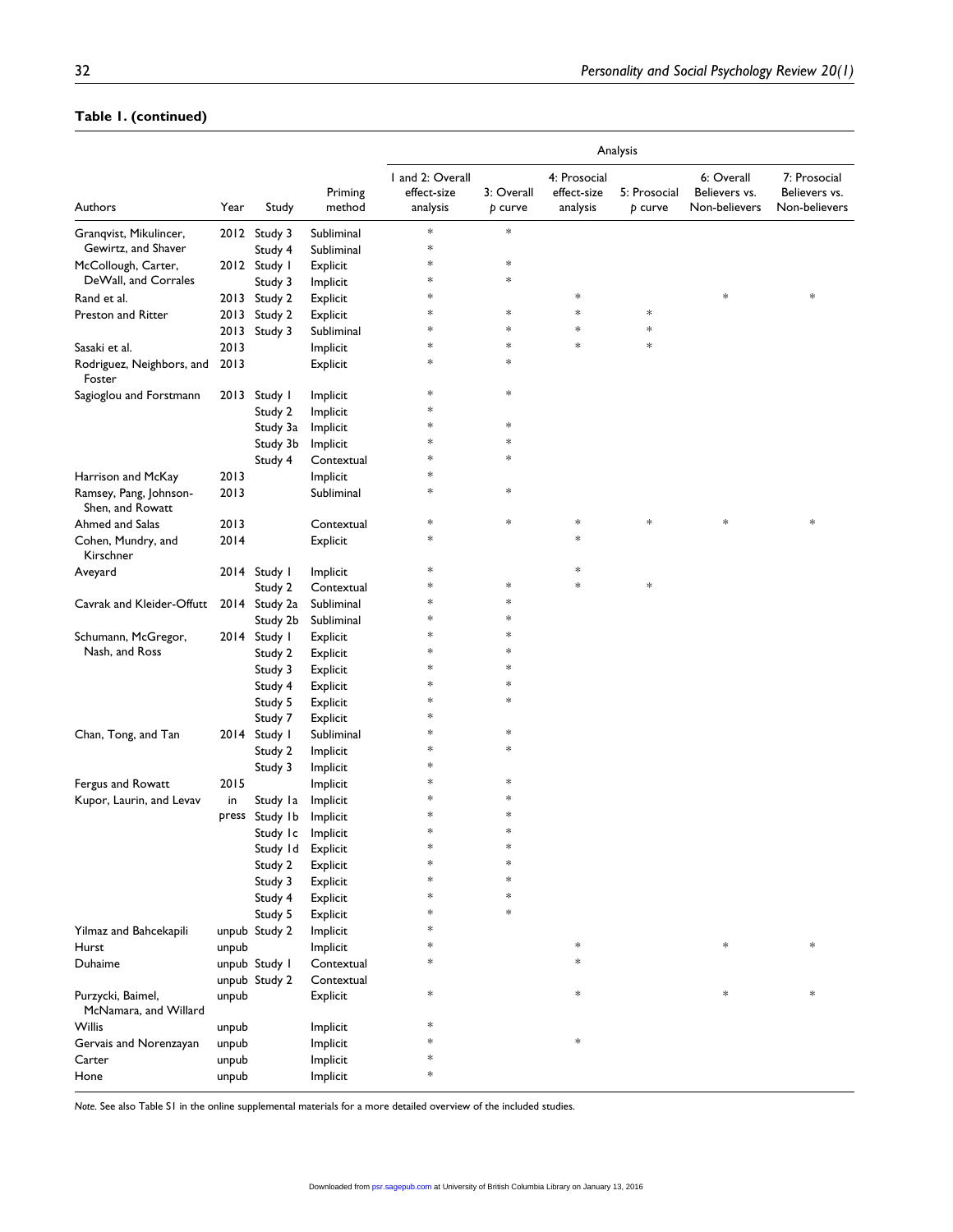| $0.75$ [ $0.02$ , 1.48 ]<br>Sub<br>Pichon, Boccato & Saroglou (2007) - Study 1<br>$0.51$ [ $0.08$ , $0.94$ ]<br>Sub<br>Imp<br>$0.40$ [ $-0.13$ , $0.93$ ]<br>Randolph-Seng & Nielsen (2007) - Study 1<br>$0.52$ [ $-0.08$ , 1.12 ]<br>Imp<br>Shariff & Norenzayan (2007) - Study 1<br>$1.03$ [ 0.44, 1.62 ]<br>Imp<br>Shariff & Norenzayan (2007) - Study 2<br>$0.69$ [ $0.12$ , $1.26$ ]<br>Imp<br>Dijksterhuis et al. (2008)<br>−0.01 [ −0.54,0.52 ]<br>Sub<br>$0.16$ [ -0.17, 0.49<br>Exp<br>Ginges, Hansen & Norenzayan (2009)<br>$0.43$ [ $0.08$ , $0.77$ ]<br>Exp<br>Pichon & Saroglou (2009)<br>$0.04$ [ $-0.25$ , 0.33<br>Con<br>Saroglou, Corneille & Cappellen (2009) - Study 1<br>$0.00$ [ $-0.55$ , 0.55<br>Sub<br>Saroglou, Corneille & Cappellen (2009) - Study 2<br>$0.31$ [ $-0.28$ , 0.90]<br>Sub<br>$0.11$ [ -0.06, 0.28]<br>Imp<br>Benjamin, Choi & Fisher (2010) - Study 1B<br>−0.06 [ −0.22,0.11 ]<br>Imp<br>Inzlicht & Tullet (2010) - Study 1<br>$0.67$ [ $-0.01$ , 1.35]<br>Exp<br>Inzlicht & Tullet (2010) - Study 2<br>$0.07$ [ $-0.58$ , 0.73]<br>Imp<br>Johnson, Rowatt & LaBouff (2010) - Study 1<br>Sub<br>$0.56$ [ $0.09$ , 1.03<br>$0.89$ [ $0.26$ , 1.52<br>Sub<br>Rutchick (2010) - Study 4<br>$0.30$ [ $-0.15$ , $0.75$ ]<br>Sub<br>Rutchick (2010) - Study 5<br>$0.54$ [ $0.02$ , 1.06<br>Sub<br>Toburen & Meier (2010)<br>$0.50$ [ $0.00$ , $1.01$<br>Imp<br>$0.48$ [ $0.07$ , $0.89$ ]<br>Imp<br>$0.44$ [ $0.17$ , $0.71$ ]<br>Imp<br>Cappellen Corneille, Cols, Saroglou (2011)<br>$0.71$ [ $0.08$ , 1.34<br>Sub<br>Horton et al. (2011)<br>$0.11$ [ $-0.18$ , 0.40]<br>Exp<br>LaBouff, Rowatt, Johnson & Finkle (2011)<br>$0.62$ [ $0.21$ , $1.04$<br>Con<br>Laurin, Kay & Fitzsimons (2011) - Study 1<br>$1.01$ [ 0.32, 1.69<br>Imp<br>$0.11$ [ $-0.36$ , 0.58]<br>Imp<br>Imp<br>$1.04$ [ 0.35, 1.72<br>Laurin, Kay & Fitzsimons (2011) - Study 4<br>Exp<br>$1.27$ [ 0.37, 2.16]<br>Laurin, Kay & Fitzsimons (2011) - Study 5<br>$0.31$ [ $-0.40$ , 1.02<br>Exp<br>$0.89$ [ $0.52$ , 1.27<br>Exp<br>$-0.01$ [ $-0.23$ , $0.22$ ]<br>Sub<br>Tsang, Schulwitz & Carlisle (2011)<br>$0.42$ [-0.02, 0.87]<br>Imp<br>Gervais & Norenzayan (2012) - Study 1<br>$0.41$ [ 0.12, 0.69]<br>Exp<br>Gervais & Norenzayan (2012) - Study 2<br>Imp<br>$0.78$ [ 0.11, 1.44<br>Imp<br>$0.59$ [ $0.07$ , 1.12 ]<br>$0.20$ [ $-0.24$ , 0.64]<br>Sub<br>$0.26$ [ $-0.19$ , 0.70<br>Grangvist et al. (2012) - Study 4<br>Sub<br>Hadnes & Schmacher (2012)<br>$0.35$ [ $0.05$ , $0.64$ ]<br>Exp<br>Johnson, Rowatt, LaBouff (2012) - Study 2<br>$0.52$ [ $0.06$ , $0.99$ ]<br>Sub<br>$0.68$ [ $0.12$ , $1.24$<br>Exp<br>$0.60$ [ $0.15$ , $1.06$<br>Imp<br>Rounding, Lee, Jacobson & Ji (2012) - Study 1<br>$0.64$ [<br>0.06, 1.22<br>Imp<br>Rounding, Lee, Jacobson & Ji (2012) - Study 2<br>$0.55$ [<br>$0.02$ , 1.07<br>Imp<br>Rounding, Lee, Jacobson & Ji (2012) - Study 3<br>1.04 $\Gamma$<br>0.38, 1.71<br>Imp<br>$0.42$ [ $0.01$ , $0.84$ ]<br>Imp<br>$0.98$ [ $0.45$ , 1.51<br>Con<br>Ahmed & Salas (2013)<br>$0.67$ [ 0.33, 1.00]<br>Con<br>Harrison & McKay (2013)<br>$0.15$ [ $-0.46$ , 0.75<br>Imp<br>Preston & Ritter (2013) - Study 2<br>$0.29$ $\left[ -0.16, 0.74 \right]$<br>Exp<br>$0.26$ [ $-0.17$ , $0.68$ ]<br>Sub<br>Rand et al. (2013) - Study 2<br>$0.10$ [ $-0.09$ , 0.28 ]<br>Exp<br>$0.26$ [ $0.03$ , $0.49$ ]<br>Rodriguez, Neighbors & Foster (2013)<br>Exp<br>Sagioglou & Forstmann (2013) - Study 1<br>$0.59$ [ $0.09$ , $1.09$ ]<br>Imp<br>Sagioglou & Forstmann (2013) - Study 2<br>$0.63$ [ $0.05$ , 1.21]<br>Imp<br>$0.63$ [ $0.04$ , $1.22$<br>Imp<br>Sagioglou & Forstmann (2013) - Study 3b<br>$0.54$ [ $0.02$ , 1.06<br>Imp<br>Sagioglou & Forstmann (2013) - Study 4<br>$0.51$ [ 0.07, 0.96<br>Con<br>Sasaki et al. (2013)<br>$0.22$ [ $-0.08$ , 0.52<br>Imp<br>-0.21 [ -0.82,0.41]<br>Imp<br>Aveyard (2014) - Study 2<br>$0.53$ [ $0.05$ , 1.01<br>Con<br>Chan, Tong & Tan (2014) - Study 1<br>$0.38$ [ $0.01$ , $0.75$ ]<br>Sub<br>Chan, Tong & Tan (2014) - Study 2<br>$0.49$ [ $0.08$ , $0.91$ ]<br>Imp<br>Chan, Tong & Tan (2014) - Study 3<br>$0.34$ [ $0.01$ , $0.68$ ]<br>Imp<br>$0.65$ [ $-0.05$ , 1.34<br>Exp<br>$0.19$   $-0.15$ , $0.53$<br>Sub<br>Schumann, et al. (2014) - Study 1<br>$0.75$ [ $0.32$ , $1.18$ ]<br>Exp<br>Schumann, et al. (2014) - Study 2<br>$0.59$ [ $0.21$ , $0.97$ ]<br>Exp<br>Schumann, et al. (2014) - Study 3<br>$0.65$ [ $0.25$ , $1.05$ ]<br>Exp<br>Schumann, et al. (2014) - Study 4<br>$1.10$ [ 0.53, 1.66]<br>Exp<br>Schumann, et al. (2014) - Study 5<br>Exp<br>1.24   0.67,1.82,<br>Schumann, et al. (2014) - Study 7<br>$0.41$ [ $0.00$ , $0.83$ ]<br>Exp<br>Fergus & Rowat (2015)<br>$0.35$ [ $-0.01$ , 0.71 ]<br>0.34 [ $-0.07$ , 0.74 ]<br>Imp<br>Cavrak & Klieider-Offutt (in press) - Study 2a<br>Sub<br>Cavrak & Klieider-Offutt (in press) - Study 2b<br>$0.40$ [ $0.00$ , $0.79$ ]<br>Sub<br>Kupor, Laurin, & Levav (in press) - Study 1a<br>$0.57$ [ $0.06$ , $1.09$ ]<br>Imp<br>Kupor, Laurin, & Levav (in press) - Study 1b<br>$0.32$ [ $0.05$ , $0.60$ ]<br>Imp<br>Kupor, Laurin, & Levav (in press) - Study 1c<br>$0.44$ $\begin{bmatrix} 0.06 \\ 0.83 \end{bmatrix}$<br>Imp<br>Kupor, Laurin, & Levav (in press) - Study 1d<br>$0.37$ [ $0.03$ , $0.71$ ]<br>Exp<br>Kupor, Laurin, & Levav (in press) - Study 2<br>$0.35$ $\left[ 0.23, 0.47 \right]$<br>Exp<br>Kupor, Laurin, & Levav (in press) - Study 3<br>$0.46$ [ $0.06$ , $0.86$ ]<br>Exp<br>Kupor, Laurin, & Levav (in press) - Study 4<br>$0.25[-0.14, 0.65]$<br>$0.66[0.35, 0.97]$<br>$0.50[0.10, 0.90]$<br>Exp<br>Kupor, Laurin, & Levav (in press) - Study 5<br>Exp<br>Imp<br>$0.01[-0.31, 0.34]$<br>$0.34[-0.10, 0.77]$<br>$-0.26[-0.98, 0.46]$<br>$0.08[-0.13, 0.29]$<br>$0.31[-0.05, 0.68]$<br>Imp<br>Duhaime (unpublished thesis) - study 1<br>Con<br>Gervais & Norenzayan (unpublished)<br>Imp<br>Imp<br>Imp<br>$-0.35$ [ $-0.63$ , $-0.07$ ]<br>Exp<br>Willis (unpublished)<br>$0.53$ [ $-0.12$ , 1.18]<br>Imp<br>$0.40$ [ $0.34$ , $0.46$ ]<br>$-1.00$<br>0.00<br>1.00<br>2.00<br>3.00 | Study                                         | Prime | <b>Effect Size</b> |
|-------------------------------------------------------------------------------------------------------------------------------------------------------------------------------------------------------------------------------------------------------------------------------------------------------------------------------------------------------------------------------------------------------------------------------------------------------------------------------------------------------------------------------------------------------------------------------------------------------------------------------------------------------------------------------------------------------------------------------------------------------------------------------------------------------------------------------------------------------------------------------------------------------------------------------------------------------------------------------------------------------------------------------------------------------------------------------------------------------------------------------------------------------------------------------------------------------------------------------------------------------------------------------------------------------------------------------------------------------------------------------------------------------------------------------------------------------------------------------------------------------------------------------------------------------------------------------------------------------------------------------------------------------------------------------------------------------------------------------------------------------------------------------------------------------------------------------------------------------------------------------------------------------------------------------------------------------------------------------------------------------------------------------------------------------------------------------------------------------------------------------------------------------------------------------------------------------------------------------------------------------------------------------------------------------------------------------------------------------------------------------------------------------------------------------------------------------------------------------------------------------------------------------------------------------------------------------------------------------------------------------------------------------------------------------------------------------------------------------------------------------------------------------------------------------------------------------------------------------------------------------------------------------------------------------------------------------------------------------------------------------------------------------------------------------------------------------------------------------------------------------------------------------------------------------------------------------------------------------------------------------------------------------------------------------------------------------------------------------------------------------------------------------------------------------------------------------------------------------------------------------------------------------------------------------------------------------------------------------------------------------------------------------------------------------------------------------------------------------------------------------------------------------------------------------------------------------------------------------------------------------------------------------------------------------------------------------------------------------------------------------------------------------------------------------------------------------------------------------------------------------------------------------------------------------------------------------------------------------------------------------------------------------------------------------------------------------------------------------------------------------------------------------------------------------------------------------------------------------------------------------------------------------------------------------------------------------------------------------------------------------------------------------------------------------------------------------------------------------------------------------------------------------------------------------------------------------------------------------------------------------------------------------------------------------------------------------------------------------------------------------------------------------------------------------------------------------------------------------------------------------------------------------------------------------------------------------------------------------------------------------------------------------------------------------------------------------------------------------------------------------------------------------------------------------------------------------------------------------------------------------------------------------------------------------------------------------------------------------------------------------------------------------------------------------------------------------------------------------------------------------------------------------------------------------------------------------------------------------------------------------------------------------------------------------------------------------------------------------------------------------------------------------------------------------------------------------------|-----------------------------------------------|-------|--------------------|
|                                                                                                                                                                                                                                                                                                                                                                                                                                                                                                                                                                                                                                                                                                                                                                                                                                                                                                                                                                                                                                                                                                                                                                                                                                                                                                                                                                                                                                                                                                                                                                                                                                                                                                                                                                                                                                                                                                                                                                                                                                                                                                                                                                                                                                                                                                                                                                                                                                                                                                                                                                                                                                                                                                                                                                                                                                                                                                                                                                                                                                                                                                                                                                                                                                                                                                                                                                                                                                                                                                                                                                                                                                                                                                                                                                                                                                                                                                                                                                                                                                                                                                                                                                                                                                                                                                                                                                                                                                                                                                                                                                                                                                                                                                                                                                                                                                                                                                                                                                                                                                                                                                                                                                                                                                                                                                                                                                                                                                                                                                                                                                                                                                                                                                                                                                                                                                                                                                                                                                                                                                                                                     | Baldwin (1990) - Study 2                      |       |                    |
|                                                                                                                                                                                                                                                                                                                                                                                                                                                                                                                                                                                                                                                                                                                                                                                                                                                                                                                                                                                                                                                                                                                                                                                                                                                                                                                                                                                                                                                                                                                                                                                                                                                                                                                                                                                                                                                                                                                                                                                                                                                                                                                                                                                                                                                                                                                                                                                                                                                                                                                                                                                                                                                                                                                                                                                                                                                                                                                                                                                                                                                                                                                                                                                                                                                                                                                                                                                                                                                                                                                                                                                                                                                                                                                                                                                                                                                                                                                                                                                                                                                                                                                                                                                                                                                                                                                                                                                                                                                                                                                                                                                                                                                                                                                                                                                                                                                                                                                                                                                                                                                                                                                                                                                                                                                                                                                                                                                                                                                                                                                                                                                                                                                                                                                                                                                                                                                                                                                                                                                                                                                                                     | Pichon, Boccato & Saroglou (2007) - Study 2   |       |                    |
|                                                                                                                                                                                                                                                                                                                                                                                                                                                                                                                                                                                                                                                                                                                                                                                                                                                                                                                                                                                                                                                                                                                                                                                                                                                                                                                                                                                                                                                                                                                                                                                                                                                                                                                                                                                                                                                                                                                                                                                                                                                                                                                                                                                                                                                                                                                                                                                                                                                                                                                                                                                                                                                                                                                                                                                                                                                                                                                                                                                                                                                                                                                                                                                                                                                                                                                                                                                                                                                                                                                                                                                                                                                                                                                                                                                                                                                                                                                                                                                                                                                                                                                                                                                                                                                                                                                                                                                                                                                                                                                                                                                                                                                                                                                                                                                                                                                                                                                                                                                                                                                                                                                                                                                                                                                                                                                                                                                                                                                                                                                                                                                                                                                                                                                                                                                                                                                                                                                                                                                                                                                                                     |                                               |       |                    |
|                                                                                                                                                                                                                                                                                                                                                                                                                                                                                                                                                                                                                                                                                                                                                                                                                                                                                                                                                                                                                                                                                                                                                                                                                                                                                                                                                                                                                                                                                                                                                                                                                                                                                                                                                                                                                                                                                                                                                                                                                                                                                                                                                                                                                                                                                                                                                                                                                                                                                                                                                                                                                                                                                                                                                                                                                                                                                                                                                                                                                                                                                                                                                                                                                                                                                                                                                                                                                                                                                                                                                                                                                                                                                                                                                                                                                                                                                                                                                                                                                                                                                                                                                                                                                                                                                                                                                                                                                                                                                                                                                                                                                                                                                                                                                                                                                                                                                                                                                                                                                                                                                                                                                                                                                                                                                                                                                                                                                                                                                                                                                                                                                                                                                                                                                                                                                                                                                                                                                                                                                                                                                     |                                               |       |                    |
|                                                                                                                                                                                                                                                                                                                                                                                                                                                                                                                                                                                                                                                                                                                                                                                                                                                                                                                                                                                                                                                                                                                                                                                                                                                                                                                                                                                                                                                                                                                                                                                                                                                                                                                                                                                                                                                                                                                                                                                                                                                                                                                                                                                                                                                                                                                                                                                                                                                                                                                                                                                                                                                                                                                                                                                                                                                                                                                                                                                                                                                                                                                                                                                                                                                                                                                                                                                                                                                                                                                                                                                                                                                                                                                                                                                                                                                                                                                                                                                                                                                                                                                                                                                                                                                                                                                                                                                                                                                                                                                                                                                                                                                                                                                                                                                                                                                                                                                                                                                                                                                                                                                                                                                                                                                                                                                                                                                                                                                                                                                                                                                                                                                                                                                                                                                                                                                                                                                                                                                                                                                                                     |                                               |       |                    |
|                                                                                                                                                                                                                                                                                                                                                                                                                                                                                                                                                                                                                                                                                                                                                                                                                                                                                                                                                                                                                                                                                                                                                                                                                                                                                                                                                                                                                                                                                                                                                                                                                                                                                                                                                                                                                                                                                                                                                                                                                                                                                                                                                                                                                                                                                                                                                                                                                                                                                                                                                                                                                                                                                                                                                                                                                                                                                                                                                                                                                                                                                                                                                                                                                                                                                                                                                                                                                                                                                                                                                                                                                                                                                                                                                                                                                                                                                                                                                                                                                                                                                                                                                                                                                                                                                                                                                                                                                                                                                                                                                                                                                                                                                                                                                                                                                                                                                                                                                                                                                                                                                                                                                                                                                                                                                                                                                                                                                                                                                                                                                                                                                                                                                                                                                                                                                                                                                                                                                                                                                                                                                     | Carpenter & Marshall (2009)                   |       |                    |
|                                                                                                                                                                                                                                                                                                                                                                                                                                                                                                                                                                                                                                                                                                                                                                                                                                                                                                                                                                                                                                                                                                                                                                                                                                                                                                                                                                                                                                                                                                                                                                                                                                                                                                                                                                                                                                                                                                                                                                                                                                                                                                                                                                                                                                                                                                                                                                                                                                                                                                                                                                                                                                                                                                                                                                                                                                                                                                                                                                                                                                                                                                                                                                                                                                                                                                                                                                                                                                                                                                                                                                                                                                                                                                                                                                                                                                                                                                                                                                                                                                                                                                                                                                                                                                                                                                                                                                                                                                                                                                                                                                                                                                                                                                                                                                                                                                                                                                                                                                                                                                                                                                                                                                                                                                                                                                                                                                                                                                                                                                                                                                                                                                                                                                                                                                                                                                                                                                                                                                                                                                                                                     |                                               |       |                    |
|                                                                                                                                                                                                                                                                                                                                                                                                                                                                                                                                                                                                                                                                                                                                                                                                                                                                                                                                                                                                                                                                                                                                                                                                                                                                                                                                                                                                                                                                                                                                                                                                                                                                                                                                                                                                                                                                                                                                                                                                                                                                                                                                                                                                                                                                                                                                                                                                                                                                                                                                                                                                                                                                                                                                                                                                                                                                                                                                                                                                                                                                                                                                                                                                                                                                                                                                                                                                                                                                                                                                                                                                                                                                                                                                                                                                                                                                                                                                                                                                                                                                                                                                                                                                                                                                                                                                                                                                                                                                                                                                                                                                                                                                                                                                                                                                                                                                                                                                                                                                                                                                                                                                                                                                                                                                                                                                                                                                                                                                                                                                                                                                                                                                                                                                                                                                                                                                                                                                                                                                                                                                                     |                                               |       |                    |
|                                                                                                                                                                                                                                                                                                                                                                                                                                                                                                                                                                                                                                                                                                                                                                                                                                                                                                                                                                                                                                                                                                                                                                                                                                                                                                                                                                                                                                                                                                                                                                                                                                                                                                                                                                                                                                                                                                                                                                                                                                                                                                                                                                                                                                                                                                                                                                                                                                                                                                                                                                                                                                                                                                                                                                                                                                                                                                                                                                                                                                                                                                                                                                                                                                                                                                                                                                                                                                                                                                                                                                                                                                                                                                                                                                                                                                                                                                                                                                                                                                                                                                                                                                                                                                                                                                                                                                                                                                                                                                                                                                                                                                                                                                                                                                                                                                                                                                                                                                                                                                                                                                                                                                                                                                                                                                                                                                                                                                                                                                                                                                                                                                                                                                                                                                                                                                                                                                                                                                                                                                                                                     |                                               |       |                    |
|                                                                                                                                                                                                                                                                                                                                                                                                                                                                                                                                                                                                                                                                                                                                                                                                                                                                                                                                                                                                                                                                                                                                                                                                                                                                                                                                                                                                                                                                                                                                                                                                                                                                                                                                                                                                                                                                                                                                                                                                                                                                                                                                                                                                                                                                                                                                                                                                                                                                                                                                                                                                                                                                                                                                                                                                                                                                                                                                                                                                                                                                                                                                                                                                                                                                                                                                                                                                                                                                                                                                                                                                                                                                                                                                                                                                                                                                                                                                                                                                                                                                                                                                                                                                                                                                                                                                                                                                                                                                                                                                                                                                                                                                                                                                                                                                                                                                                                                                                                                                                                                                                                                                                                                                                                                                                                                                                                                                                                                                                                                                                                                                                                                                                                                                                                                                                                                                                                                                                                                                                                                                                     | Benjamin, Choi & Fisher (2010) - Study 1A     |       |                    |
|                                                                                                                                                                                                                                                                                                                                                                                                                                                                                                                                                                                                                                                                                                                                                                                                                                                                                                                                                                                                                                                                                                                                                                                                                                                                                                                                                                                                                                                                                                                                                                                                                                                                                                                                                                                                                                                                                                                                                                                                                                                                                                                                                                                                                                                                                                                                                                                                                                                                                                                                                                                                                                                                                                                                                                                                                                                                                                                                                                                                                                                                                                                                                                                                                                                                                                                                                                                                                                                                                                                                                                                                                                                                                                                                                                                                                                                                                                                                                                                                                                                                                                                                                                                                                                                                                                                                                                                                                                                                                                                                                                                                                                                                                                                                                                                                                                                                                                                                                                                                                                                                                                                                                                                                                                                                                                                                                                                                                                                                                                                                                                                                                                                                                                                                                                                                                                                                                                                                                                                                                                                                                     |                                               |       |                    |
|                                                                                                                                                                                                                                                                                                                                                                                                                                                                                                                                                                                                                                                                                                                                                                                                                                                                                                                                                                                                                                                                                                                                                                                                                                                                                                                                                                                                                                                                                                                                                                                                                                                                                                                                                                                                                                                                                                                                                                                                                                                                                                                                                                                                                                                                                                                                                                                                                                                                                                                                                                                                                                                                                                                                                                                                                                                                                                                                                                                                                                                                                                                                                                                                                                                                                                                                                                                                                                                                                                                                                                                                                                                                                                                                                                                                                                                                                                                                                                                                                                                                                                                                                                                                                                                                                                                                                                                                                                                                                                                                                                                                                                                                                                                                                                                                                                                                                                                                                                                                                                                                                                                                                                                                                                                                                                                                                                                                                                                                                                                                                                                                                                                                                                                                                                                                                                                                                                                                                                                                                                                                                     |                                               |       |                    |
|                                                                                                                                                                                                                                                                                                                                                                                                                                                                                                                                                                                                                                                                                                                                                                                                                                                                                                                                                                                                                                                                                                                                                                                                                                                                                                                                                                                                                                                                                                                                                                                                                                                                                                                                                                                                                                                                                                                                                                                                                                                                                                                                                                                                                                                                                                                                                                                                                                                                                                                                                                                                                                                                                                                                                                                                                                                                                                                                                                                                                                                                                                                                                                                                                                                                                                                                                                                                                                                                                                                                                                                                                                                                                                                                                                                                                                                                                                                                                                                                                                                                                                                                                                                                                                                                                                                                                                                                                                                                                                                                                                                                                                                                                                                                                                                                                                                                                                                                                                                                                                                                                                                                                                                                                                                                                                                                                                                                                                                                                                                                                                                                                                                                                                                                                                                                                                                                                                                                                                                                                                                                                     |                                               |       |                    |
|                                                                                                                                                                                                                                                                                                                                                                                                                                                                                                                                                                                                                                                                                                                                                                                                                                                                                                                                                                                                                                                                                                                                                                                                                                                                                                                                                                                                                                                                                                                                                                                                                                                                                                                                                                                                                                                                                                                                                                                                                                                                                                                                                                                                                                                                                                                                                                                                                                                                                                                                                                                                                                                                                                                                                                                                                                                                                                                                                                                                                                                                                                                                                                                                                                                                                                                                                                                                                                                                                                                                                                                                                                                                                                                                                                                                                                                                                                                                                                                                                                                                                                                                                                                                                                                                                                                                                                                                                                                                                                                                                                                                                                                                                                                                                                                                                                                                                                                                                                                                                                                                                                                                                                                                                                                                                                                                                                                                                                                                                                                                                                                                                                                                                                                                                                                                                                                                                                                                                                                                                                                                                     | Johnson, Rowatt & LaBouff (2010) - Study 2    |       |                    |
|                                                                                                                                                                                                                                                                                                                                                                                                                                                                                                                                                                                                                                                                                                                                                                                                                                                                                                                                                                                                                                                                                                                                                                                                                                                                                                                                                                                                                                                                                                                                                                                                                                                                                                                                                                                                                                                                                                                                                                                                                                                                                                                                                                                                                                                                                                                                                                                                                                                                                                                                                                                                                                                                                                                                                                                                                                                                                                                                                                                                                                                                                                                                                                                                                                                                                                                                                                                                                                                                                                                                                                                                                                                                                                                                                                                                                                                                                                                                                                                                                                                                                                                                                                                                                                                                                                                                                                                                                                                                                                                                                                                                                                                                                                                                                                                                                                                                                                                                                                                                                                                                                                                                                                                                                                                                                                                                                                                                                                                                                                                                                                                                                                                                                                                                                                                                                                                                                                                                                                                                                                                                                     |                                               |       |                    |
|                                                                                                                                                                                                                                                                                                                                                                                                                                                                                                                                                                                                                                                                                                                                                                                                                                                                                                                                                                                                                                                                                                                                                                                                                                                                                                                                                                                                                                                                                                                                                                                                                                                                                                                                                                                                                                                                                                                                                                                                                                                                                                                                                                                                                                                                                                                                                                                                                                                                                                                                                                                                                                                                                                                                                                                                                                                                                                                                                                                                                                                                                                                                                                                                                                                                                                                                                                                                                                                                                                                                                                                                                                                                                                                                                                                                                                                                                                                                                                                                                                                                                                                                                                                                                                                                                                                                                                                                                                                                                                                                                                                                                                                                                                                                                                                                                                                                                                                                                                                                                                                                                                                                                                                                                                                                                                                                                                                                                                                                                                                                                                                                                                                                                                                                                                                                                                                                                                                                                                                                                                                                                     |                                               |       |                    |
|                                                                                                                                                                                                                                                                                                                                                                                                                                                                                                                                                                                                                                                                                                                                                                                                                                                                                                                                                                                                                                                                                                                                                                                                                                                                                                                                                                                                                                                                                                                                                                                                                                                                                                                                                                                                                                                                                                                                                                                                                                                                                                                                                                                                                                                                                                                                                                                                                                                                                                                                                                                                                                                                                                                                                                                                                                                                                                                                                                                                                                                                                                                                                                                                                                                                                                                                                                                                                                                                                                                                                                                                                                                                                                                                                                                                                                                                                                                                                                                                                                                                                                                                                                                                                                                                                                                                                                                                                                                                                                                                                                                                                                                                                                                                                                                                                                                                                                                                                                                                                                                                                                                                                                                                                                                                                                                                                                                                                                                                                                                                                                                                                                                                                                                                                                                                                                                                                                                                                                                                                                                                                     | Ahmed & Hammarstedt (2011)                    |       |                    |
|                                                                                                                                                                                                                                                                                                                                                                                                                                                                                                                                                                                                                                                                                                                                                                                                                                                                                                                                                                                                                                                                                                                                                                                                                                                                                                                                                                                                                                                                                                                                                                                                                                                                                                                                                                                                                                                                                                                                                                                                                                                                                                                                                                                                                                                                                                                                                                                                                                                                                                                                                                                                                                                                                                                                                                                                                                                                                                                                                                                                                                                                                                                                                                                                                                                                                                                                                                                                                                                                                                                                                                                                                                                                                                                                                                                                                                                                                                                                                                                                                                                                                                                                                                                                                                                                                                                                                                                                                                                                                                                                                                                                                                                                                                                                                                                                                                                                                                                                                                                                                                                                                                                                                                                                                                                                                                                                                                                                                                                                                                                                                                                                                                                                                                                                                                                                                                                                                                                                                                                                                                                                                     | Ahmed & Salas (2011) - Study 1                |       |                    |
|                                                                                                                                                                                                                                                                                                                                                                                                                                                                                                                                                                                                                                                                                                                                                                                                                                                                                                                                                                                                                                                                                                                                                                                                                                                                                                                                                                                                                                                                                                                                                                                                                                                                                                                                                                                                                                                                                                                                                                                                                                                                                                                                                                                                                                                                                                                                                                                                                                                                                                                                                                                                                                                                                                                                                                                                                                                                                                                                                                                                                                                                                                                                                                                                                                                                                                                                                                                                                                                                                                                                                                                                                                                                                                                                                                                                                                                                                                                                                                                                                                                                                                                                                                                                                                                                                                                                                                                                                                                                                                                                                                                                                                                                                                                                                                                                                                                                                                                                                                                                                                                                                                                                                                                                                                                                                                                                                                                                                                                                                                                                                                                                                                                                                                                                                                                                                                                                                                                                                                                                                                                                                     |                                               |       |                    |
|                                                                                                                                                                                                                                                                                                                                                                                                                                                                                                                                                                                                                                                                                                                                                                                                                                                                                                                                                                                                                                                                                                                                                                                                                                                                                                                                                                                                                                                                                                                                                                                                                                                                                                                                                                                                                                                                                                                                                                                                                                                                                                                                                                                                                                                                                                                                                                                                                                                                                                                                                                                                                                                                                                                                                                                                                                                                                                                                                                                                                                                                                                                                                                                                                                                                                                                                                                                                                                                                                                                                                                                                                                                                                                                                                                                                                                                                                                                                                                                                                                                                                                                                                                                                                                                                                                                                                                                                                                                                                                                                                                                                                                                                                                                                                                                                                                                                                                                                                                                                                                                                                                                                                                                                                                                                                                                                                                                                                                                                                                                                                                                                                                                                                                                                                                                                                                                                                                                                                                                                                                                                                     |                                               |       |                    |
|                                                                                                                                                                                                                                                                                                                                                                                                                                                                                                                                                                                                                                                                                                                                                                                                                                                                                                                                                                                                                                                                                                                                                                                                                                                                                                                                                                                                                                                                                                                                                                                                                                                                                                                                                                                                                                                                                                                                                                                                                                                                                                                                                                                                                                                                                                                                                                                                                                                                                                                                                                                                                                                                                                                                                                                                                                                                                                                                                                                                                                                                                                                                                                                                                                                                                                                                                                                                                                                                                                                                                                                                                                                                                                                                                                                                                                                                                                                                                                                                                                                                                                                                                                                                                                                                                                                                                                                                                                                                                                                                                                                                                                                                                                                                                                                                                                                                                                                                                                                                                                                                                                                                                                                                                                                                                                                                                                                                                                                                                                                                                                                                                                                                                                                                                                                                                                                                                                                                                                                                                                                                                     |                                               |       |                    |
|                                                                                                                                                                                                                                                                                                                                                                                                                                                                                                                                                                                                                                                                                                                                                                                                                                                                                                                                                                                                                                                                                                                                                                                                                                                                                                                                                                                                                                                                                                                                                                                                                                                                                                                                                                                                                                                                                                                                                                                                                                                                                                                                                                                                                                                                                                                                                                                                                                                                                                                                                                                                                                                                                                                                                                                                                                                                                                                                                                                                                                                                                                                                                                                                                                                                                                                                                                                                                                                                                                                                                                                                                                                                                                                                                                                                                                                                                                                                                                                                                                                                                                                                                                                                                                                                                                                                                                                                                                                                                                                                                                                                                                                                                                                                                                                                                                                                                                                                                                                                                                                                                                                                                                                                                                                                                                                                                                                                                                                                                                                                                                                                                                                                                                                                                                                                                                                                                                                                                                                                                                                                                     | Laurin, Kay & Fitzsimons (2011) - Study 2     |       |                    |
|                                                                                                                                                                                                                                                                                                                                                                                                                                                                                                                                                                                                                                                                                                                                                                                                                                                                                                                                                                                                                                                                                                                                                                                                                                                                                                                                                                                                                                                                                                                                                                                                                                                                                                                                                                                                                                                                                                                                                                                                                                                                                                                                                                                                                                                                                                                                                                                                                                                                                                                                                                                                                                                                                                                                                                                                                                                                                                                                                                                                                                                                                                                                                                                                                                                                                                                                                                                                                                                                                                                                                                                                                                                                                                                                                                                                                                                                                                                                                                                                                                                                                                                                                                                                                                                                                                                                                                                                                                                                                                                                                                                                                                                                                                                                                                                                                                                                                                                                                                                                                                                                                                                                                                                                                                                                                                                                                                                                                                                                                                                                                                                                                                                                                                                                                                                                                                                                                                                                                                                                                                                                                     | Laurin, Kay & Fitzsimons (2011) - Study 3     |       |                    |
|                                                                                                                                                                                                                                                                                                                                                                                                                                                                                                                                                                                                                                                                                                                                                                                                                                                                                                                                                                                                                                                                                                                                                                                                                                                                                                                                                                                                                                                                                                                                                                                                                                                                                                                                                                                                                                                                                                                                                                                                                                                                                                                                                                                                                                                                                                                                                                                                                                                                                                                                                                                                                                                                                                                                                                                                                                                                                                                                                                                                                                                                                                                                                                                                                                                                                                                                                                                                                                                                                                                                                                                                                                                                                                                                                                                                                                                                                                                                                                                                                                                                                                                                                                                                                                                                                                                                                                                                                                                                                                                                                                                                                                                                                                                                                                                                                                                                                                                                                                                                                                                                                                                                                                                                                                                                                                                                                                                                                                                                                                                                                                                                                                                                                                                                                                                                                                                                                                                                                                                                                                                                                     |                                               |       |                    |
|                                                                                                                                                                                                                                                                                                                                                                                                                                                                                                                                                                                                                                                                                                                                                                                                                                                                                                                                                                                                                                                                                                                                                                                                                                                                                                                                                                                                                                                                                                                                                                                                                                                                                                                                                                                                                                                                                                                                                                                                                                                                                                                                                                                                                                                                                                                                                                                                                                                                                                                                                                                                                                                                                                                                                                                                                                                                                                                                                                                                                                                                                                                                                                                                                                                                                                                                                                                                                                                                                                                                                                                                                                                                                                                                                                                                                                                                                                                                                                                                                                                                                                                                                                                                                                                                                                                                                                                                                                                                                                                                                                                                                                                                                                                                                                                                                                                                                                                                                                                                                                                                                                                                                                                                                                                                                                                                                                                                                                                                                                                                                                                                                                                                                                                                                                                                                                                                                                                                                                                                                                                                                     | Laurin, Kay & Fitzsimons (2011) - Study 6     |       |                    |
|                                                                                                                                                                                                                                                                                                                                                                                                                                                                                                                                                                                                                                                                                                                                                                                                                                                                                                                                                                                                                                                                                                                                                                                                                                                                                                                                                                                                                                                                                                                                                                                                                                                                                                                                                                                                                                                                                                                                                                                                                                                                                                                                                                                                                                                                                                                                                                                                                                                                                                                                                                                                                                                                                                                                                                                                                                                                                                                                                                                                                                                                                                                                                                                                                                                                                                                                                                                                                                                                                                                                                                                                                                                                                                                                                                                                                                                                                                                                                                                                                                                                                                                                                                                                                                                                                                                                                                                                                                                                                                                                                                                                                                                                                                                                                                                                                                                                                                                                                                                                                                                                                                                                                                                                                                                                                                                                                                                                                                                                                                                                                                                                                                                                                                                                                                                                                                                                                                                                                                                                                                                                                     | McKay et al. (2011)                           |       |                    |
|                                                                                                                                                                                                                                                                                                                                                                                                                                                                                                                                                                                                                                                                                                                                                                                                                                                                                                                                                                                                                                                                                                                                                                                                                                                                                                                                                                                                                                                                                                                                                                                                                                                                                                                                                                                                                                                                                                                                                                                                                                                                                                                                                                                                                                                                                                                                                                                                                                                                                                                                                                                                                                                                                                                                                                                                                                                                                                                                                                                                                                                                                                                                                                                                                                                                                                                                                                                                                                                                                                                                                                                                                                                                                                                                                                                                                                                                                                                                                                                                                                                                                                                                                                                                                                                                                                                                                                                                                                                                                                                                                                                                                                                                                                                                                                                                                                                                                                                                                                                                                                                                                                                                                                                                                                                                                                                                                                                                                                                                                                                                                                                                                                                                                                                                                                                                                                                                                                                                                                                                                                                                                     |                                               |       |                    |
|                                                                                                                                                                                                                                                                                                                                                                                                                                                                                                                                                                                                                                                                                                                                                                                                                                                                                                                                                                                                                                                                                                                                                                                                                                                                                                                                                                                                                                                                                                                                                                                                                                                                                                                                                                                                                                                                                                                                                                                                                                                                                                                                                                                                                                                                                                                                                                                                                                                                                                                                                                                                                                                                                                                                                                                                                                                                                                                                                                                                                                                                                                                                                                                                                                                                                                                                                                                                                                                                                                                                                                                                                                                                                                                                                                                                                                                                                                                                                                                                                                                                                                                                                                                                                                                                                                                                                                                                                                                                                                                                                                                                                                                                                                                                                                                                                                                                                                                                                                                                                                                                                                                                                                                                                                                                                                                                                                                                                                                                                                                                                                                                                                                                                                                                                                                                                                                                                                                                                                                                                                                                                     |                                               |       |                    |
|                                                                                                                                                                                                                                                                                                                                                                                                                                                                                                                                                                                                                                                                                                                                                                                                                                                                                                                                                                                                                                                                                                                                                                                                                                                                                                                                                                                                                                                                                                                                                                                                                                                                                                                                                                                                                                                                                                                                                                                                                                                                                                                                                                                                                                                                                                                                                                                                                                                                                                                                                                                                                                                                                                                                                                                                                                                                                                                                                                                                                                                                                                                                                                                                                                                                                                                                                                                                                                                                                                                                                                                                                                                                                                                                                                                                                                                                                                                                                                                                                                                                                                                                                                                                                                                                                                                                                                                                                                                                                                                                                                                                                                                                                                                                                                                                                                                                                                                                                                                                                                                                                                                                                                                                                                                                                                                                                                                                                                                                                                                                                                                                                                                                                                                                                                                                                                                                                                                                                                                                                                                                                     | Gervais & Norenzayan (2012) - Study 3         |       |                    |
|                                                                                                                                                                                                                                                                                                                                                                                                                                                                                                                                                                                                                                                                                                                                                                                                                                                                                                                                                                                                                                                                                                                                                                                                                                                                                                                                                                                                                                                                                                                                                                                                                                                                                                                                                                                                                                                                                                                                                                                                                                                                                                                                                                                                                                                                                                                                                                                                                                                                                                                                                                                                                                                                                                                                                                                                                                                                                                                                                                                                                                                                                                                                                                                                                                                                                                                                                                                                                                                                                                                                                                                                                                                                                                                                                                                                                                                                                                                                                                                                                                                                                                                                                                                                                                                                                                                                                                                                                                                                                                                                                                                                                                                                                                                                                                                                                                                                                                                                                                                                                                                                                                                                                                                                                                                                                                                                                                                                                                                                                                                                                                                                                                                                                                                                                                                                                                                                                                                                                                                                                                                                                     | Granqvist et al. (2012) - Study 3             |       |                    |
|                                                                                                                                                                                                                                                                                                                                                                                                                                                                                                                                                                                                                                                                                                                                                                                                                                                                                                                                                                                                                                                                                                                                                                                                                                                                                                                                                                                                                                                                                                                                                                                                                                                                                                                                                                                                                                                                                                                                                                                                                                                                                                                                                                                                                                                                                                                                                                                                                                                                                                                                                                                                                                                                                                                                                                                                                                                                                                                                                                                                                                                                                                                                                                                                                                                                                                                                                                                                                                                                                                                                                                                                                                                                                                                                                                                                                                                                                                                                                                                                                                                                                                                                                                                                                                                                                                                                                                                                                                                                                                                                                                                                                                                                                                                                                                                                                                                                                                                                                                                                                                                                                                                                                                                                                                                                                                                                                                                                                                                                                                                                                                                                                                                                                                                                                                                                                                                                                                                                                                                                                                                                                     |                                               |       |                    |
|                                                                                                                                                                                                                                                                                                                                                                                                                                                                                                                                                                                                                                                                                                                                                                                                                                                                                                                                                                                                                                                                                                                                                                                                                                                                                                                                                                                                                                                                                                                                                                                                                                                                                                                                                                                                                                                                                                                                                                                                                                                                                                                                                                                                                                                                                                                                                                                                                                                                                                                                                                                                                                                                                                                                                                                                                                                                                                                                                                                                                                                                                                                                                                                                                                                                                                                                                                                                                                                                                                                                                                                                                                                                                                                                                                                                                                                                                                                                                                                                                                                                                                                                                                                                                                                                                                                                                                                                                                                                                                                                                                                                                                                                                                                                                                                                                                                                                                                                                                                                                                                                                                                                                                                                                                                                                                                                                                                                                                                                                                                                                                                                                                                                                                                                                                                                                                                                                                                                                                                                                                                                                     |                                               |       |                    |
|                                                                                                                                                                                                                                                                                                                                                                                                                                                                                                                                                                                                                                                                                                                                                                                                                                                                                                                                                                                                                                                                                                                                                                                                                                                                                                                                                                                                                                                                                                                                                                                                                                                                                                                                                                                                                                                                                                                                                                                                                                                                                                                                                                                                                                                                                                                                                                                                                                                                                                                                                                                                                                                                                                                                                                                                                                                                                                                                                                                                                                                                                                                                                                                                                                                                                                                                                                                                                                                                                                                                                                                                                                                                                                                                                                                                                                                                                                                                                                                                                                                                                                                                                                                                                                                                                                                                                                                                                                                                                                                                                                                                                                                                                                                                                                                                                                                                                                                                                                                                                                                                                                                                                                                                                                                                                                                                                                                                                                                                                                                                                                                                                                                                                                                                                                                                                                                                                                                                                                                                                                                                                     | McCollough et al. (2012) - Study 1            |       |                    |
|                                                                                                                                                                                                                                                                                                                                                                                                                                                                                                                                                                                                                                                                                                                                                                                                                                                                                                                                                                                                                                                                                                                                                                                                                                                                                                                                                                                                                                                                                                                                                                                                                                                                                                                                                                                                                                                                                                                                                                                                                                                                                                                                                                                                                                                                                                                                                                                                                                                                                                                                                                                                                                                                                                                                                                                                                                                                                                                                                                                                                                                                                                                                                                                                                                                                                                                                                                                                                                                                                                                                                                                                                                                                                                                                                                                                                                                                                                                                                                                                                                                                                                                                                                                                                                                                                                                                                                                                                                                                                                                                                                                                                                                                                                                                                                                                                                                                                                                                                                                                                                                                                                                                                                                                                                                                                                                                                                                                                                                                                                                                                                                                                                                                                                                                                                                                                                                                                                                                                                                                                                                                                     | McCollough et al. (2012) - Study 3            |       |                    |
|                                                                                                                                                                                                                                                                                                                                                                                                                                                                                                                                                                                                                                                                                                                                                                                                                                                                                                                                                                                                                                                                                                                                                                                                                                                                                                                                                                                                                                                                                                                                                                                                                                                                                                                                                                                                                                                                                                                                                                                                                                                                                                                                                                                                                                                                                                                                                                                                                                                                                                                                                                                                                                                                                                                                                                                                                                                                                                                                                                                                                                                                                                                                                                                                                                                                                                                                                                                                                                                                                                                                                                                                                                                                                                                                                                                                                                                                                                                                                                                                                                                                                                                                                                                                                                                                                                                                                                                                                                                                                                                                                                                                                                                                                                                                                                                                                                                                                                                                                                                                                                                                                                                                                                                                                                                                                                                                                                                                                                                                                                                                                                                                                                                                                                                                                                                                                                                                                                                                                                                                                                                                                     |                                               |       |                    |
|                                                                                                                                                                                                                                                                                                                                                                                                                                                                                                                                                                                                                                                                                                                                                                                                                                                                                                                                                                                                                                                                                                                                                                                                                                                                                                                                                                                                                                                                                                                                                                                                                                                                                                                                                                                                                                                                                                                                                                                                                                                                                                                                                                                                                                                                                                                                                                                                                                                                                                                                                                                                                                                                                                                                                                                                                                                                                                                                                                                                                                                                                                                                                                                                                                                                                                                                                                                                                                                                                                                                                                                                                                                                                                                                                                                                                                                                                                                                                                                                                                                                                                                                                                                                                                                                                                                                                                                                                                                                                                                                                                                                                                                                                                                                                                                                                                                                                                                                                                                                                                                                                                                                                                                                                                                                                                                                                                                                                                                                                                                                                                                                                                                                                                                                                                                                                                                                                                                                                                                                                                                                                     |                                               |       |                    |
|                                                                                                                                                                                                                                                                                                                                                                                                                                                                                                                                                                                                                                                                                                                                                                                                                                                                                                                                                                                                                                                                                                                                                                                                                                                                                                                                                                                                                                                                                                                                                                                                                                                                                                                                                                                                                                                                                                                                                                                                                                                                                                                                                                                                                                                                                                                                                                                                                                                                                                                                                                                                                                                                                                                                                                                                                                                                                                                                                                                                                                                                                                                                                                                                                                                                                                                                                                                                                                                                                                                                                                                                                                                                                                                                                                                                                                                                                                                                                                                                                                                                                                                                                                                                                                                                                                                                                                                                                                                                                                                                                                                                                                                                                                                                                                                                                                                                                                                                                                                                                                                                                                                                                                                                                                                                                                                                                                                                                                                                                                                                                                                                                                                                                                                                                                                                                                                                                                                                                                                                                                                                                     | Rounding, Lee, Jacobson & Ji (2012) - Study 4 |       |                    |
|                                                                                                                                                                                                                                                                                                                                                                                                                                                                                                                                                                                                                                                                                                                                                                                                                                                                                                                                                                                                                                                                                                                                                                                                                                                                                                                                                                                                                                                                                                                                                                                                                                                                                                                                                                                                                                                                                                                                                                                                                                                                                                                                                                                                                                                                                                                                                                                                                                                                                                                                                                                                                                                                                                                                                                                                                                                                                                                                                                                                                                                                                                                                                                                                                                                                                                                                                                                                                                                                                                                                                                                                                                                                                                                                                                                                                                                                                                                                                                                                                                                                                                                                                                                                                                                                                                                                                                                                                                                                                                                                                                                                                                                                                                                                                                                                                                                                                                                                                                                                                                                                                                                                                                                                                                                                                                                                                                                                                                                                                                                                                                                                                                                                                                                                                                                                                                                                                                                                                                                                                                                                                     | Xygalatas (2012)                              |       |                    |
|                                                                                                                                                                                                                                                                                                                                                                                                                                                                                                                                                                                                                                                                                                                                                                                                                                                                                                                                                                                                                                                                                                                                                                                                                                                                                                                                                                                                                                                                                                                                                                                                                                                                                                                                                                                                                                                                                                                                                                                                                                                                                                                                                                                                                                                                                                                                                                                                                                                                                                                                                                                                                                                                                                                                                                                                                                                                                                                                                                                                                                                                                                                                                                                                                                                                                                                                                                                                                                                                                                                                                                                                                                                                                                                                                                                                                                                                                                                                                                                                                                                                                                                                                                                                                                                                                                                                                                                                                                                                                                                                                                                                                                                                                                                                                                                                                                                                                                                                                                                                                                                                                                                                                                                                                                                                                                                                                                                                                                                                                                                                                                                                                                                                                                                                                                                                                                                                                                                                                                                                                                                                                     |                                               |       |                    |
|                                                                                                                                                                                                                                                                                                                                                                                                                                                                                                                                                                                                                                                                                                                                                                                                                                                                                                                                                                                                                                                                                                                                                                                                                                                                                                                                                                                                                                                                                                                                                                                                                                                                                                                                                                                                                                                                                                                                                                                                                                                                                                                                                                                                                                                                                                                                                                                                                                                                                                                                                                                                                                                                                                                                                                                                                                                                                                                                                                                                                                                                                                                                                                                                                                                                                                                                                                                                                                                                                                                                                                                                                                                                                                                                                                                                                                                                                                                                                                                                                                                                                                                                                                                                                                                                                                                                                                                                                                                                                                                                                                                                                                                                                                                                                                                                                                                                                                                                                                                                                                                                                                                                                                                                                                                                                                                                                                                                                                                                                                                                                                                                                                                                                                                                                                                                                                                                                                                                                                                                                                                                                     |                                               |       |                    |
|                                                                                                                                                                                                                                                                                                                                                                                                                                                                                                                                                                                                                                                                                                                                                                                                                                                                                                                                                                                                                                                                                                                                                                                                                                                                                                                                                                                                                                                                                                                                                                                                                                                                                                                                                                                                                                                                                                                                                                                                                                                                                                                                                                                                                                                                                                                                                                                                                                                                                                                                                                                                                                                                                                                                                                                                                                                                                                                                                                                                                                                                                                                                                                                                                                                                                                                                                                                                                                                                                                                                                                                                                                                                                                                                                                                                                                                                                                                                                                                                                                                                                                                                                                                                                                                                                                                                                                                                                                                                                                                                                                                                                                                                                                                                                                                                                                                                                                                                                                                                                                                                                                                                                                                                                                                                                                                                                                                                                                                                                                                                                                                                                                                                                                                                                                                                                                                                                                                                                                                                                                                                                     | Preston & Ritter (2013) - Study 3             |       |                    |
|                                                                                                                                                                                                                                                                                                                                                                                                                                                                                                                                                                                                                                                                                                                                                                                                                                                                                                                                                                                                                                                                                                                                                                                                                                                                                                                                                                                                                                                                                                                                                                                                                                                                                                                                                                                                                                                                                                                                                                                                                                                                                                                                                                                                                                                                                                                                                                                                                                                                                                                                                                                                                                                                                                                                                                                                                                                                                                                                                                                                                                                                                                                                                                                                                                                                                                                                                                                                                                                                                                                                                                                                                                                                                                                                                                                                                                                                                                                                                                                                                                                                                                                                                                                                                                                                                                                                                                                                                                                                                                                                                                                                                                                                                                                                                                                                                                                                                                                                                                                                                                                                                                                                                                                                                                                                                                                                                                                                                                                                                                                                                                                                                                                                                                                                                                                                                                                                                                                                                                                                                                                                                     |                                               |       |                    |
|                                                                                                                                                                                                                                                                                                                                                                                                                                                                                                                                                                                                                                                                                                                                                                                                                                                                                                                                                                                                                                                                                                                                                                                                                                                                                                                                                                                                                                                                                                                                                                                                                                                                                                                                                                                                                                                                                                                                                                                                                                                                                                                                                                                                                                                                                                                                                                                                                                                                                                                                                                                                                                                                                                                                                                                                                                                                                                                                                                                                                                                                                                                                                                                                                                                                                                                                                                                                                                                                                                                                                                                                                                                                                                                                                                                                                                                                                                                                                                                                                                                                                                                                                                                                                                                                                                                                                                                                                                                                                                                                                                                                                                                                                                                                                                                                                                                                                                                                                                                                                                                                                                                                                                                                                                                                                                                                                                                                                                                                                                                                                                                                                                                                                                                                                                                                                                                                                                                                                                                                                                                                                     |                                               |       |                    |
|                                                                                                                                                                                                                                                                                                                                                                                                                                                                                                                                                                                                                                                                                                                                                                                                                                                                                                                                                                                                                                                                                                                                                                                                                                                                                                                                                                                                                                                                                                                                                                                                                                                                                                                                                                                                                                                                                                                                                                                                                                                                                                                                                                                                                                                                                                                                                                                                                                                                                                                                                                                                                                                                                                                                                                                                                                                                                                                                                                                                                                                                                                                                                                                                                                                                                                                                                                                                                                                                                                                                                                                                                                                                                                                                                                                                                                                                                                                                                                                                                                                                                                                                                                                                                                                                                                                                                                                                                                                                                                                                                                                                                                                                                                                                                                                                                                                                                                                                                                                                                                                                                                                                                                                                                                                                                                                                                                                                                                                                                                                                                                                                                                                                                                                                                                                                                                                                                                                                                                                                                                                                                     |                                               |       |                    |
|                                                                                                                                                                                                                                                                                                                                                                                                                                                                                                                                                                                                                                                                                                                                                                                                                                                                                                                                                                                                                                                                                                                                                                                                                                                                                                                                                                                                                                                                                                                                                                                                                                                                                                                                                                                                                                                                                                                                                                                                                                                                                                                                                                                                                                                                                                                                                                                                                                                                                                                                                                                                                                                                                                                                                                                                                                                                                                                                                                                                                                                                                                                                                                                                                                                                                                                                                                                                                                                                                                                                                                                                                                                                                                                                                                                                                                                                                                                                                                                                                                                                                                                                                                                                                                                                                                                                                                                                                                                                                                                                                                                                                                                                                                                                                                                                                                                                                                                                                                                                                                                                                                                                                                                                                                                                                                                                                                                                                                                                                                                                                                                                                                                                                                                                                                                                                                                                                                                                                                                                                                                                                     | Sagioglou & Forstmann (2013) - Study 3a       |       |                    |
|                                                                                                                                                                                                                                                                                                                                                                                                                                                                                                                                                                                                                                                                                                                                                                                                                                                                                                                                                                                                                                                                                                                                                                                                                                                                                                                                                                                                                                                                                                                                                                                                                                                                                                                                                                                                                                                                                                                                                                                                                                                                                                                                                                                                                                                                                                                                                                                                                                                                                                                                                                                                                                                                                                                                                                                                                                                                                                                                                                                                                                                                                                                                                                                                                                                                                                                                                                                                                                                                                                                                                                                                                                                                                                                                                                                                                                                                                                                                                                                                                                                                                                                                                                                                                                                                                                                                                                                                                                                                                                                                                                                                                                                                                                                                                                                                                                                                                                                                                                                                                                                                                                                                                                                                                                                                                                                                                                                                                                                                                                                                                                                                                                                                                                                                                                                                                                                                                                                                                                                                                                                                                     |                                               |       |                    |
|                                                                                                                                                                                                                                                                                                                                                                                                                                                                                                                                                                                                                                                                                                                                                                                                                                                                                                                                                                                                                                                                                                                                                                                                                                                                                                                                                                                                                                                                                                                                                                                                                                                                                                                                                                                                                                                                                                                                                                                                                                                                                                                                                                                                                                                                                                                                                                                                                                                                                                                                                                                                                                                                                                                                                                                                                                                                                                                                                                                                                                                                                                                                                                                                                                                                                                                                                                                                                                                                                                                                                                                                                                                                                                                                                                                                                                                                                                                                                                                                                                                                                                                                                                                                                                                                                                                                                                                                                                                                                                                                                                                                                                                                                                                                                                                                                                                                                                                                                                                                                                                                                                                                                                                                                                                                                                                                                                                                                                                                                                                                                                                                                                                                                                                                                                                                                                                                                                                                                                                                                                                                                     |                                               |       |                    |
|                                                                                                                                                                                                                                                                                                                                                                                                                                                                                                                                                                                                                                                                                                                                                                                                                                                                                                                                                                                                                                                                                                                                                                                                                                                                                                                                                                                                                                                                                                                                                                                                                                                                                                                                                                                                                                                                                                                                                                                                                                                                                                                                                                                                                                                                                                                                                                                                                                                                                                                                                                                                                                                                                                                                                                                                                                                                                                                                                                                                                                                                                                                                                                                                                                                                                                                                                                                                                                                                                                                                                                                                                                                                                                                                                                                                                                                                                                                                                                                                                                                                                                                                                                                                                                                                                                                                                                                                                                                                                                                                                                                                                                                                                                                                                                                                                                                                                                                                                                                                                                                                                                                                                                                                                                                                                                                                                                                                                                                                                                                                                                                                                                                                                                                                                                                                                                                                                                                                                                                                                                                                                     | Aveyard (2014) - Study 1                      |       |                    |
|                                                                                                                                                                                                                                                                                                                                                                                                                                                                                                                                                                                                                                                                                                                                                                                                                                                                                                                                                                                                                                                                                                                                                                                                                                                                                                                                                                                                                                                                                                                                                                                                                                                                                                                                                                                                                                                                                                                                                                                                                                                                                                                                                                                                                                                                                                                                                                                                                                                                                                                                                                                                                                                                                                                                                                                                                                                                                                                                                                                                                                                                                                                                                                                                                                                                                                                                                                                                                                                                                                                                                                                                                                                                                                                                                                                                                                                                                                                                                                                                                                                                                                                                                                                                                                                                                                                                                                                                                                                                                                                                                                                                                                                                                                                                                                                                                                                                                                                                                                                                                                                                                                                                                                                                                                                                                                                                                                                                                                                                                                                                                                                                                                                                                                                                                                                                                                                                                                                                                                                                                                                                                     |                                               |       |                    |
|                                                                                                                                                                                                                                                                                                                                                                                                                                                                                                                                                                                                                                                                                                                                                                                                                                                                                                                                                                                                                                                                                                                                                                                                                                                                                                                                                                                                                                                                                                                                                                                                                                                                                                                                                                                                                                                                                                                                                                                                                                                                                                                                                                                                                                                                                                                                                                                                                                                                                                                                                                                                                                                                                                                                                                                                                                                                                                                                                                                                                                                                                                                                                                                                                                                                                                                                                                                                                                                                                                                                                                                                                                                                                                                                                                                                                                                                                                                                                                                                                                                                                                                                                                                                                                                                                                                                                                                                                                                                                                                                                                                                                                                                                                                                                                                                                                                                                                                                                                                                                                                                                                                                                                                                                                                                                                                                                                                                                                                                                                                                                                                                                                                                                                                                                                                                                                                                                                                                                                                                                                                                                     |                                               |       |                    |
|                                                                                                                                                                                                                                                                                                                                                                                                                                                                                                                                                                                                                                                                                                                                                                                                                                                                                                                                                                                                                                                                                                                                                                                                                                                                                                                                                                                                                                                                                                                                                                                                                                                                                                                                                                                                                                                                                                                                                                                                                                                                                                                                                                                                                                                                                                                                                                                                                                                                                                                                                                                                                                                                                                                                                                                                                                                                                                                                                                                                                                                                                                                                                                                                                                                                                                                                                                                                                                                                                                                                                                                                                                                                                                                                                                                                                                                                                                                                                                                                                                                                                                                                                                                                                                                                                                                                                                                                                                                                                                                                                                                                                                                                                                                                                                                                                                                                                                                                                                                                                                                                                                                                                                                                                                                                                                                                                                                                                                                                                                                                                                                                                                                                                                                                                                                                                                                                                                                                                                                                                                                                                     |                                               |       |                    |
|                                                                                                                                                                                                                                                                                                                                                                                                                                                                                                                                                                                                                                                                                                                                                                                                                                                                                                                                                                                                                                                                                                                                                                                                                                                                                                                                                                                                                                                                                                                                                                                                                                                                                                                                                                                                                                                                                                                                                                                                                                                                                                                                                                                                                                                                                                                                                                                                                                                                                                                                                                                                                                                                                                                                                                                                                                                                                                                                                                                                                                                                                                                                                                                                                                                                                                                                                                                                                                                                                                                                                                                                                                                                                                                                                                                                                                                                                                                                                                                                                                                                                                                                                                                                                                                                                                                                                                                                                                                                                                                                                                                                                                                                                                                                                                                                                                                                                                                                                                                                                                                                                                                                                                                                                                                                                                                                                                                                                                                                                                                                                                                                                                                                                                                                                                                                                                                                                                                                                                                                                                                                                     | Cohen, Mundry, & Kirschner (2014)             |       |                    |
|                                                                                                                                                                                                                                                                                                                                                                                                                                                                                                                                                                                                                                                                                                                                                                                                                                                                                                                                                                                                                                                                                                                                                                                                                                                                                                                                                                                                                                                                                                                                                                                                                                                                                                                                                                                                                                                                                                                                                                                                                                                                                                                                                                                                                                                                                                                                                                                                                                                                                                                                                                                                                                                                                                                                                                                                                                                                                                                                                                                                                                                                                                                                                                                                                                                                                                                                                                                                                                                                                                                                                                                                                                                                                                                                                                                                                                                                                                                                                                                                                                                                                                                                                                                                                                                                                                                                                                                                                                                                                                                                                                                                                                                                                                                                                                                                                                                                                                                                                                                                                                                                                                                                                                                                                                                                                                                                                                                                                                                                                                                                                                                                                                                                                                                                                                                                                                                                                                                                                                                                                                                                                     | Ramsay et al. (2014)                          |       |                    |
|                                                                                                                                                                                                                                                                                                                                                                                                                                                                                                                                                                                                                                                                                                                                                                                                                                                                                                                                                                                                                                                                                                                                                                                                                                                                                                                                                                                                                                                                                                                                                                                                                                                                                                                                                                                                                                                                                                                                                                                                                                                                                                                                                                                                                                                                                                                                                                                                                                                                                                                                                                                                                                                                                                                                                                                                                                                                                                                                                                                                                                                                                                                                                                                                                                                                                                                                                                                                                                                                                                                                                                                                                                                                                                                                                                                                                                                                                                                                                                                                                                                                                                                                                                                                                                                                                                                                                                                                                                                                                                                                                                                                                                                                                                                                                                                                                                                                                                                                                                                                                                                                                                                                                                                                                                                                                                                                                                                                                                                                                                                                                                                                                                                                                                                                                                                                                                                                                                                                                                                                                                                                                     |                                               |       |                    |
|                                                                                                                                                                                                                                                                                                                                                                                                                                                                                                                                                                                                                                                                                                                                                                                                                                                                                                                                                                                                                                                                                                                                                                                                                                                                                                                                                                                                                                                                                                                                                                                                                                                                                                                                                                                                                                                                                                                                                                                                                                                                                                                                                                                                                                                                                                                                                                                                                                                                                                                                                                                                                                                                                                                                                                                                                                                                                                                                                                                                                                                                                                                                                                                                                                                                                                                                                                                                                                                                                                                                                                                                                                                                                                                                                                                                                                                                                                                                                                                                                                                                                                                                                                                                                                                                                                                                                                                                                                                                                                                                                                                                                                                                                                                                                                                                                                                                                                                                                                                                                                                                                                                                                                                                                                                                                                                                                                                                                                                                                                                                                                                                                                                                                                                                                                                                                                                                                                                                                                                                                                                                                     |                                               |       |                    |
|                                                                                                                                                                                                                                                                                                                                                                                                                                                                                                                                                                                                                                                                                                                                                                                                                                                                                                                                                                                                                                                                                                                                                                                                                                                                                                                                                                                                                                                                                                                                                                                                                                                                                                                                                                                                                                                                                                                                                                                                                                                                                                                                                                                                                                                                                                                                                                                                                                                                                                                                                                                                                                                                                                                                                                                                                                                                                                                                                                                                                                                                                                                                                                                                                                                                                                                                                                                                                                                                                                                                                                                                                                                                                                                                                                                                                                                                                                                                                                                                                                                                                                                                                                                                                                                                                                                                                                                                                                                                                                                                                                                                                                                                                                                                                                                                                                                                                                                                                                                                                                                                                                                                                                                                                                                                                                                                                                                                                                                                                                                                                                                                                                                                                                                                                                                                                                                                                                                                                                                                                                                                                     |                                               |       |                    |
|                                                                                                                                                                                                                                                                                                                                                                                                                                                                                                                                                                                                                                                                                                                                                                                                                                                                                                                                                                                                                                                                                                                                                                                                                                                                                                                                                                                                                                                                                                                                                                                                                                                                                                                                                                                                                                                                                                                                                                                                                                                                                                                                                                                                                                                                                                                                                                                                                                                                                                                                                                                                                                                                                                                                                                                                                                                                                                                                                                                                                                                                                                                                                                                                                                                                                                                                                                                                                                                                                                                                                                                                                                                                                                                                                                                                                                                                                                                                                                                                                                                                                                                                                                                                                                                                                                                                                                                                                                                                                                                                                                                                                                                                                                                                                                                                                                                                                                                                                                                                                                                                                                                                                                                                                                                                                                                                                                                                                                                                                                                                                                                                                                                                                                                                                                                                                                                                                                                                                                                                                                                                                     |                                               |       |                    |
|                                                                                                                                                                                                                                                                                                                                                                                                                                                                                                                                                                                                                                                                                                                                                                                                                                                                                                                                                                                                                                                                                                                                                                                                                                                                                                                                                                                                                                                                                                                                                                                                                                                                                                                                                                                                                                                                                                                                                                                                                                                                                                                                                                                                                                                                                                                                                                                                                                                                                                                                                                                                                                                                                                                                                                                                                                                                                                                                                                                                                                                                                                                                                                                                                                                                                                                                                                                                                                                                                                                                                                                                                                                                                                                                                                                                                                                                                                                                                                                                                                                                                                                                                                                                                                                                                                                                                                                                                                                                                                                                                                                                                                                                                                                                                                                                                                                                                                                                                                                                                                                                                                                                                                                                                                                                                                                                                                                                                                                                                                                                                                                                                                                                                                                                                                                                                                                                                                                                                                                                                                                                                     |                                               |       |                    |
|                                                                                                                                                                                                                                                                                                                                                                                                                                                                                                                                                                                                                                                                                                                                                                                                                                                                                                                                                                                                                                                                                                                                                                                                                                                                                                                                                                                                                                                                                                                                                                                                                                                                                                                                                                                                                                                                                                                                                                                                                                                                                                                                                                                                                                                                                                                                                                                                                                                                                                                                                                                                                                                                                                                                                                                                                                                                                                                                                                                                                                                                                                                                                                                                                                                                                                                                                                                                                                                                                                                                                                                                                                                                                                                                                                                                                                                                                                                                                                                                                                                                                                                                                                                                                                                                                                                                                                                                                                                                                                                                                                                                                                                                                                                                                                                                                                                                                                                                                                                                                                                                                                                                                                                                                                                                                                                                                                                                                                                                                                                                                                                                                                                                                                                                                                                                                                                                                                                                                                                                                                                                                     |                                               |       |                    |
|                                                                                                                                                                                                                                                                                                                                                                                                                                                                                                                                                                                                                                                                                                                                                                                                                                                                                                                                                                                                                                                                                                                                                                                                                                                                                                                                                                                                                                                                                                                                                                                                                                                                                                                                                                                                                                                                                                                                                                                                                                                                                                                                                                                                                                                                                                                                                                                                                                                                                                                                                                                                                                                                                                                                                                                                                                                                                                                                                                                                                                                                                                                                                                                                                                                                                                                                                                                                                                                                                                                                                                                                                                                                                                                                                                                                                                                                                                                                                                                                                                                                                                                                                                                                                                                                                                                                                                                                                                                                                                                                                                                                                                                                                                                                                                                                                                                                                                                                                                                                                                                                                                                                                                                                                                                                                                                                                                                                                                                                                                                                                                                                                                                                                                                                                                                                                                                                                                                                                                                                                                                                                     |                                               |       |                    |
|                                                                                                                                                                                                                                                                                                                                                                                                                                                                                                                                                                                                                                                                                                                                                                                                                                                                                                                                                                                                                                                                                                                                                                                                                                                                                                                                                                                                                                                                                                                                                                                                                                                                                                                                                                                                                                                                                                                                                                                                                                                                                                                                                                                                                                                                                                                                                                                                                                                                                                                                                                                                                                                                                                                                                                                                                                                                                                                                                                                                                                                                                                                                                                                                                                                                                                                                                                                                                                                                                                                                                                                                                                                                                                                                                                                                                                                                                                                                                                                                                                                                                                                                                                                                                                                                                                                                                                                                                                                                                                                                                                                                                                                                                                                                                                                                                                                                                                                                                                                                                                                                                                                                                                                                                                                                                                                                                                                                                                                                                                                                                                                                                                                                                                                                                                                                                                                                                                                                                                                                                                                                                     |                                               |       |                    |
|                                                                                                                                                                                                                                                                                                                                                                                                                                                                                                                                                                                                                                                                                                                                                                                                                                                                                                                                                                                                                                                                                                                                                                                                                                                                                                                                                                                                                                                                                                                                                                                                                                                                                                                                                                                                                                                                                                                                                                                                                                                                                                                                                                                                                                                                                                                                                                                                                                                                                                                                                                                                                                                                                                                                                                                                                                                                                                                                                                                                                                                                                                                                                                                                                                                                                                                                                                                                                                                                                                                                                                                                                                                                                                                                                                                                                                                                                                                                                                                                                                                                                                                                                                                                                                                                                                                                                                                                                                                                                                                                                                                                                                                                                                                                                                                                                                                                                                                                                                                                                                                                                                                                                                                                                                                                                                                                                                                                                                                                                                                                                                                                                                                                                                                                                                                                                                                                                                                                                                                                                                                                                     |                                               |       |                    |
|                                                                                                                                                                                                                                                                                                                                                                                                                                                                                                                                                                                                                                                                                                                                                                                                                                                                                                                                                                                                                                                                                                                                                                                                                                                                                                                                                                                                                                                                                                                                                                                                                                                                                                                                                                                                                                                                                                                                                                                                                                                                                                                                                                                                                                                                                                                                                                                                                                                                                                                                                                                                                                                                                                                                                                                                                                                                                                                                                                                                                                                                                                                                                                                                                                                                                                                                                                                                                                                                                                                                                                                                                                                                                                                                                                                                                                                                                                                                                                                                                                                                                                                                                                                                                                                                                                                                                                                                                                                                                                                                                                                                                                                                                                                                                                                                                                                                                                                                                                                                                                                                                                                                                                                                                                                                                                                                                                                                                                                                                                                                                                                                                                                                                                                                                                                                                                                                                                                                                                                                                                                                                     |                                               |       |                    |
|                                                                                                                                                                                                                                                                                                                                                                                                                                                                                                                                                                                                                                                                                                                                                                                                                                                                                                                                                                                                                                                                                                                                                                                                                                                                                                                                                                                                                                                                                                                                                                                                                                                                                                                                                                                                                                                                                                                                                                                                                                                                                                                                                                                                                                                                                                                                                                                                                                                                                                                                                                                                                                                                                                                                                                                                                                                                                                                                                                                                                                                                                                                                                                                                                                                                                                                                                                                                                                                                                                                                                                                                                                                                                                                                                                                                                                                                                                                                                                                                                                                                                                                                                                                                                                                                                                                                                                                                                                                                                                                                                                                                                                                                                                                                                                                                                                                                                                                                                                                                                                                                                                                                                                                                                                                                                                                                                                                                                                                                                                                                                                                                                                                                                                                                                                                                                                                                                                                                                                                                                                                                                     |                                               |       |                    |
|                                                                                                                                                                                                                                                                                                                                                                                                                                                                                                                                                                                                                                                                                                                                                                                                                                                                                                                                                                                                                                                                                                                                                                                                                                                                                                                                                                                                                                                                                                                                                                                                                                                                                                                                                                                                                                                                                                                                                                                                                                                                                                                                                                                                                                                                                                                                                                                                                                                                                                                                                                                                                                                                                                                                                                                                                                                                                                                                                                                                                                                                                                                                                                                                                                                                                                                                                                                                                                                                                                                                                                                                                                                                                                                                                                                                                                                                                                                                                                                                                                                                                                                                                                                                                                                                                                                                                                                                                                                                                                                                                                                                                                                                                                                                                                                                                                                                                                                                                                                                                                                                                                                                                                                                                                                                                                                                                                                                                                                                                                                                                                                                                                                                                                                                                                                                                                                                                                                                                                                                                                                                                     |                                               |       |                    |
|                                                                                                                                                                                                                                                                                                                                                                                                                                                                                                                                                                                                                                                                                                                                                                                                                                                                                                                                                                                                                                                                                                                                                                                                                                                                                                                                                                                                                                                                                                                                                                                                                                                                                                                                                                                                                                                                                                                                                                                                                                                                                                                                                                                                                                                                                                                                                                                                                                                                                                                                                                                                                                                                                                                                                                                                                                                                                                                                                                                                                                                                                                                                                                                                                                                                                                                                                                                                                                                                                                                                                                                                                                                                                                                                                                                                                                                                                                                                                                                                                                                                                                                                                                                                                                                                                                                                                                                                                                                                                                                                                                                                                                                                                                                                                                                                                                                                                                                                                                                                                                                                                                                                                                                                                                                                                                                                                                                                                                                                                                                                                                                                                                                                                                                                                                                                                                                                                                                                                                                                                                                                                     |                                               |       |                    |
|                                                                                                                                                                                                                                                                                                                                                                                                                                                                                                                                                                                                                                                                                                                                                                                                                                                                                                                                                                                                                                                                                                                                                                                                                                                                                                                                                                                                                                                                                                                                                                                                                                                                                                                                                                                                                                                                                                                                                                                                                                                                                                                                                                                                                                                                                                                                                                                                                                                                                                                                                                                                                                                                                                                                                                                                                                                                                                                                                                                                                                                                                                                                                                                                                                                                                                                                                                                                                                                                                                                                                                                                                                                                                                                                                                                                                                                                                                                                                                                                                                                                                                                                                                                                                                                                                                                                                                                                                                                                                                                                                                                                                                                                                                                                                                                                                                                                                                                                                                                                                                                                                                                                                                                                                                                                                                                                                                                                                                                                                                                                                                                                                                                                                                                                                                                                                                                                                                                                                                                                                                                                                     | Yimaz Bah.ekapili (in press) - Study 2        |       |                    |
|                                                                                                                                                                                                                                                                                                                                                                                                                                                                                                                                                                                                                                                                                                                                                                                                                                                                                                                                                                                                                                                                                                                                                                                                                                                                                                                                                                                                                                                                                                                                                                                                                                                                                                                                                                                                                                                                                                                                                                                                                                                                                                                                                                                                                                                                                                                                                                                                                                                                                                                                                                                                                                                                                                                                                                                                                                                                                                                                                                                                                                                                                                                                                                                                                                                                                                                                                                                                                                                                                                                                                                                                                                                                                                                                                                                                                                                                                                                                                                                                                                                                                                                                                                                                                                                                                                                                                                                                                                                                                                                                                                                                                                                                                                                                                                                                                                                                                                                                                                                                                                                                                                                                                                                                                                                                                                                                                                                                                                                                                                                                                                                                                                                                                                                                                                                                                                                                                                                                                                                                                                                                                     | Carter (unpublished)                          |       |                    |
|                                                                                                                                                                                                                                                                                                                                                                                                                                                                                                                                                                                                                                                                                                                                                                                                                                                                                                                                                                                                                                                                                                                                                                                                                                                                                                                                                                                                                                                                                                                                                                                                                                                                                                                                                                                                                                                                                                                                                                                                                                                                                                                                                                                                                                                                                                                                                                                                                                                                                                                                                                                                                                                                                                                                                                                                                                                                                                                                                                                                                                                                                                                                                                                                                                                                                                                                                                                                                                                                                                                                                                                                                                                                                                                                                                                                                                                                                                                                                                                                                                                                                                                                                                                                                                                                                                                                                                                                                                                                                                                                                                                                                                                                                                                                                                                                                                                                                                                                                                                                                                                                                                                                                                                                                                                                                                                                                                                                                                                                                                                                                                                                                                                                                                                                                                                                                                                                                                                                                                                                                                                                                     |                                               |       |                    |
|                                                                                                                                                                                                                                                                                                                                                                                                                                                                                                                                                                                                                                                                                                                                                                                                                                                                                                                                                                                                                                                                                                                                                                                                                                                                                                                                                                                                                                                                                                                                                                                                                                                                                                                                                                                                                                                                                                                                                                                                                                                                                                                                                                                                                                                                                                                                                                                                                                                                                                                                                                                                                                                                                                                                                                                                                                                                                                                                                                                                                                                                                                                                                                                                                                                                                                                                                                                                                                                                                                                                                                                                                                                                                                                                                                                                                                                                                                                                                                                                                                                                                                                                                                                                                                                                                                                                                                                                                                                                                                                                                                                                                                                                                                                                                                                                                                                                                                                                                                                                                                                                                                                                                                                                                                                                                                                                                                                                                                                                                                                                                                                                                                                                                                                                                                                                                                                                                                                                                                                                                                                                                     | Hone (unpublished)                            |       |                    |
|                                                                                                                                                                                                                                                                                                                                                                                                                                                                                                                                                                                                                                                                                                                                                                                                                                                                                                                                                                                                                                                                                                                                                                                                                                                                                                                                                                                                                                                                                                                                                                                                                                                                                                                                                                                                                                                                                                                                                                                                                                                                                                                                                                                                                                                                                                                                                                                                                                                                                                                                                                                                                                                                                                                                                                                                                                                                                                                                                                                                                                                                                                                                                                                                                                                                                                                                                                                                                                                                                                                                                                                                                                                                                                                                                                                                                                                                                                                                                                                                                                                                                                                                                                                                                                                                                                                                                                                                                                                                                                                                                                                                                                                                                                                                                                                                                                                                                                                                                                                                                                                                                                                                                                                                                                                                                                                                                                                                                                                                                                                                                                                                                                                                                                                                                                                                                                                                                                                                                                                                                                                                                     | Hurst (unpublished)                           |       |                    |
|                                                                                                                                                                                                                                                                                                                                                                                                                                                                                                                                                                                                                                                                                                                                                                                                                                                                                                                                                                                                                                                                                                                                                                                                                                                                                                                                                                                                                                                                                                                                                                                                                                                                                                                                                                                                                                                                                                                                                                                                                                                                                                                                                                                                                                                                                                                                                                                                                                                                                                                                                                                                                                                                                                                                                                                                                                                                                                                                                                                                                                                                                                                                                                                                                                                                                                                                                                                                                                                                                                                                                                                                                                                                                                                                                                                                                                                                                                                                                                                                                                                                                                                                                                                                                                                                                                                                                                                                                                                                                                                                                                                                                                                                                                                                                                                                                                                                                                                                                                                                                                                                                                                                                                                                                                                                                                                                                                                                                                                                                                                                                                                                                                                                                                                                                                                                                                                                                                                                                                                                                                                                                     | Purzycki et al. (unpublished)                 |       |                    |
|                                                                                                                                                                                                                                                                                                                                                                                                                                                                                                                                                                                                                                                                                                                                                                                                                                                                                                                                                                                                                                                                                                                                                                                                                                                                                                                                                                                                                                                                                                                                                                                                                                                                                                                                                                                                                                                                                                                                                                                                                                                                                                                                                                                                                                                                                                                                                                                                                                                                                                                                                                                                                                                                                                                                                                                                                                                                                                                                                                                                                                                                                                                                                                                                                                                                                                                                                                                                                                                                                                                                                                                                                                                                                                                                                                                                                                                                                                                                                                                                                                                                                                                                                                                                                                                                                                                                                                                                                                                                                                                                                                                                                                                                                                                                                                                                                                                                                                                                                                                                                                                                                                                                                                                                                                                                                                                                                                                                                                                                                                                                                                                                                                                                                                                                                                                                                                                                                                                                                                                                                                                                                     |                                               |       |                    |
|                                                                                                                                                                                                                                                                                                                                                                                                                                                                                                                                                                                                                                                                                                                                                                                                                                                                                                                                                                                                                                                                                                                                                                                                                                                                                                                                                                                                                                                                                                                                                                                                                                                                                                                                                                                                                                                                                                                                                                                                                                                                                                                                                                                                                                                                                                                                                                                                                                                                                                                                                                                                                                                                                                                                                                                                                                                                                                                                                                                                                                                                                                                                                                                                                                                                                                                                                                                                                                                                                                                                                                                                                                                                                                                                                                                                                                                                                                                                                                                                                                                                                                                                                                                                                                                                                                                                                                                                                                                                                                                                                                                                                                                                                                                                                                                                                                                                                                                                                                                                                                                                                                                                                                                                                                                                                                                                                                                                                                                                                                                                                                                                                                                                                                                                                                                                                                                                                                                                                                                                                                                                                     | <b>RE</b> Model                               |       |                    |
|                                                                                                                                                                                                                                                                                                                                                                                                                                                                                                                                                                                                                                                                                                                                                                                                                                                                                                                                                                                                                                                                                                                                                                                                                                                                                                                                                                                                                                                                                                                                                                                                                                                                                                                                                                                                                                                                                                                                                                                                                                                                                                                                                                                                                                                                                                                                                                                                                                                                                                                                                                                                                                                                                                                                                                                                                                                                                                                                                                                                                                                                                                                                                                                                                                                                                                                                                                                                                                                                                                                                                                                                                                                                                                                                                                                                                                                                                                                                                                                                                                                                                                                                                                                                                                                                                                                                                                                                                                                                                                                                                                                                                                                                                                                                                                                                                                                                                                                                                                                                                                                                                                                                                                                                                                                                                                                                                                                                                                                                                                                                                                                                                                                                                                                                                                                                                                                                                                                                                                                                                                                                                     |                                               |       |                    |
| Observed Outcome                                                                                                                                                                                                                                                                                                                                                                                                                                                                                                                                                                                                                                                                                                                                                                                                                                                                                                                                                                                                                                                                                                                                                                                                                                                                                                                                                                                                                                                                                                                                                                                                                                                                                                                                                                                                                                                                                                                                                                                                                                                                                                                                                                                                                                                                                                                                                                                                                                                                                                                                                                                                                                                                                                                                                                                                                                                                                                                                                                                                                                                                                                                                                                                                                                                                                                                                                                                                                                                                                                                                                                                                                                                                                                                                                                                                                                                                                                                                                                                                                                                                                                                                                                                                                                                                                                                                                                                                                                                                                                                                                                                                                                                                                                                                                                                                                                                                                                                                                                                                                                                                                                                                                                                                                                                                                                                                                                                                                                                                                                                                                                                                                                                                                                                                                                                                                                                                                                                                                                                                                                                                    |                                               |       |                    |

**Figure 1.** Forest plot of 92 religious-priming studies in Analysis 1, with effect sizes and confidence intervals. *Note.* Mean effect size is *g* = .40, *p* < .0001. Imp, Exp, Sub, and Con denote whether implicit, explicit, subliminal, or contextual primes were used, respectively.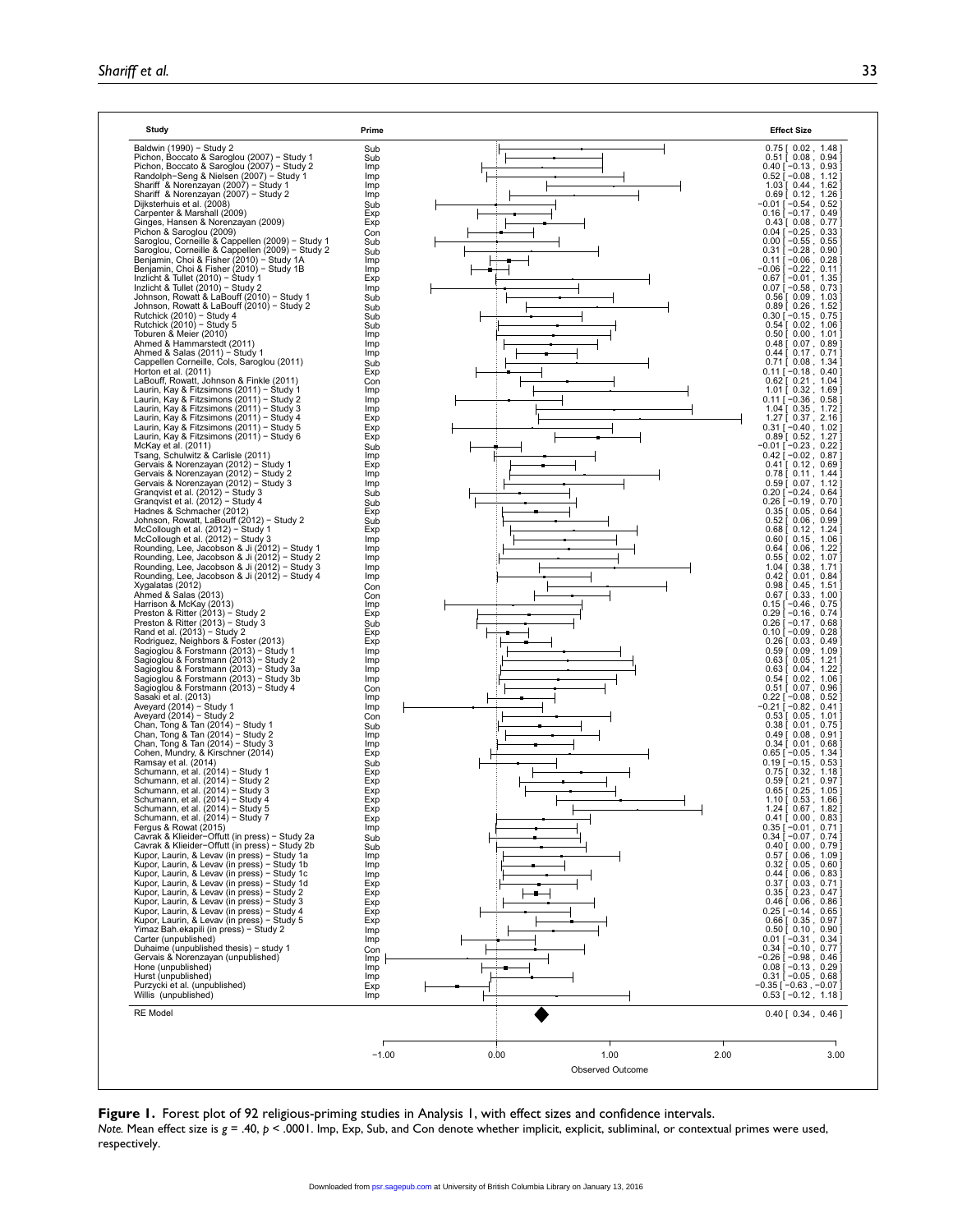|                                   | k            | n     | <b>Effect size</b> | 95% CI       |
|-----------------------------------|--------------|-------|--------------------|--------------|
| Priming technique                 |              |       |                    |              |
| Implicit                          | 40           | 5,190 | $0.39***$          | [0.29, 0.49] |
| Explicit                          | 26           | 3,846 | $0.42***$          | [0.31, 0.53] |
| Subliminal                        | 18           | 1,702 | $0.33***$          | [0.20, 0.48] |
| Contextual                        | 8            | 870   | $0.49***$          | [0.28, 0.71] |
| Experimental Setting <sup>a</sup> |              |       |                    |              |
| Lab                               | 55           | 5,336 | $0.40***$          | [0.32, 0.48] |
| Online                            | 25           | 4,709 | $0.38***$          | [0.26, 0.49] |
| Mechanical turk                   | 13           | 1,907 | $0.34***$          | [0.17, 0.52] |
| Not mechanical turk               | 12           | 2,802 | $0.41***$          | [0.27, 0.56] |
| Field                             | $\mathsf{I}$ | 1,365 | $0.44***$          | [0.25, 0.62] |
| Dependent measure                 |              |       |                    |              |
| Self-report measures              | 42           | 5,152 | $0.46***$          | [0.37, 0.55] |
| <b>Behavioral measures</b>        | 50           | 6,456 | $0.34***$          | [0.26, 0.42] |

**Table 2.** Distribution and Effect Sizes of Studies Broken Down in Different Categories.

*Note.* CI = confidence interval.

a Ginges, Hansen, and Norenzayan (2009) was the only study to be conducted via telephone and was not included in the Experimental Setting breakdown. \*\*\* $p < .001$ .

*Statistical package*. R's metafor package (Viechtbauer, 2010) was used to calculate and analyze effect sizes.

*Results and discussion*. Given the diversity of outcome measures and prime types, some variation in the true effect was expected across these studies (e.g., Table 2). Due to this, a random-effects model was used. A Cochran's test revealed the studies to be significantly heterogeneous,  $O(df = 91) =$ 195.23,  $p < .0001$ , supporting this choice. Random-effects models tend to be less vulnerable to Type 1 error than do fixed-effects models and are thus widely recommended (Cumming, 2014).

Across 92 studies, the average effect size of the difference between religiously primed and control groups was  $g = 0.40$ ,  $p \le 0.0001$ , 95% CI = [0.34, 0.46] (Figure 2), indicating a small to medium effect of religious priming across all tested DVs (Cohen's, [1992] convention of small [*d* = 0.2], medium  $[d = 0.5]$ , and large  $[d = 0.8]$  effect sizes using Cohen's *d* is roughly interchangeable with effect sizes using Hedges' *g*). For this and all subsequent analyses, removing studies involving the current authors did not notably change the pattern of results (see Appendix C for these analyses).

#### *Accounting for Publication Bias*

Because this analysis tests for effects of religious priming on all hypothesized dependent measures, unreported studies are likely. The negative correlation between effect and sample size (a pattern found in 80% of meta-analyses, Levine, Asada, & Carpenter, 2009) further supports that suspicion.

The funnel plot of the current analysis was significantly asymmetric,  $z = 5.96$ ,  $p < .0001$ . The trim and fill method was used to correct for this asymmetry by estimating missing studies, yielding an estimated effect size of  $g = 0.29$ ,  $p <$ 

.0001, 95% CI = [0.22, 0.35] (see Duval & Tweedie, 2000). Although this figure is smaller than the unadjusted number above, suggesting the presence of some underreporting of null findings, a robust significant effect nevertheless emerges across the studies. On the basis of this estimate, then, the results should not be discounted as artifacts of publication bias.

### *Analysis 2: Subsidiary Analyses*

In addition to the overall effect-size analysis, researchers may be curious about moderation effects or boundary conditions in the religious-priming literature. In Analysis 2, we have examined whether there are systematic differences in effects sizes between different priming types (e.g., subliminal, implicit, explicit, contextual), between different experimental settings (e.g., lab-based experiments, those run using Amazon's Mechanical Turk [MTurk]), and between broad categories of dependent measures (i.e., self-report and behavioral measures). Although there are not sufficient numbers of studies to determine definitive conclusions on these questions, the data may provide important preliminary information about the conditions under which religious priming works and does not.

*Different priming types.* For each study, two of the authors independently classified which of the four priming methods—explicit, implicit, subliminal, and contextual—the researchers were attempting to use to prime religion. $2$  Interrater agreement was 95%. In the five cases of disagreement, a third author served as tiebreaker. The four types of primes vary considerably in frequency of use (Table 2). These small numbers limit the conclusions that can be drawn about the techniques' respective effectiveness. Nevertheless, a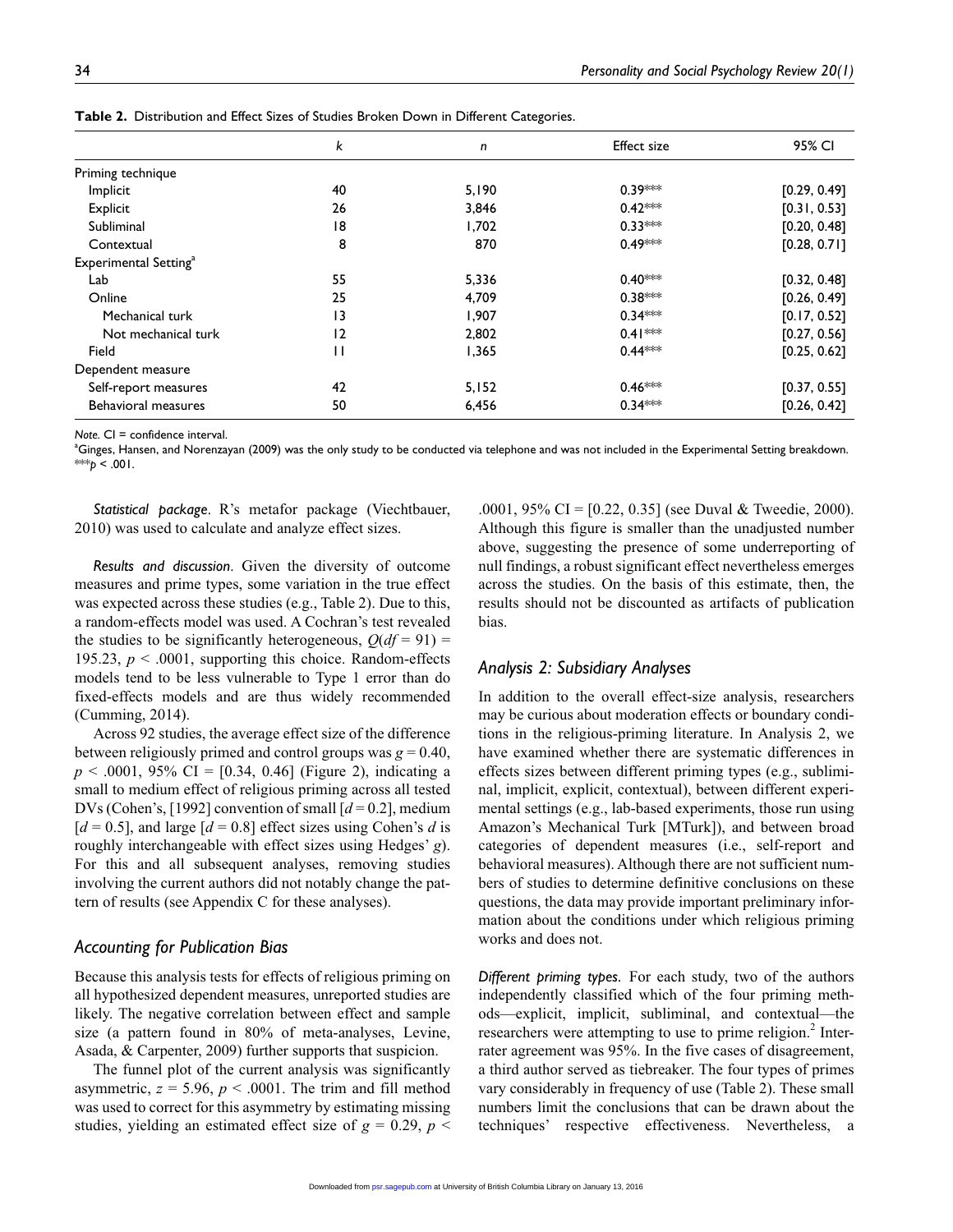

**Figure 2.** Trimmed and filled funnel plot for Analysis 1. *Note.* 27 estimated missing studies added on the left side of the plot. Adjusted Hedges' *g* = 0.29, *p* < .0001.

mixed-effects model analysis found each type to be effective (Table 2). The strongest effects were found for studies using contextual primes—although with only eight studies, the result should be interpreted with caution.

*Different experimental settings.* We divided the studies based on where they had been conducted—whether in the researchers' laboratories, online through MTurk crowdsourcing marketplace, online through other means, or out in the field (e.g., in or in front of religious buildings). To investigate whether any setting was markedly better than any other, and, perhaps more importantly, to detect settings in which priming was *not* effective, we conducted a mixed-effect analysis on the studies in these different categories. As with the analysis of different priming types, each experimental setting was found to show a significant effect size, and there were no significant differences between them. It should be noted that the field study category in this comparison overlapped considerably with the contextual category of priming type.

MTurk has become a popular tool for running studies online. Supporting previous assessments (Horton, Rand, & Zeckhauser, 2011), these results suggest that it is a sound venue for conducting religious-priming experiments. Kupor, Laurin, and Levav (in press) whose studies account for 7 of the 13 MTurk studies in this analysis, used several strategies to obtain high quality and uncontaminated samples from the site. For example, they used Java programming to ensure no participant was involved in more than one of their studies to avoid cross-contamination, collected each study's full sample in a single day to minimize chatter on discussion boards hosted by MTurk workers, and removed studies at 5 p.m. Eastern Standard Time to minimize workers suffering from end-of-workday depletion.

*Self-report versus behavioral dependent measures.* Religious priming has been used to investigate the effect of religious concepts on myriad phenomena. Aside from the cluster of prosociality measures, which are tested in 25 studies and are analyzed on their own in Analyses 4, 5, and 7, there is no other dependent construct that has been tested across a sufficient number of studies to warrant its own analysis. Nonetheless, we did separately test those studies that used behavioral measures (e.g., economic games or task persistence) and those that used self-report measures (e.g., scales measuring submissiveness or thermometer ratings of outgroups). Both types of dependent measures saw robust effect sizes; however, effects were significantly smaller for behavioral measures ( $g = 0.34$ ,  $p < .0001$ , 95% CI = [0.26, 0.42]) than for self-report measures ( $g = 0.46$ ,  $p < .0001$ , 95% CI =  $[0.37, 0.55]$ , Cochran's Q-test for moderators  $(QM)$  ( $df = 2$ ) = 169.06, *p* < .0001.

### *Analysis 3: P-Curve Analysis*

As *p* curve is a new tool, we will briefly explain the logic behind the analysis. We refer interested readers to the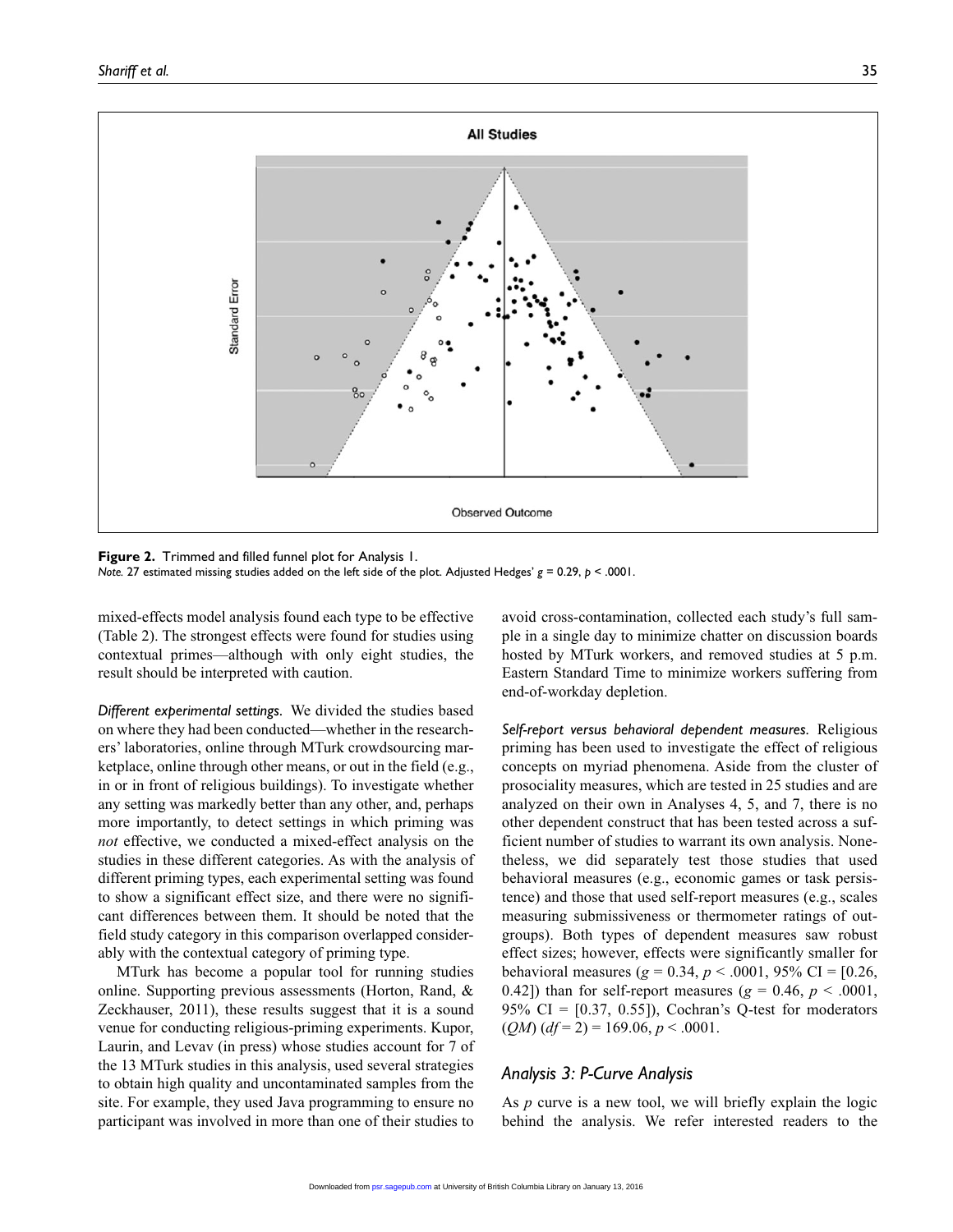original paper (Simonsohn et al., 2014) for more details. *P* curve analyzes the distribution of *p* values among published articles to distinguish whether the findings provide evidence for a true phenomenon, or whether they likely reflect an artifact of publication bias and *p* hacking. This reasoning is based on evidence that studies demonstrating true effects (where the null is false) will be more likely to produce particularly low *p* values ( $ps < .025$ ) than will *p* values in the higher range of significance (.025 <  $p_s$  < .05; Lehmann, 1986; Wallis, 1942). The distribution of *p* values (the "*p* curve") for a true effect should thus be right-skewed. Studies that are investigating null effects will produce an equal distribution of *p* values, resulting in a uniform *p* curve. This type of "flat" *p* curve suggests that the body of literature lacks evidentiary value. The use of QRPs to pull findings below the threshold of statistical significance—when there is no real effect—is more likely to produce *p* values in the upper range of significance (e.g.,  $.04 \leq ps \leq .05$ ). A set of studies overwhelmingly composed of *p*-hacked effects but that actually lacks evidentiary value will thus likely produce a left-skewed *p* curve. *P*-curve analysis thus tests the skew of the distribution of *p* values for a given set of studies and can detect evidential value even with a small number of underpowered studies. As recommended in Simonsohn et al. (2014), a detailed disclosure table reports the hypotheses, results, and *p* values of all included studies selected, as well as details on how any ambiguous decisions were resolved (Table S2 in online supplemental materials).

*Selection of articles. P* curve aims to test the distribution of *p* values in the full record of published research. As a result, the inclusion criteria for *p*-curve analyses exclude all unpublished studies and all studies that resulted in effects that did not reach  $p < 0.05$ . Because studies that result in  $p$  values more than .05 are only selectively reported, with some published and most file-drawered, they are not representative of a full distribution. However, we can be confident that studies with *p* values less than .05 will find their way into journals; thus, the publication record largely represents the full distribution. Eliminating unpublished and  $p > .05$  studies<sup>3</sup> from our initial list in Analysis 1 left 66 studies. Adding Study 2 from Randolph-Seng and Nielsen (2007), which was excluded from Analysis 1 but is viable for *p* curve, brings this total to 67 studies ( $N = 6,949$ ).

*Selection of analyses.* In addition to choosing studies, *p* curve also requires the selection of the specific *p* values that will be entered into the meta-analysis. Although the *p*-curve architects provide a set of selection criteria for which *p* values should be included (Simonsohn et al., 2014), they recognize that, as with any meta-analysis, ambiguous situations will require subjective judgments. Transparency for these judgments is achieved through two mechanisms—disclosure and secondary "Robustness Test" analyses. In terms of disclosure, a column in Table S2 in the online supplemental

materials reports the decisions that were made in cases where the *p*-value selection was not obvious. In cases where there is a different value that, although not the primary choice, could have been alternatively included, this value is reported in the "Robustness Test" column. The Robustness Test is a second *p* curve, calculated alongside the main *p* curve, but with all the alternate *p* values replacing the primary ones (for those studies for which there are no alternate analyses, the primary analyses are retained). This second test provides confidence that the true *p* curve is robust to subjective decision rules.

To give an example of this selection process, several articles tested the interaction between religious priming and religious affiliation, predicting that priming would produce an effect for religious participants, but not for those identifying as non-religious (e.g., Carpenter & Marshall, 2009; Dijksterhuis et al., 2008). In these cases, the *p* value for the two-way interaction was included in the primary analysis, whereas the *p* value from the simple effect of priming on just religious participants was included in the Robustness Test. However, when authors predicted a main effect of priming, but made no specific prediction of the primes' effect on non-religious participants (e.g., Toburen & Meier, 2010), the *p* value from the main effect was included in the primary analysis.

When a single priming study had multiple DVs, including all these as separate *p* values would have overweighted the study in the overall *p*-curve analysis. As a result, following Simonsohn et al.'s (2014) recommendations, the *first* reported analysis was always included in the primary analysis. This occurred in five studies (Johnson, Rowatt, & LaBouff, 2012; LaBouff et al., 2012; Pichon & Saroglou, 2009; Ramsay, Pang, Shen, & Rowatt, 2014; Rodriguez, Neighbors, & Foster, 2013). In each case, an overall *p* value was calculated by combining all dependent measures to provide a "representative" analysis of the overall effect. This value was entered into the Robustness Test.

Finally, when multiple conditions (e.g., religious, control, and "secular"; McCullough, Carter, DeWall, & Corrales, 2012) were included, extraneous conditions were dropped and the *p* value for the differences of means between the religious condition and most neutral control condition was included in the *p*-curve analysis.

Again, Table S2 in the online supplemental materials contains notes on the specific decision rules used for each study with ambiguity.

*Method.* Test results for each relevant analysis (see Table S2 in the online supplemental materials) were entered into the *p-curve* web application [\(http://www.p-curve.com/app/](http://www.p-curve.com/app/)). Exact *p* values were recalculated to five decimal places from the original test values (e.g., *t*-test, chi-square) or, where available, the reported means and standard deviations. When calculating new test values, and when specific sample sizes for individual conditions were not reported, equal sizes were assumed. Once all values were entered, the web app calculated the *p*-curve skew. *P* values were winsorized at .01 and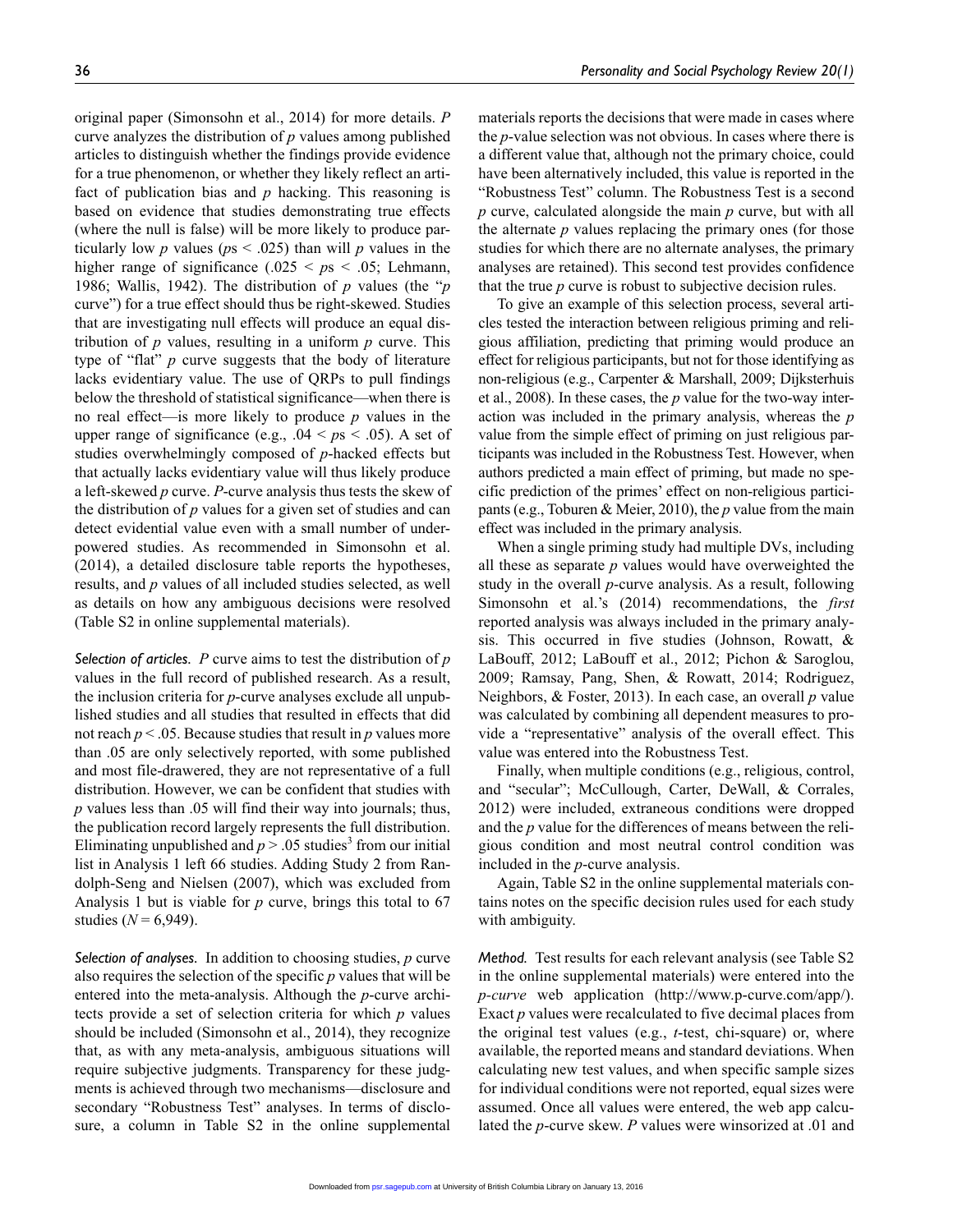

**Figure 3.** *P* curve for 67 religious-priming effects.

*Note.* Significant right skew ( $p = .0001$ ) suggests that the body of results reflects evidentiary value for religious priming, and little evidence for extensive publication bias and *p* hacking.

.99 to insulate the analysis from outliers (not winsorizing does not notably change results for either Analysis 3 or 5).

*Results and discussion.* The resulting *p* curve was significantly right-skewed,  $\chi^2(134) = 201.98$ ,  $p = .0001$  (Figure 3), with 45 of 67 *p* values lower than  $p = 0.025$ . The Robustness Test's *p* curve was similarly right-skewed,  $\chi^2(136) = 230.05$ ,  $p <$ .0001, with 43 of 68 *p* values lower than  $p = 0.025$ . These results suggest that the body of studies reflects a true effect of religious priming, and not an artifact of publication bias and *p* hacking.

# **Question 2: Does Religious Priming Cause Prosocial Behavior?**

To evaluate the specific effect of religious priming on prosocial behavior, an effect-size meta-analysis and *p*-curve analysis were conducted on only those studies with prosocial outcomes. Prosociality was defined broadly to encompass measures related to ethical, cooperative, or generous behavior or attitudes. These included sharing resources in the dictator game, contributing to a common good in the public goods game, cooperating in the prisoner's dilemma, willingness to

volunteer time and effort, and refraining from lying and cheating. Theoretically, these behaviors are unified insofar as they all defer the opportunity for immediate self-interest in lieu of actions that are beneficial to others—hypothesized to be one of the key effects of adherence to world religions (Norenzayan & Shariff, 2008).

# *Analysis 4: Effect-Size Analysis*

*Selection of articles.* Starting with the list created in Analysis 1, the first and second authors independently selected those that had a prosocial outcome measure as their main dependent variable (agreement was 100%). This left 25 studies  $(n = 4,825)$ .

*Method.* The analysis followed the same method and statistical procedure as Analysis 1. As in Analysis 1, a randomeffects model was used due to theoretical considerations and significant heterogeneity,  $Q(df = 24) = 74.42$ ,  $p < .001$ .

*Results and discussion.* Across 25 studies, the average effect size of the difference between religiously primed and control groups was  $g = 0.27$ ,  $p < .001$ , 95% CI = [0.15, 0.40]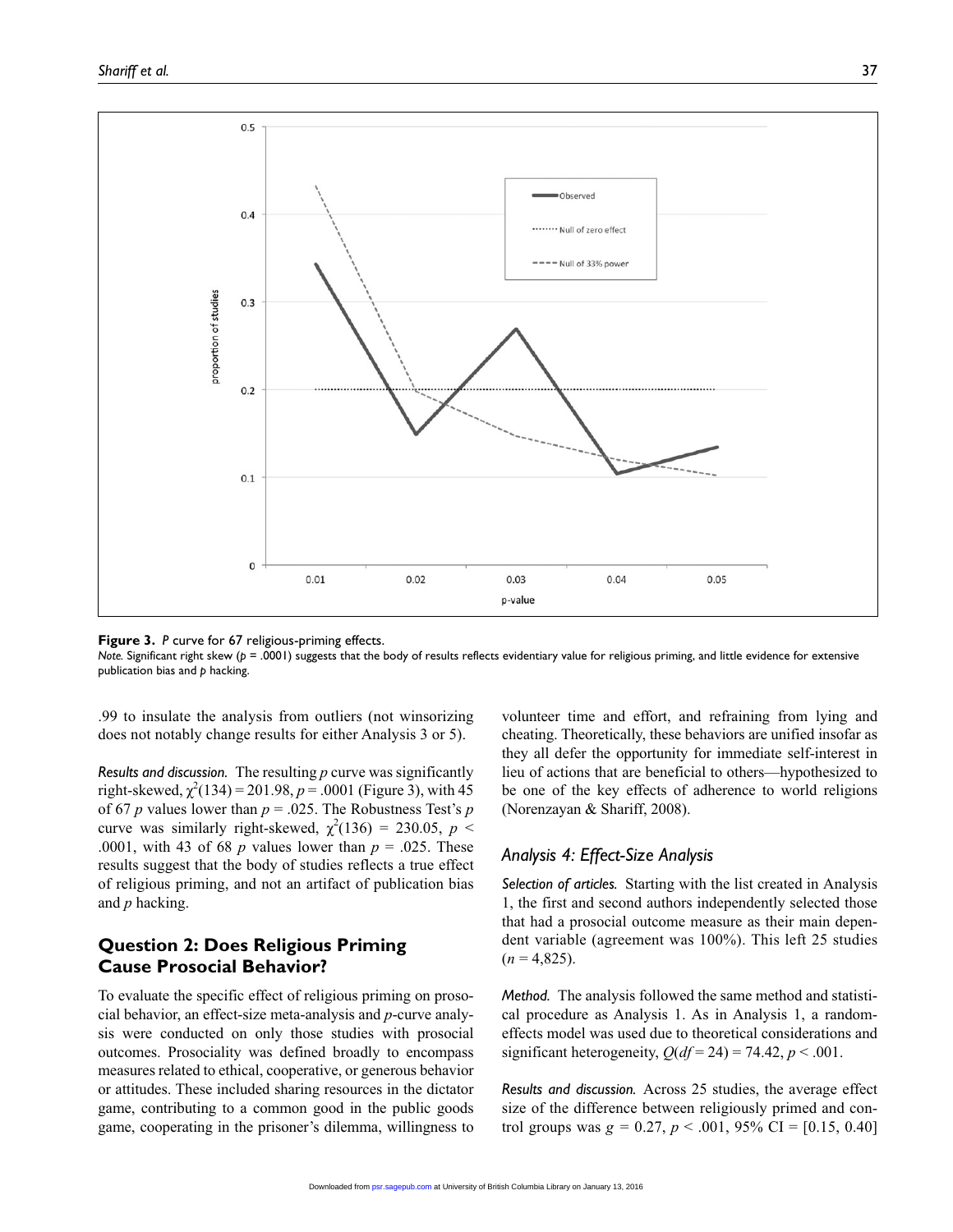| <b>Study</b>                                | <b>Prime</b>               | <b>Effect Size</b>            |
|---------------------------------------------|----------------------------|-------------------------------|
| Pichon, Boccato & Saroglou (2007) - Study 1 | Sub                        | $0.51$ [ $0.08$ , $0.94$ ]    |
| Pichon, Boccato & Saroglou (2007) - Study 2 | <b>Imp</b>                 | $0.40$ [ $-0.13$ , 0.93 ]     |
| Randolph-Seng & Nielsen (2007) - Study 1    | <b>Imp</b>                 | $0.52$ [ $-0.08$ , 1.12]      |
| Shariff & Norenzayan (2007) - Study 1       | <b>Imp</b>                 | + 1.03 [ 0.44,1.62 ]          |
| Shariff & Norenzayan (2007) - Study 2       | <b>Imp</b>                 | $0.69$ [ $0.12$ , 1.26 ]      |
| Carpenter & Marshall (2009)                 | Exp                        | $0.16$ [ $-0.17$ , 0.49]      |
| Pichon & Saroglou (2009)                    | Con                        | $0.04$ [ $-0.25$ , 0.33 ]     |
| Benjamin, Choi & Fisher (2010) - Study 1A   | <b>Imp</b>                 | $0.11$ [ $-0.06$ , 0.28]      |
| Benjamin, Choi & Fisher (2010) - Study 1B   | Imp                        | $-0.06$ [ $-0.22$ , 0.11 ]    |
| Ahmed & Hammarstedt (2011)                  | <b>Imp</b>                 | $0.48$ [ $0.07$ , $0.89$ ]    |
| Ahmed & Salas (2011) - Study 1              | Imp                        | $0.44$ [ $0.17$ , $0.71$ ]    |
| Horton et al. (2011)                        | Exp                        | $0.11$ [ $-0.18$ , 0.40]      |
| McKay et al. (2011)                         | Sub                        | $-0.01$ [ $-0.23$ , 0.22]     |
| Hadnes & Schmacher (2012)                   | Exp                        | $0.35$ [ $0.05$ , $0.64$ ]    |
| Xygalatas (2012)                            | Con                        | $0.98$ [ $0.45$ , 1.51 ]      |
| Ahmed & Salas (2013)                        | Con                        | $0.67$ [ $0.33$ , 1.00 ]      |
| Rand et al. (2013) - Study 2                | Exp                        | $0.10$ [ $-0.09$ , 0.28 ]     |
| Sasaki et al. (2013)                        | Imp                        | $0.22$ [ $-0.08$ , 0.52]      |
| Aveyard $(2014)$ - Study 1                  | Imp                        | $-0.21$ [ $-0.82$ , 0.41]     |
| Aveyard $(2014)$ – Study 2                  | Con                        | $0.53$ [ $0.05$ , 1.01]       |
| Cohen, Mundry, & Kirschner (2014)           | Exp                        | $0.65$ [ $-0.05$ , 1.34 ]     |
| Duhaime (unpublished thesis) - study 1      | Con                        | $0.34$ [ $-0.10$ , 0.77 ]     |
| Gervais & Norenzayan (unpublished)          | <i>Imp</i>                 | $-0.26$ [ $-0.98$ , 0.46]     |
| Hurst (unpublished)                         | Imp                        | $0.31$ [ $-0.05$ , 0.68 ]     |
| Purzycki et al. (unpublished)               | Exp                        | $-0.35$ [ $-0.63$ , $-0.07$ ] |
| <b>RE</b> Model                             |                            | $0.27$ [ $0.14$ , $0.39$ ]    |
|                                             |                            |                               |
|                                             | $-1.00$<br>$-0.50$<br>0.00 | 0.50<br>1.00<br>1.50<br>2.00  |
|                                             |                            | <b>Observed Outcome</b>       |

**Figure 4.** Forest plot of 25 religious prosociality studies, with effect sizes and confidence intervals. *Note.* Mean effect size is *g* = .27, *p* < .001.

(Figure 4), indicating a small to moderate effect of religious priming on prosocial behaviors.

The resulting funnel plot was asymmetric  $(z = 3.06, p <$ .001; Figure 5). Correcting for the asymmetry using trim and fill produced a small but significant effect size of 0.18,  $p =$ .001, 95% CI =  $[0.04, 0.32]$ .

Larger studies (Benjamin, Choi, & Fisher, 2010; Rand et al., 2013) had smaller effects, for at least two possible reasons. First, larger sample sizes may provide a more accurate indication of the actual effect, which may be overestimated by the smaller studies. Another explanation is that the smaller effects in these larger samples may result from their disproportionately large number of religious non-believers—a group who may be less affected by religious priming, if at all. Analyses 6 and 7 investigate this possibility, and find that when these three studies are broken down by believers versus non/low-believers, two show strong effects for the believers only. Indeed, when only participants denoted as "religious" or "of high religiosity" are included in the meta-analysis across all prosocial studies, the effect size is markedly increased (see Analysis 7).

### *Analysis 5: P-Curve Analysis*

*Selection of articles.* In accordance with *p*-curve requirements, all unpublished studies and studies with *p* values exceeding

.05 were removed from Analysis 5's list, leaving 16 studies  $(n = 1,943)$ .

*Method.* The method for calculating the *p* curve was identical to that used in Analysis 3.

*Results and discussion.* The resulting *p* curve was significantly right-skewed,  $\chi^2(32) = 79.94$ ,  $p < .0001$  (see Figure 6), with the *p* values from 15 of 16 studies lower than  $p = .025$ . These results are inconsistent with the pattern expected with *p*-hacked literatures and suggest that the current set of results has evidentiary value.

# **Question 3: Does Religious Priming Depend on Preexisting Religious Belief?**

# *Analyses 6 and 7—Effect Sizes for Believers and Non-Believers*

Our next question of interest was to examine one potential and theoretically important boundary condition for religious-priming effects—whether they emerge regardless of participants' stated level of religious devotion, or whether the effects are confined to those who identify as religious believers. We tested this question for all studies with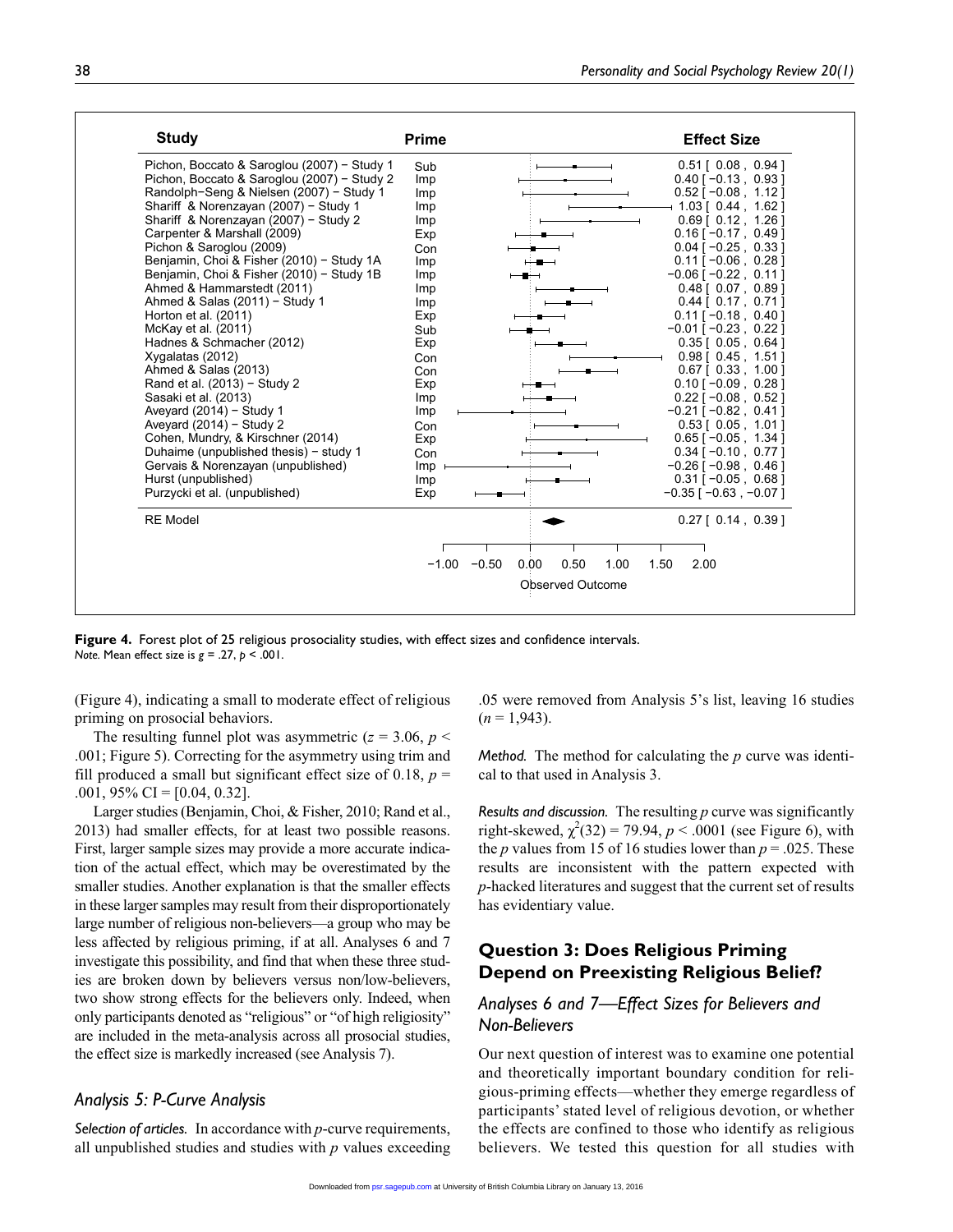

**Figure 5.** Trimmed and filled funnel plot for Analysis 4.

*Note.* 5 estimated missing studies added on the left side of the plot. Adjusted Hedges' *g* = 0.18, *p* < .001.

usable religiosity breakdowns (Analysis 6), and for the subset of studies with prosocial outcomes within these (Analysis 7).

groups  $(Os > 40, ps < .001)$ , random-effects models were used.

*Selection of articles.* Starting with the list created in Analysis 1, we retained all studies  $(k = 17, n = 4,038)$  in which means were separately reported for "religious" or "high religiosity" participants, and for "non-religious" or "low-religious" participants. We used religion as a dichotomous, rather than continuous, measure because religiosity was variably and inconsistently measured across studies, making fine-grained analyses and interpretation difficult. Instead, we relied on the criteria that the studies' authors themselves used to make the divisions between the two groups. As a result, although we have used the broad terms *believers* and *non-believers*, the actual operational definition used by the various authors will differ. This necessary limitation adds noise to the comparisons between the two groups and thus likely underestimates actual differences. Alternatively, these results may be somewhat inflated by a reporting bias, a possibility that is discussed further below. For Analysis 7, we tested the subset of these studies that probed prosocial behaviors  $(k = 11, n = 11)$ 3,533).

*Method.* Separate effect sizes were calculated for those identified as "religious" or "high religiosity" participants, and those "non-religious" or "low-religious" participants. Effect sizes were calculated using the same method as in Analysis 1. Because the studies showed high heterogeneity for all

#### *Results*

*Analysis 6*. First, the mean religious-priming effect size for the 17 studies included in this analysis, when including both the "religious/high religiosity" and "non-religious/low religiosity" together, was  $g = 0.28$ ,  $p = .001$ , 95% CI = [0.12, 0.44]. Correcting for funnel plot asymmetry using trim and fill yields a mean effect size of  $g = 0.21$ ,  $p = .015$ , 95% CI = [0.04, 0.37].

When only the "religious/high religiosity" participants are included, this effect increases to  $g = 0.44$  ( $p < .0001$ , 95%)  $CI = [0.24, 0.65]$ , indicating a medium effect size. After trim and fill estimates, the figure is  $g = 0.27$ ,  $p = .011$ , 95% CI = [0.06, 0.47]. In contrast, the mean effect size for "non-religious/low religiosity" participants was 0.04 (*p* = .71, 95% CI  $= [-0.17, 0.24]$ ). The effect sizes are significantly different, *z*(17) = 3.07, *p* = .002, 95% CI = [0.17, 0.75].

*Analysis 7*. The mean religious-priming effect size for the 11 prosocial studies included in this analysis, when including both the "religious/high religiosity" and "non-religious/low religiosity" together, was  $g = 0.24$ ,  $p = .02$ , 95% CI = [0.04, 0.44]. The trim and fill procedure does not estimate any studies missing due to publication bias, and thus no correction is needed.

When analyzing just the "religious/high religiosity" participants, the effect size is 0.38 ( $p = .002$ , 95% CI = [0.14,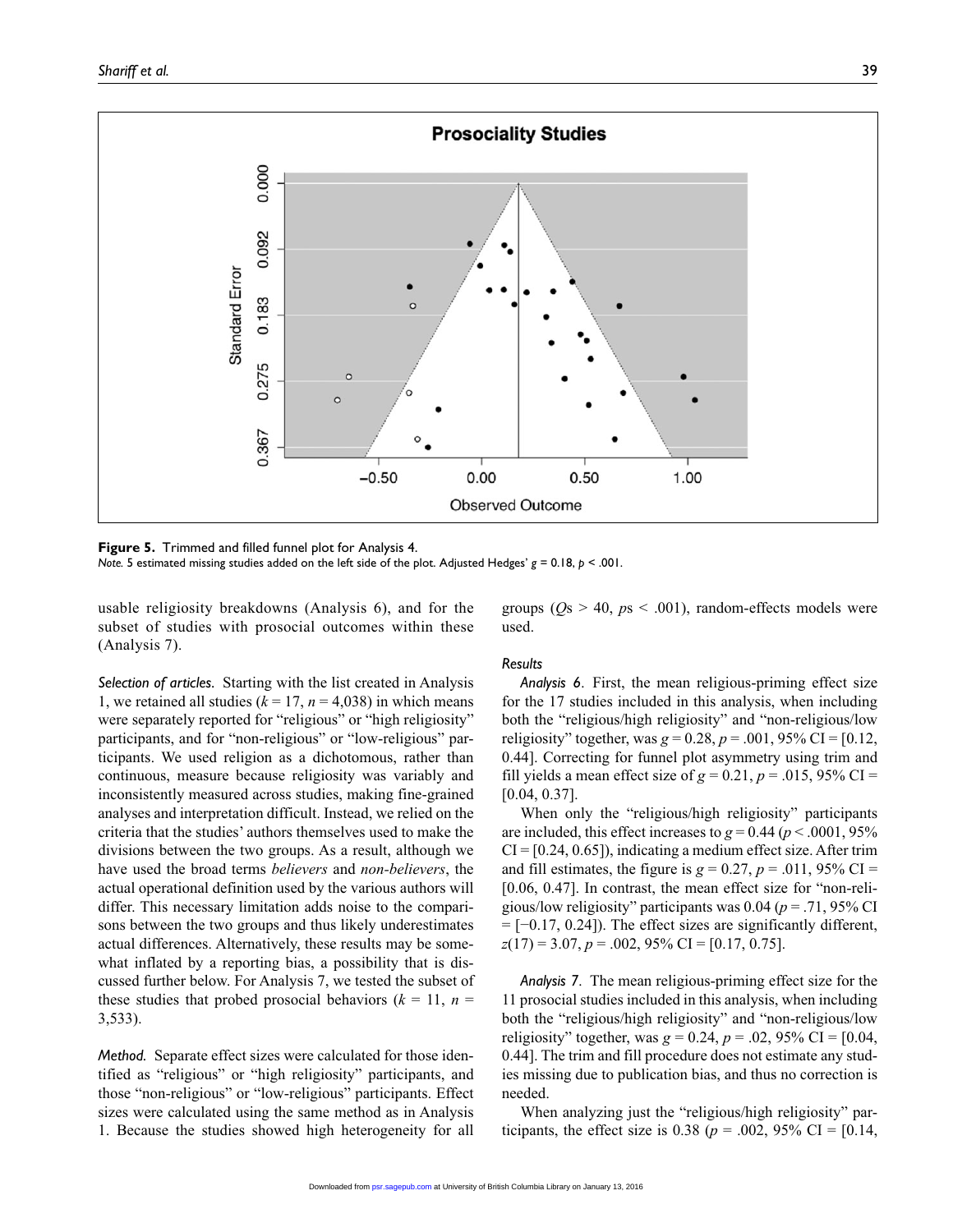

**Figure 6.** *P* curve for 16 religious-priming effects on prosocial behavior.

*Note.* Significant right skew ( $p < .0001$ ) suggests that the body of results reflects evidentiary value for religious priming, and little evidence for extensive publication bias and *p* hacking.

0.62]), with a trim and fill estimate of 0.28 (*p* = .023, 95% CI = [0.04, 0.53]). For "non-religious/low religiosity" of 0.12 (*p*  $=$  .31, 95% CI = [-0.11, 0.35]), with a trim and fill estimate of 0.07 (*p* = .64, 95% CI = [−0.16, 0.32]). These effect sizes are marginally significantly different,  $z(11) = 1.68$ ,  $p = .09$ ,  $95\%$  CI = [-0.04, 0.58].

It should be noted that, although studies examining nonreligious and low-religious participants were combined in these analyses, these types of people are not equivalent. Galen (2012) importantly remarks that there are meaningful differences between those who categorize themselves as "not religious" or "atheist," those who categorize themselves as "none" or a "never-attender," and those who are categorized in studies as "low religiosity" (usually by scoring below some distribution threshold). Comparing across the heterogeneous ways that the researchers categorized low- and nonreligious participants is bound to be coarse. However, if we do further divide these studies into those that categorize "no religion" participants and those that categorize "low religion" participants, neither group shows an effect, (no religion:  $k = 11$ ,  $g = 0.12$ ,  $p = .301$ , 95% CI = [-0.11, 0.36]; low religion: *k* = 6, *g* = −0.17, *p* = .363, 95% CI = [−0.53, 0.19]).

Comparing the effect sizes of these two sets of studies yields no significant difference,  $QM(2) = 1.90$ ,  $p = .387$ , although the small number of studies in that comparison limits firm conclusions.

A second caveat to these results is that researchers who found no difference between believers and non-believers may have been less likely to report independent values for these subsamples, making null differences underrepresented in our analysis. While we acknowledge this possibility, it should again be noted that Analyses 6 and 7's results do not simply indicate a difference between effects between the two groups, but they show no reliable effect whatsoever for nonreligious/low-religious participants. Thus, it is unlikely that the non-responsiveness of non-believers to religious priming is an artifact of a reporting bias on the part of researchers.

### **General Discussion**

This article had three broad goals: The first goal was to synthesize the religious-priming literature and evaluate the reliability of religious priming in general as well as compare effects for different priming techniques (Analyses 1-3). The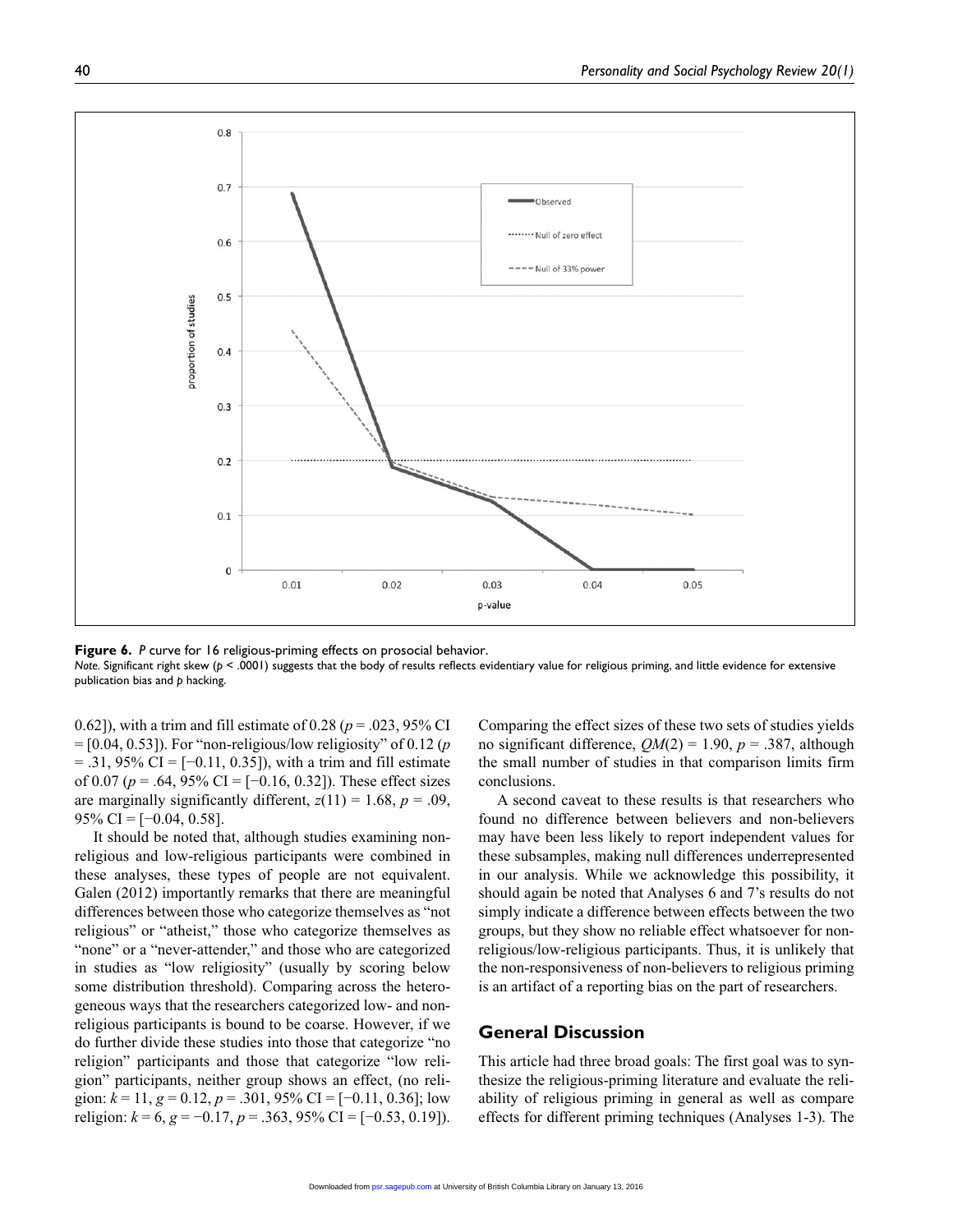second goal was to analyze specifically whether religious priming encourages prosocial behavior (Analyses 4-5), and the third goal was to investigate whether religious primes occur at every level of prior religious belief (Analyses 6-7). In each analysis, we tested the robustness of religious-priming effects against key methodological artifacts and QRPs, such as publication bias and *p* hacking.

### *Religious Priming*

Across 92 religious-priming studies (*n* = 11,608), testing various hypotheses, and across all levels of prior religious belief, effect-size analyses revealed that religious primes produced a reliable, moderately sized effect  $(g = 0.40)$ . A subsequent *p*-curve analysis, using 67 qualifying studies ( $n =$ 6,949), suggests the literature is robust to extensive use of QRPs that artificially reduce *p* values. The literature was also found to be robust to selective reporting of significant findings (i.e., the file-drawer effect).

Among participants that authors classified as religious or highly religious (for those 17 studies in which such a distinction was made), the mean effect size was  $g = 0.44$ . This figure is nearly identical to  $d = 0.43$  ( $r = .21$ ), the figure that Richard, Bond, and Stokes-Zoota (2003) calculated as the mean effect size of 25,000 social-psychological studies conducted over 100 years. Contrary to previous speculation, however, religious priming produced no consistent effect on the non-religious. That only religious participants appear consistently responsive to religious priming is of theoretical importance. It suggests that responsiveness to religious cues depends to a significant extent on culturally transmitted beliefs and is not merely the result of low-level associations (Norenzayan, Henrich, & Slingerland, 2013). This finding is also consistent with the idea that primes are most effective when they are selfrelevant (e.g., Wheeler, DeMarree, & Petty, 2007). The religious primes appear to capitalize on the situational activation of existing beliefs, rather than on society-wide stereotypes about religion that are presumably shared by believers and non-believers alike, particularly in societies with religious majorities such as the United States (Gervais & Norenzayan, 2013). In addition, although an average non-believer did not respond to religious priming, there was variability in the effect sizes across studies, suggestive of the possibility that at least some non-believers may in fact be influenced by some religious primes. Whether this variability can be explained by systematic patterns is open for future research.

Although too few studies have yet been conducted with each of the four priming techniques to reach strong conclusions, the respective effect sizes suggest that each method is effective at roughly comparable levels. Studies using subliminal primes had somewhat smaller effects ( $g = 0.33$ ), whereas the few studies using contextual primes had the strongest ( $g = 0.49$ ). Those for implicit ( $g = 0.39$ ) and explicit  $(g = 0.42)$  primes lay in between. It will not be surprising if this pattern remains in future studies; contextual primes,

contextual priming attractive for future research. That subliminal primes had the smallest effects introduces the important possibility of demand characteristics in some of these studies using alternative priming techniques. By attempting to bypass conscious perception, subliminal priming minimizes the possibility of demand in comparison with the explicit and contextual primes. Implicit priming studies can also minimize demand, but in some cases, may not eliminate the issue completely. Most (but not all) of the implicit studies used awareness probes, such as funneled debriefing, dropping from analysis the rare participants, if any, who recognized the nature of the prime or displayed suspicions about the experimental hypothesis. However, these awareness probes can vary in their sensitivity and sophistication. Although demand characteristics fail as an explanation for the entirety of religious-priming effects, we cannot completely rule out the possibility that a portion of the larger effect sizes in the contextual, explicit, and implicit priming studies could represent the presence of such demand—an issue that future research can address.

### *Religious Prosociality*

Twenty-five studies testing the impact of religious priming on various measures of prosocial behavior were analyzed. The effect size (0.18) remained robust even after correcting for publication bias. This figure increased to 0.27 when the bias-corrected effect size was calculated for believers only. This finding is a crucial piece of evidence for scientific debates about whether religious beliefs and practices spread by having prosocial effects (Norenzayan, 2013; Norenzayan & Shariff, 2008; Norenzayan et al., in press).

Importantly, we of course do not claim that religion solely encourages prosociality; priming research has also shown religious concepts to encourage uncharitable attitudes, such as racism (Johnson et al., 2010; LaBouff et al., 2012). Nor is this to say that the prosociality that religion inspires is indiscriminant and universal; religious prosociality is likely preferentially directed toward ingroup members (Norenzayan et al., in press), a hypothesis that can be tested more methodically in future research. Nor are we arguing that religion is the only, most effective, or most desirable path to prosociality. For example, priming secular institutions of justice can increase dictator game offers to the same degree as priming religion (Shariff & Norenzayan, 2007). None of these caveats, however, refute the evidence that aspects of religious beliefs and rituals motivate people to sacrifice self-interest for others (Norenzayan & Shariff, 2008; Sosis & Ruffle, 2003; Xygalatas et al., 2013).

We found clear support for religious priming in samples drawn from populations culturally shaped by the highly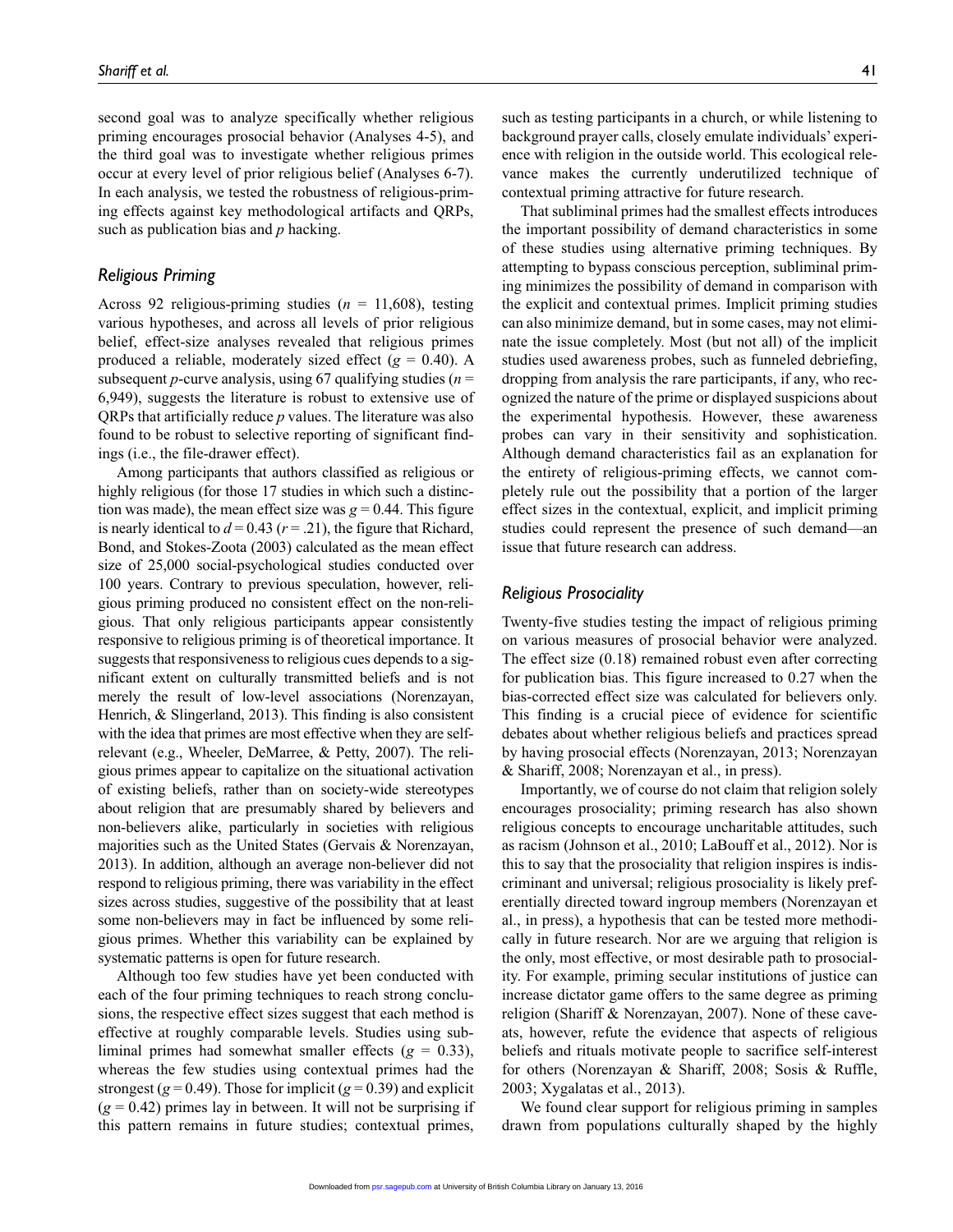influential prosocial religious traditions of the Abrahamic faiths, comprising a majority of the world's population, where we would expect religious concepts to influence prosociality. Going beyond current studies, religious priming can be an important tool to address theoretical debates about whether religious prosociality is a universal feature of all religious traditions, or whether the religious encouragement of prosocial behavior emerges culturally in largescale societies but not in smaller-scale groups where religious ideas and prosociality are largely disconnected and where the gods appear to have limited concern about how people treat each other (Norenzayan, 2013; Norenzayan et al., in press; Shariff, 2011). Therefore, a crucial, though methodologically arduous, future direction is to extend religious-priming research across a wider range of cultures to test divergent hypotheses about the origins of religious prosociality. To do so, researchers must move beyond their disproportionate reliance on samples drawn from WEIRD (Western, Educated, Industrialized, Rich, and Democratic) populations, an issue that affects virtually all areas of experimental psychology (Henrich, Heine, & Norenzayan, 2010).

# *What Meta-Analyses Add to the Priming Literature (and What They Do Not)*

The controversies over priming in social psychology are serious, and extensive effort is required to separate wheat from chaff. Obviously, neither effect-size analyses nor *p*-curve analyses should be considered a panacea. Nevertheless, they are valuable contributions to the evidentiary base of psychology. Effect-size meta-analyses are diagnostic tools, allowing us to aggregate direct and conceptual replications and evaluate the reliability of effects that emerge in individual studies. Meta-analyses are thus likely—especially when using techniques to minimize the impact of publication bias, as we have done in these analyses—to yield more accurate judgments about the presence or absence of an effect than are single studies (including single failures to replicate). As the American Psychological Association Task Force on Statistical Inference stated, "The results in a single study are important primarily as one contribution to a mosaic of study effects" (Wilkinson, 1999). The analysis in the current article uses such a mosaic to demonstrate—with more confidence than can individual studies—the robustness of religious priming for believers, both in general, and specifically in promoting prosocial behavior.

*P*-curve analyses cover areas where traditional effect-size analyses do not. As part of the impetus for developing *p* curve, Simmons et al. (2011) found that the use of undisclosed *p* hacking could dramatically raise the rate of published false positive findings. Even with techniques to account for the selective reporting of significant studies,

traditional meta-analytic tools cannot differentiate real effects from non-existent ones that were *p*-hacked to significance. However, a right-skewed *p* curve, such as those seen in Analyses 3 and 5, shows that a body of studies reflects a true effect, rather than findings that, although statistically significant, are merely the product of *p* hacking. As *p*-curve analyses can only provide information regarding the evidentiary value of a literature, rather than the aggregate effect size or important moderators, the technique is fruitfully used in concert with traditional effect-size analyses.

Meta-analyses are, however, limited by the quality of the studies included. Whereas *p* curve aims to sniff out deliberate *p* hacking of a study's data, the analysis does not address other methodological issues, such as the presence of subtle experimenter cues that may have biased participants toward a predicted finding or demand characteristics that may have emerged from insufficiently inconspicuous manipulations. Many of these potential problems cannot be detected from simply reading the manuscripts. Good experimental design on behalf of the researchers, such as keeping experimenters blind to condition, mitigates these concerns, as does vigilance on behalf of reviewers, and a robust literature of conceptual replications (which show that effects generalize across different designs) and direct replications (which show that the effects are reliable across attempts, especially if conducted by different labs). As the current analyses indicate, the religious-priming literature has many conceptual replications, but fewer more direct replications (examples are Ahmed & Salas's [2011] and Hurst's [2014] replications of Shariff & Norenzayan [2007], both of which were conducted in different countries, and LaBouff et al.'s [2012] replication of Johnson et al. [2010], also conducted in different countries). Religious priming, like all priming research, can benefit from more direct replication attempts—preferably published and/or preregistered.

In sum, all psychological findings remain open questions. Nevertheless, the present analyses reveal support for the effect of religious priming on prosocial behavior for religious participants. Moreover, the article shows that religious priming is, in general, an effective addition to the toolbox available for psychology's attempt to understand the impact of religious concepts on human behavior. Finally, in showing the effectiveness and reliability of the subset of priming research studying religion, these analyses speak supportively about the use of priming in social psychology more generally. As discussed above, meta-analyses allow for a broader and generally more accurate view of the scientific literature than do individual studies with either positive or null results. Although navigating through the trees of individual studies—including failed replication attempts—is indispensable, given the size of the literature being produced in social-psychological priming, we encourage more effort to be directed toward conducting and evaluating analyses that allow us to see the forest.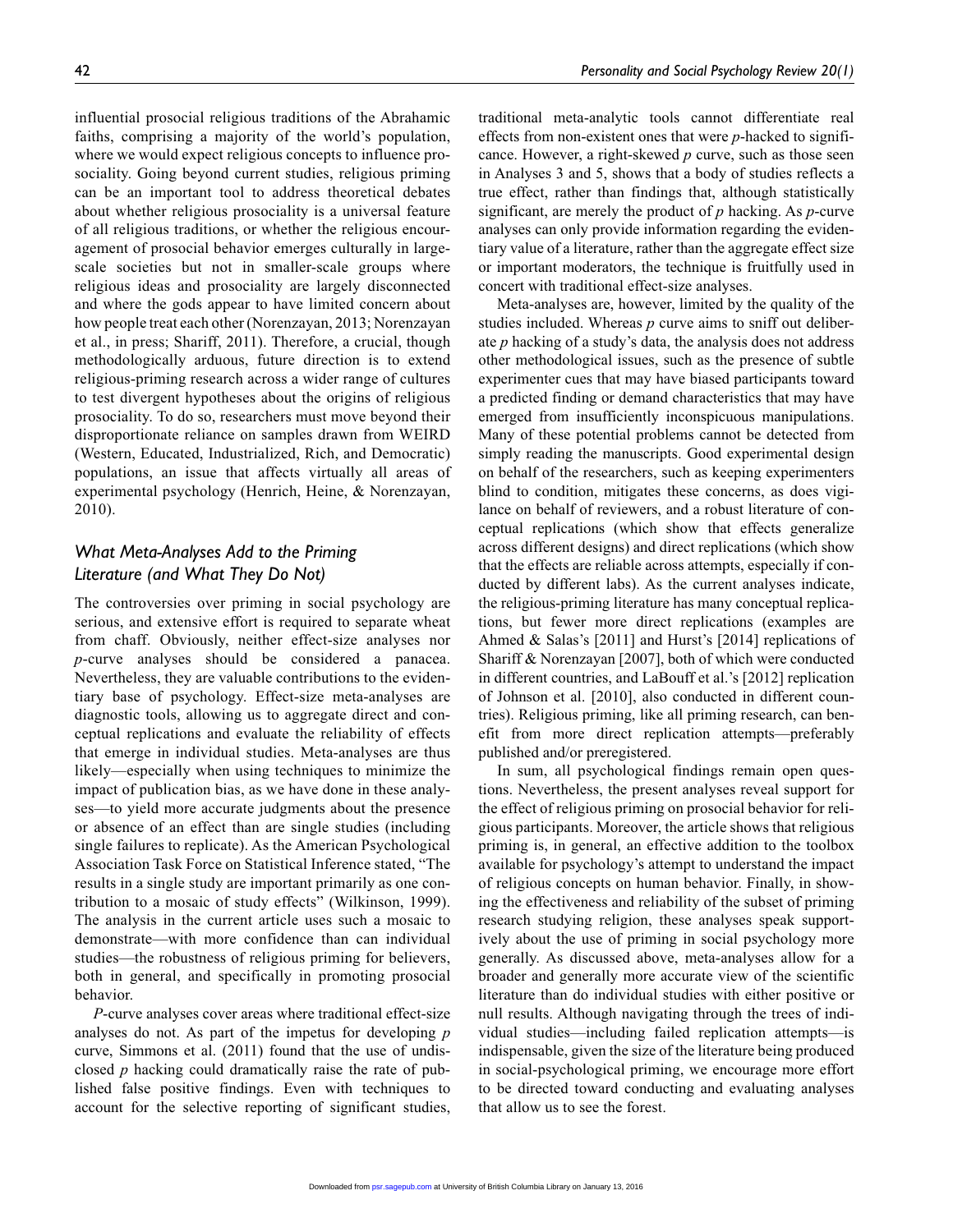# **Appendix A**

*Excluded Studies*

| Year        | Authors                                              | Title                                                                                                                         | Study   | Reason for exclusion                                                 |
|-------------|------------------------------------------------------|-------------------------------------------------------------------------------------------------------------------------------|---------|----------------------------------------------------------------------|
| 2004        | Wenger                                               | The Automatic Activation of Religious<br>Concepts: Implications for Religious<br>Orientations                                 |         | No neutral prime (religious prime<br>compared against student prime) |
| 2010        | <b>Rutchick</b>                                      | Deus Ex Machina: The Influence of Polling<br>Place on Voting Behavior                                                         | Study I | No random assignment to Church<br>polling locations                  |
| 2010        | <b>Rutchick</b>                                      | Deus Ex Machina: The Influence of Polling<br>Place on Voting Behavior                                                         | Study 2 | No random assignment to Church<br>polling locations                  |
| 2010        | <b>Rutchick</b>                                      | Deus Ex Machina: The Influence of Polling<br>Place on Voting Behavior                                                         | Study 3 | No random assignment to Church<br>polling locations                  |
| 2012        | McCollough, Carter,<br>DeWall, and Corrales          | <b>Religious Cognition Down-Regulates</b><br>Sexually Selected, Characteristically Male<br>Behaviors in Men, but not in Women | Study 2 | Prime was about the afterlife, not<br>specifically about religion.   |
| 2013        | Rand et al.                                          | Religious Motivations for Cooperation: An<br><b>Experimental Investigation Using Explicit</b><br>Primes                       |         | No neutral condition (all primes done<br>in a church)                |
| 2013        | <b>Preston and Ritter</b>                            | Different Effects of Religion and God<br>on Prosociality With the Ingroup and<br>Outgroup                                     | Study I | No neutral prime (religion prime<br>compared with God prime)         |
| in<br>press | van Elk, Rutjens, van<br>Harreveld, and van der Plig | Priming of supernatural agent concepts and<br>agency detection                                                                |         | No neutral prime (human, animal, and<br>God primes only)             |

# **Appendix B**

Analysis 1 results when including adjusted versions of Randolph-Seng and Nielsen (2007)'s Study 2 and Duhaime's (2014) Study 2, adding 0.5 to all cells:

Analysis 1: *k* = 92, *g* = 0.42, *p* < .0001, 95% CI = [0.35, 0.48]. Analysis 2:

|                                   | k  | n     | <b>Effect size</b> | 95% CI       |
|-----------------------------------|----|-------|--------------------|--------------|
| Priming technique                 |    |       |                    |              |
| Implicit                          | 40 | 5,190 | $0.39***$          | [0.29, 0.49] |
| Explicit                          | 26 | 3,846 | $0.42***$          | [0.31, 0.53] |
| Subliminal                        | 19 | 1,747 | $0.33***$          | [0.20, 0.48] |
| Contextual                        | 9  | 933   | $0.49***$          | [0.28, 0.71] |
| Experimental setting <sup>a</sup> |    |       |                    |              |
| Lab                               | 56 | 5,381 | $0.40***$          | [0.32, 0.48] |
| Online                            | 25 | 4,709 | $0.38***$          | [0.26, 0.49] |
| <b>Mechanical Turk</b>            | 13 | 1.907 | $0.34***$          | [0.17, 0.52] |
| Not Mechanical Turk               | 12 | 2,802 | $0.41***$          | [0.27, 0.56] |
| Field                             | 12 | 1,428 | $0.44***$          | [0.25, 0.62] |
| Dependent measure                 |    |       |                    |              |
| Self-report measures              | 42 | 5,152 | $0.46***$          | [0.37, 0.55] |
| <b>Behavioral measures</b>        | 52 | 6,564 | $0.34***$          | [0.26, 0.42] |

*Note.* CI = confidence interval.

a Ginges, Hansen, and Norenzayan (2009) was the only study to be conducted via telephone and was not included in the Experimental Setting breakdown.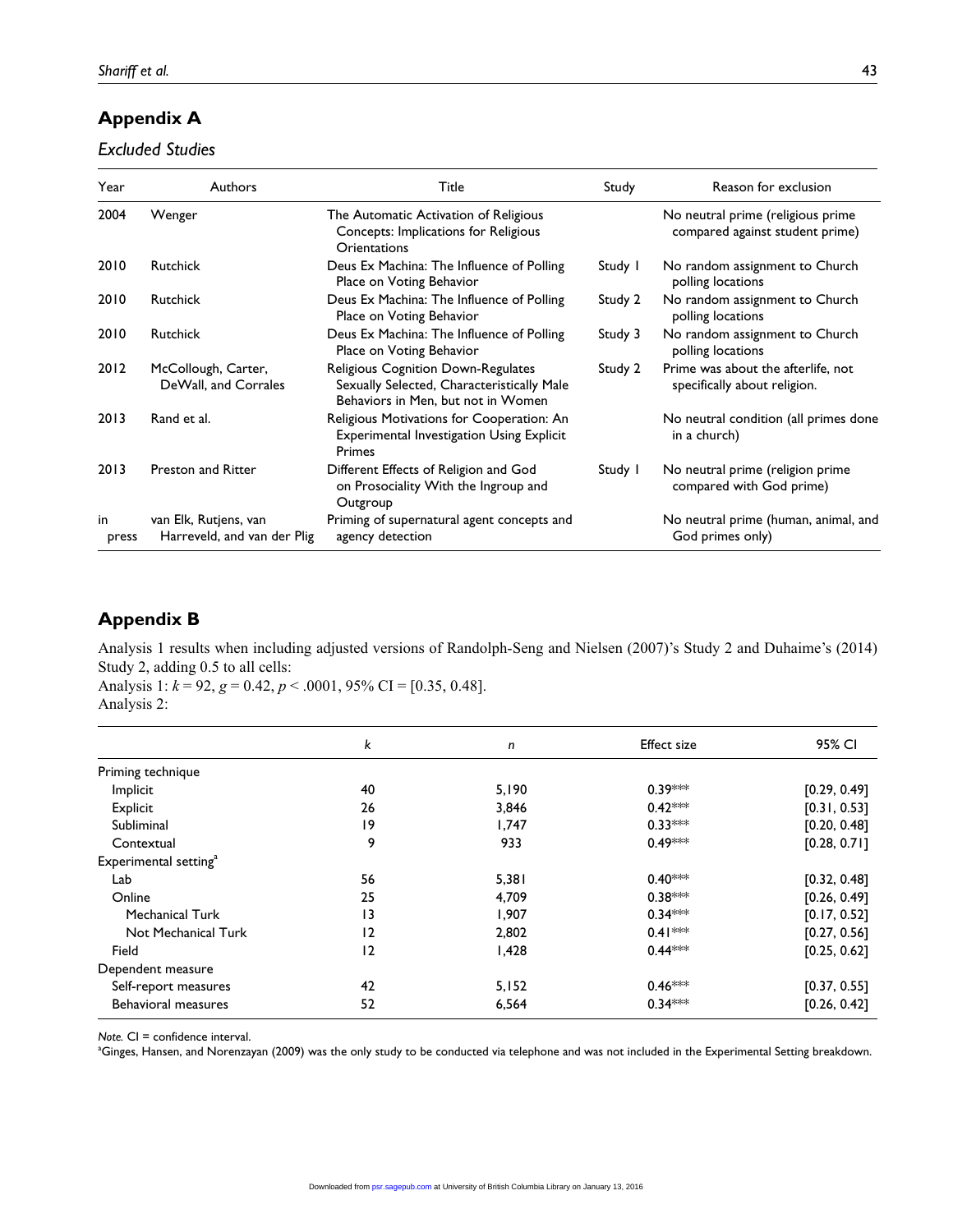# **Appendix C**

Meta-analyses results when excluding studies from the current authors' labs: Analysis 1:  $k = 84$ , Hedges'  $g = 0.42$ ,  $p < .0001$ ,  $95\%$  CI = [0.35, 0.48]. Analysis 2:

|                             | k            | n     | <b>Effect size</b> | 95% CI       |
|-----------------------------|--------------|-------|--------------------|--------------|
| Priming technique           |              |       |                    |              |
| Implicit                    | 35           | 4,939 | $0.39***$          | [0.29, 0.49] |
| Explicit                    | 23           | 3,172 | $0.42***$          | [0.31, 0.53] |
| Subliminal                  | 18           | 1,702 | $0.33***$          | [0.20, 0.48] |
| Contextual                  | 8            | 870   | $0.49***$          | [0.28, 0.71] |
| <b>Experimental setting</b> |              |       |                    |              |
| Lab                         | 48           | 4,609 | $0.40***$          | [0.32, 0.48] |
| Online                      | 25           | 4,709 | $0.38***$          | [0.26, 0.49] |
| <b>Mechanical Turk</b>      | 13           | 1,907 | $0.34***$          | [0.17, 0.52] |
| Not mechanical Turk         | 12           | 2,802 | $0.41***$          | [0.27, 0.56] |
| Field                       | $\mathsf{H}$ | 1.365 | $0.44***$          | [0.25, 0.62] |
| Dependent measure           |              |       |                    |              |
| Self-report measures        | 38           | 3,848 | $0.46***$          | [0.37, 0.55] |
| <b>Behavioral measures</b>  | 46           | 6,835 | $0.34***$          | [0.26, 0.42] |

*Note.* CI = confidence interval.

Analysis 3:  $k = 62$ ,  $\chi^2(124) = 185.32$ ,  $p = .0003$ . Analysis 4: *k* = 21, Hedges' *g* = 0.27, *p* < .001 95% CI = [0.16, 0.37]. Analysis 5:  $k = 14$ ,  $\chi^2(28) = 68.86$ ,  $p < .0001$ .

Analysis 6:

- All studies with religiosity moderation:  $k = 11$ , Hedges'  $g = 0.20$ ,  $p = .004$ , 95% CI = [0.06, 0.34];
- Just "religious/high religiosity":  $k = 11$ , Hedges'  $g = 0.40$ ,  $p < .001$ , 95% CI = [0.18, 0.62];
- •• Just "non-religious/low religiosity": *k* = 11, Hedges' *g* = 0.04, *p* = .72, 95% CI = [−0.19, 0.27].

#### Analysis 7:

- All prosocial studies with religiosity moderation:  $k = 7$ , Hedges'  $g = 0.20$ ,  $p = .011$ , 95% CI = [0.05, 0.36];
- Just "religious/high religiosity":  $k = 7$ , Hedges'  $g = 0.38$ ,  $p = .006$ ,  $95\%$  CI = [0.11, 0.65];
- Just "non-religious/low-religiosity":  $k = 7$ , Hedges'  $g = 0.38$ ,  $p = .006$ , 95% CI = [0.11, 0.65]; non-believers:  $k = 7$ , Hedges'  $g = 0.14$ ,  $p = .27$ , 95% CI = [-0.10, 0.39].

### **Authors' Note**

Late in the publication process, we were alerted to the results of a large-scale replication attempt of Shariff and Norenzayan's (2007) study of religious priming on the dictator game (McCullough & Gomes, 2015). Though this was past our stopping point for study selection, because the study found a null effect, we wanted to test whether adding the study to Analyses 1 and 4 meaningfully changed the results. Including this study resulted in only minimal changes in Analysis 1 (*k* = 93, Hedges' *g* = 0.39, *p* < .0001, 95%  $CI = [0.33, 0.45]$  and Analysis 4,  $k = 93$ , Hedges'  $g = 0.39$ ,  $p <$ .0001, 95% CI = [0.33, 0.45].

#### **Acknowledgments**

The authors would like to convey their gratitude to the many researchers who shared and answered questions about their data.

#### **Declaration of Conflicting Interests**

The author(s) declared no potential conflicts of interest with respect to the research, authorship, and/or publication of this article.

#### **Funding**

This research was supported by a generous partnership grant to Ara Norenzayan, "The Evolution of Religion and Morality" [895– 2011–1009], from the Social Sciences and Humanities Research Council of Canada.

#### **Notes**

1. Labouff, Rowatt, Johnson, and Finkle (2012) were included in our analysis despite not using true random assignment. The samples were randomly selected from the populations of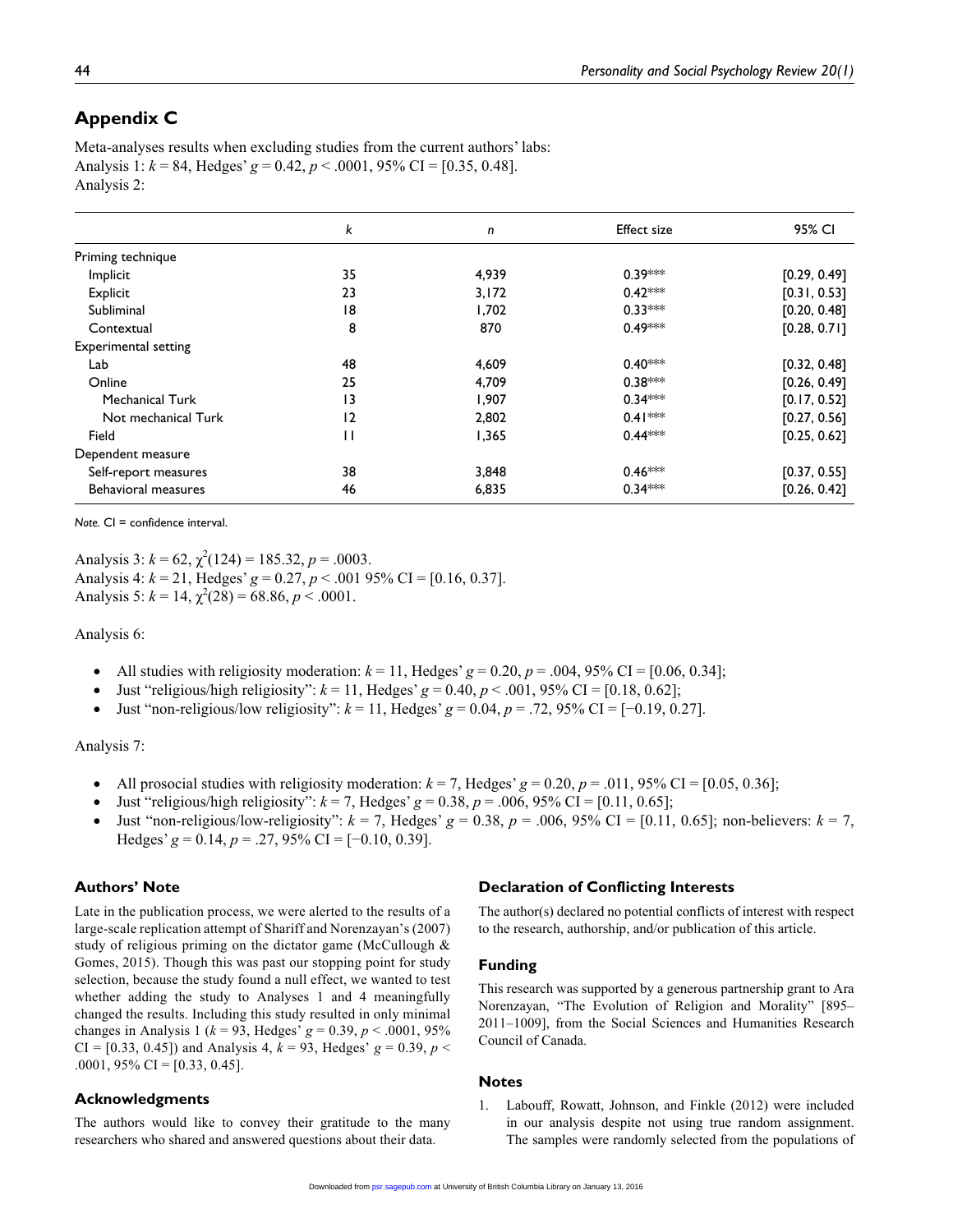pedestrians in front of religious and secular buildings (e.g., in front of the U.K. House of Parliament and Westminster Abbey). Because the authors made a substantial effort to ensure the samples were unbiased, and our judgment that this type of contextual study adds value to our understanding of the effects of religious priming, we decided to include it. The exclusion of this study does not change our overall findings.

- 2. Note that the great majority of the implicit (75%) and subliminal (79%) priming studies used awareness probes of some sort, which increase confidence that the primes indeed bypass awareness. However, we cannot rule out the possibility that even in these studies, certain participants had conscious awareness of the primed concept or stimuli—an issue that is being debated regarding all unconscious priming research (see Newell & Shanks, 2014, and relevant commentaries, for a discussion). When we refer to studies as having used implicit or subliminal priming, we are thus referring to the researchers' declared interpretations of how participants were primed.
- 3. In addition to studies that reported *p* > .05 values for their main hypotheses, Study 2 of Pichon, Boccato, and Saroglou (2007) was also excluded, as recalculation of the analysis for their main analysis resulted in a nonsignificant *p* value of .12.

#### **Supplemental Material**

The online supplemental material is available at [http://pspr](http://pspr.sagepub.com/supplemental) [.sagepub.com/supplemental.](http://pspr.sagepub.com/supplemental)

#### **References**

\*denotes inclusion in analyses

- Ahmed, A. M., & Hammarstedt, M. (2011). The effect of subtle religious representations on cooperation. *International Journal of Social Economics*, *38*, 900-910.
- \*Ahmed, A. M., & Salas, O. (2011). Implicit influences of Christian religious representations on dictator and prisoner's dilemma game decisions. *The Journal of Socio-Economics*, *40*, 242-246.
- \*Ahmed, A. M., & Salas, O. (2013). Religious context and prosociality: An experimental study from Valparaíso, Chile. *Journal for the Scientific Study of Religion*, *52*, 627-637.
- Allport, G. W. (1950). *The individual and his religion: A psychological interpretation*. Oxford, UK: Macmillan.
- Asendorpf, J. B., Conner, M., De Fruyt, F., De Houwer, J., Denissen, J. J., Fiedler, K., . . . Wicherts, J. M. (2013). Recommendations for increasing replicability in psychology. *European Journal of Personality*, *27*, 108-119.
- \*Aveyard, M. E. (2014). A call to honesty: Extending religious priming of moral behavior to Middle Eastern Muslims. *PLoS ONE*, *9*(7), Article e99447.
- \*Baldwin, M. W., Carrell, S. E., & Lopez, D. F. (1990). Priming relationship schemas: My advisor and the Pope are watching me from the back of my mind. *Journal of Experimental Social Psychology*, *26*, 435-454.
- Bargh, J. A., Chen, M., & Burrows, L. (1996). Automaticity of social behavior: Direct effects of trait construct and stereotype activation on action. *Journal of Personality and Social Psychology*, *71*, 230-244.
- \*Benjamin, D. J., Choi, J. J., & Fisher, G. W. (2010). *Religious identity and economic behavior* (No. w15925). Cambridge, MA: National Bureau of Economic Research.
- Bering, J. (2011). *The belief instinct: The psychology of souls, destiny, and the meaning of life*. New York, NY: W.W. Norton.
- Bulbulia, J. (2007). The evolution of religion. In *The Oxford handbook of evolutionary psychology*. Oxford, UK: Oxford University Press.
- \*Carpenter, T. P., & Marshall, M. A. (2009). An examination of religious priming and intrinsic religious motivation in the moral hypocrisy paradigm. *Journal for the Scientific Study of Religion*, *48*, 386-393.
- \*Carter, E. (2014). [Religious priming and delay discounting]. Unpublished raw data.
- \*Cavrak, S. E., & Kleider-Offutt, H. M. (in press). Pictures are worth a thousand words and a moral decision or two: Religious symbols prime moral judgments. *The International Journal for the Psychology of Religion*.
- \*Chan, K. Q., Tong, E. M. W., & Tan, Y. L. (2014). Taking a leap of faith reminders of God lead to greater risk taking. *Social Psychological & Personality Science*, *5*, 901-909.
- \*Cohen, E., Mundry, R., & Kirschner, S. (2014). Religion, synchrony, and cooperation. *Religion, Brain & Behavior*, *4*, 20-30.
- Cohen, J. (1992). A power primer. *Psychological Bulletin*, *112*, 155-159.
- Cumming, G. (2014). The new statistics why and how. *Psychological Science*, *25*, 7-29.
- Cumming, G., Fidler, F., Kalinowski, P., & Lai, J. (2012). The statistical recommendations of the American Psychological Association Publication Manual: Effect sizes, confidence intervals, and meta-analysis. *Australian Journal of Psychology*, *64*, 138-146.
- Dijksterhuis, A., & Bargh, J. A. (2001). The perception–behavior expressway: Automatic effects of social perception on social behavior. *Advances in Experimental Social Psychology*, *33*, 1-40.
- \*Dijksterhuis, A., Preston, J., Wegner, D. M., & Aarts, H. (2008). Effects of subliminal priming of self and God on self-attribution of authorship for events. *Journal of Experimental Social Psychology*, *44*, 2-9.
- Dijksterhuis, A., van Knippenberg, A., & Holland, R. W. (2014). Evaluating behavior priming research: Three observations and a recommendation. *Social Cognition*, *32*, 196-208.
- Doyen, S., Klein, O., Pichon, C. L., & Cleeremans, A. (2012). Behavioral priming: It's all in the mind, but whose mind? *PLoS ONE*, *7*(1), Article e29081.
- \*Duhaime, E. (2014). *Did religion facilitate the evolution of largescale cooperative societies?* (Unpublished master's thesis). University of Cambridge, Cambridge, UK.
- Durkheim, E (2001). *The elementary forms of religious life*. New York, NY: Oxford University Press. (Original work published 1912)
- Duval, S., & Tweedie, R. (2000). Trim and fill: A simple funnelplot-based method of testing and adjusting for publication bias in meta-analysis. *Biometrics*, *56*, 455-463.
- Emmons, R. A., & Paloutzian, R. F. (2003). The psychology of religion. *Annual Review of Psychology*, *54*, 377-402.
- \*Fergus, T. A., & Rowatt, W. C. (2015). Uncertainty, God, and scrupulosity: Uncertainty salience and priming God concepts interact to cause greater fears of sin. *Journal of Behavior Therapy and Experimental Psychiatry*, *46*, 93-98.
- Freud, S. (1961). *The future of an illusion*. New York, NY: W.W. Norton. (Original work published 1927)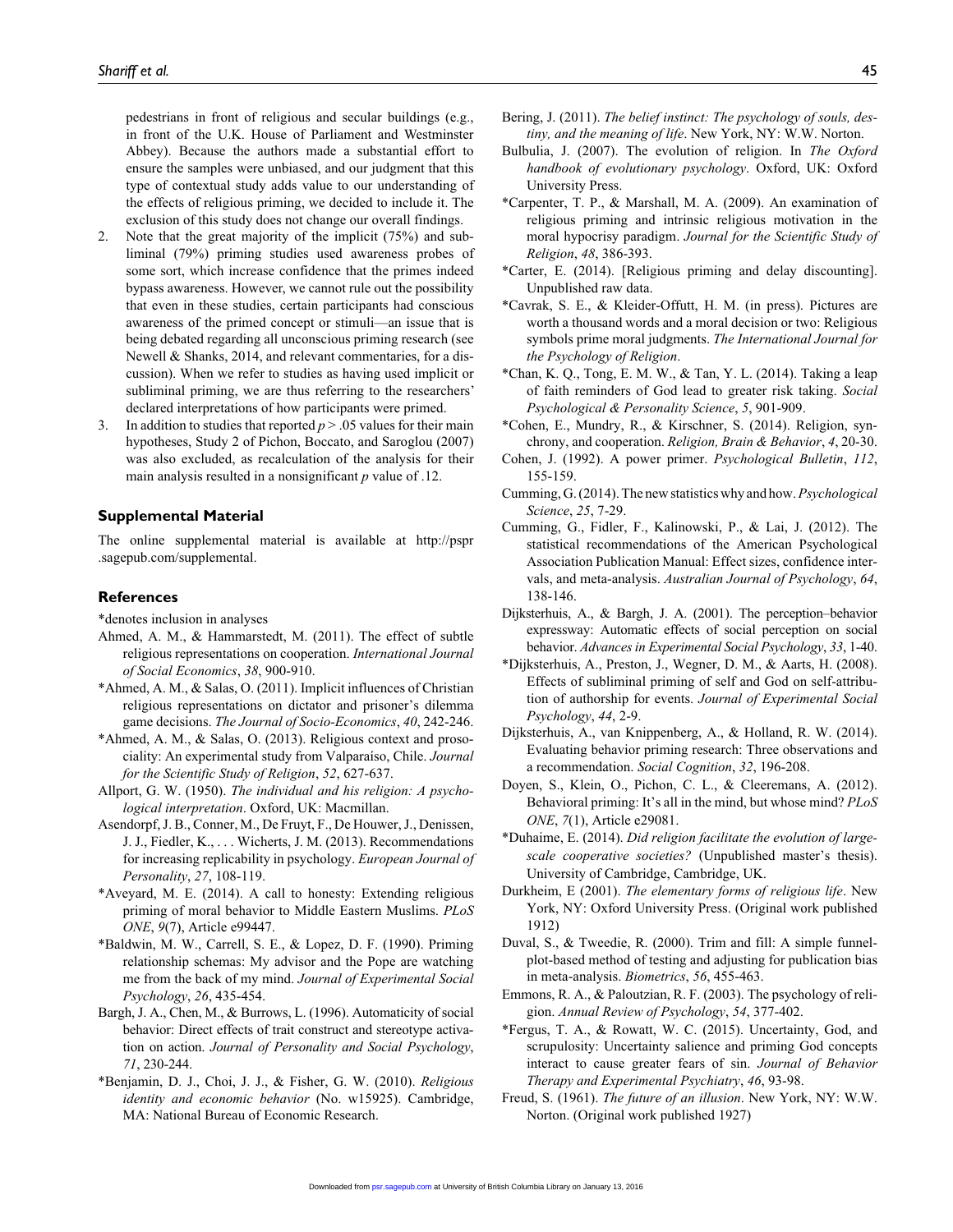- Galen, L. W. (2012). Does religious belief promote prosociality? A critical examination. *Psychological Bulletin*, *138*, 876-906.
- \*Gervais, W. M., & Norenzayan, A. (2012). Like a camera in the sky? Thinking about God increases public self-awareness and socially desirable responding. *Journal of Experimental Social Psychology*, *48*, 298-302.
- Gervais, W. M., & Norenzayan, A. (2013). Religion and the origins of anti-atheist prejudice. In S. Clarke, R. Powell, & J. Savulescu (Eds.), *Intolerance and conflict: A scientific and conceptual investigation* (pp. 126-145). Oxford, UK: Oxford University Press.
- \*Gervais, W. M., & Norenzayan, A. (2014). [Religion, self-awareness, and generosity]. Unpublished raw data.
- Gervais, W. M., Shariff, A. F., & Norenzayan, A. (2011). Do You Believe in Atheists? Trust and anti-atheist prejudice. *Journal of Personality and Social Psychology*, *101*, 1189-1206.
- \*Ginges, J., Hansen, I., & Norenzayan, A. (2009). Religion and support for suicide attacks. *Psychological Science*, *20*, 224-230.
- \*Granqvist, P., Mikulincer, M., Gewirtz, V., & Shaver, P. R. (2012). Experimental findings on God as an attachment figure: Normative processes and moderating effects of internal working models. *Journal of Personality and Social Psychology*, *103*, 804-818.
- Hadnes, M., & Schumacher, H. (2012). The Gods are watching: An experimental study of religion and traditional belief in Burkina Faso. *Journal for the Scientific Study of Religion*, *51*, 689-704.
- Hall, G. S. (1917). *Jesus, the Christ, in the light of psychology* (Vol *2*). New York, NY: Appleton.
- Harrison, J. M. D., & McKay, R. T. (2013). Do religious and moral concepts influence the ability to delay gratification? A priming study. *Journal of Articles in Support of the Null Hypothesis*, *10*, 25-40.
- Hebb, D. O. (1949). *The organization of behavior*. New York, NY: John Wiley.
- Hedges, L. V. (1981). Distribution theory for Glass's estimator of effect size and related estimators. *Journal of Educational Statistics*, *6*, 107-128.
- Henrich, J., Heine, S. J., & Norenzayan, A. (2010). The weirdest people in the world? *Behavioral and Brain Sciences*, *33*, 61-135.
- Herbison, P., Hay-Smith, J., & Gillespie, W. J. (2006). Adjustment of meta-analyses on the basis of quality scores should be abandoned. *Journal of Clinical Epidemiology*, *59*, 1249-1256.
- Higgins, J. P. (Ed.). (2008). *Cochrane handbook for systematic reviews of interventions* (Vol. *5*). Chichester, UK: Wiley– Blackwell.
- \*Hone, L. (2014). [Religious priming and hand-grip endurance]. Unpublished raw data.
- \*Horton, J. J., Rand, D. G., & Zeckhauser, R. J. (2011). The online laboratory: Conducting experiments in a real labor market. *Experimental Economics*, *14*, 399-425.
- Hullett, C. R., & Levine, T. R. (2003). The overestimation of effect sizes from *F* values in meta-analysis: The cause and a solution. *Communication Monographs*, *70*, 52-67.
- Hurst, S. G. (2014). *Religion's moral delusion* (Unpublished master's thesis). London School of Economics, London, UK.
- \*Inzlicht, M., & Tullett, A. M. (2010). Reflecting on God: Religious primes can reduce neurophysiological response to errors. *Psychological Science*, *21*, 1184-1190.
- James, W. (1902). *The varieties of religious experience: A study in human nature*. New York, NY: Longmans, Green.
- \*Johnson, M. K., Rowatt, W. C., & LaBouff, J. (2010). Priming Christian religious concepts increases racial prejudice. *Social Psychological and Personality Science*, *1*, 119-126.
- \*Johnson, M. K., Rowatt, W. C., & LaBouff, J. P. (2012). Religiosity and prejudice revisited: In-group favoritism, out-group derogation, or both? *Psychology of Religion and Spirituality*, *4*, 154-168.
- Juni, P., Witschi, A., Bloch, R., & Egger, M. T. (1999). The hazards of scoring the quality of clinical trials for meta-analysis. *The Journal of the American Medical Association*, *282*, 1054-1060.
- Kupor, D. M., Laurin, K., & Levav, J. (in press). Anticipating divine protection? Reminders of God can increase non-moral risk-taking. *Psychological Science*.
- \*LaBouff, J. P., Rowatt, W. C., Johnson, M. K., & Finkle, C. (2012). Differences in attitudes toward outgroups in religious and nonreligious contexts in a multinational sample: A situational context priming study. *International Journal for the Psychology of Religion*, *22*, 1-9.
- \*Laurin, K., Kay, A. C., & Fitzsimons, G. M. (2011). Divergent effects of activating thoughts of God on self-regulation. *Journal of Personality and Social Psychology*, *102*, 4-21.
- Lehmann, E. L. (1986). *Testing statistical hypotheses* (2nd ed.). New York, NY: John Wiley.
- Levine, T. R., Asada, K. J., & Carpenter, C. (2009). Sample sizes and effect sizes are negatively correlated in meta-analyses: Evidence and implications of a publication bias against nonsignificant findings. *Communication Monographs*, *76*, 286-302.
- Littenberg, B., & Moses, L. E. (1993). Estimating diagnostic accuracy from multiple conflicting reports: A new meta-analytic method. *Medical Decision Making*, *13*, 313-321.
- \*McCullough, M. E., Carter, E. C., DeWall, C. N., & Corrales, C. M. (2012). Religious cognition down-regulates sexually selected, characteristically male behaviors in men, but not in women. *Evolution & Human Behavior*, *33*, 562-568.
- \*McKay, R., Efferson, C., Whitehouse, H., & Fehr, E. (2011). Wrath of God: Religious primes and punishment. *Proceedings of the Royal Society B: Biological Sciences*, *278*, 1858-1863.
- Molden, D. C. (2014). Understanding priming effects in social psychology: An overview and integration. *Social Cognition*, *32*, 243-249.
- Newell, B. R., & Shanks, D. R. (2014). Unconscious influences on decision making: A critical review. *Behavioral and Brain Sciences*, *37*, 1-19.
- Norenzayan, A. (2013). *Big Gods: How religion transformed cooperation and conflict*. Princeton, NJ: Princeton University Press.
- Norenzayan, A., Henrich, J., & Slingerland, E. (2013). Religious prosociality: A synthesis. In P. J. Richerson & M. H. Christiansen (Eds.), *Cultural evolution: Society, technology, language and religion* (pp. 365-378). Cambridge, MA: MIT Press.
- Norenzayan, A., & Shariff, A. F. (2008). The origin and evolution of religious prosociality. *Science*, *322*, 58-62.
- Norenzayan, A., Shariff, A. F., Gervais, W. M., Willard, A. K., McNamara, R., Slingerland, E., & Henrich, J. (in press). The cultural evolution of prosocial religions. *Behavioral and Brain Sciences*.
- Pashler, H., Coburn, N., & Harris, C. R. (2012). Priming of social distance? Failure to replicate effects on social and food judgments. *PLoS ONE*, *7*(8), Article e42510. doi:10.1371/ journal.pone.0042510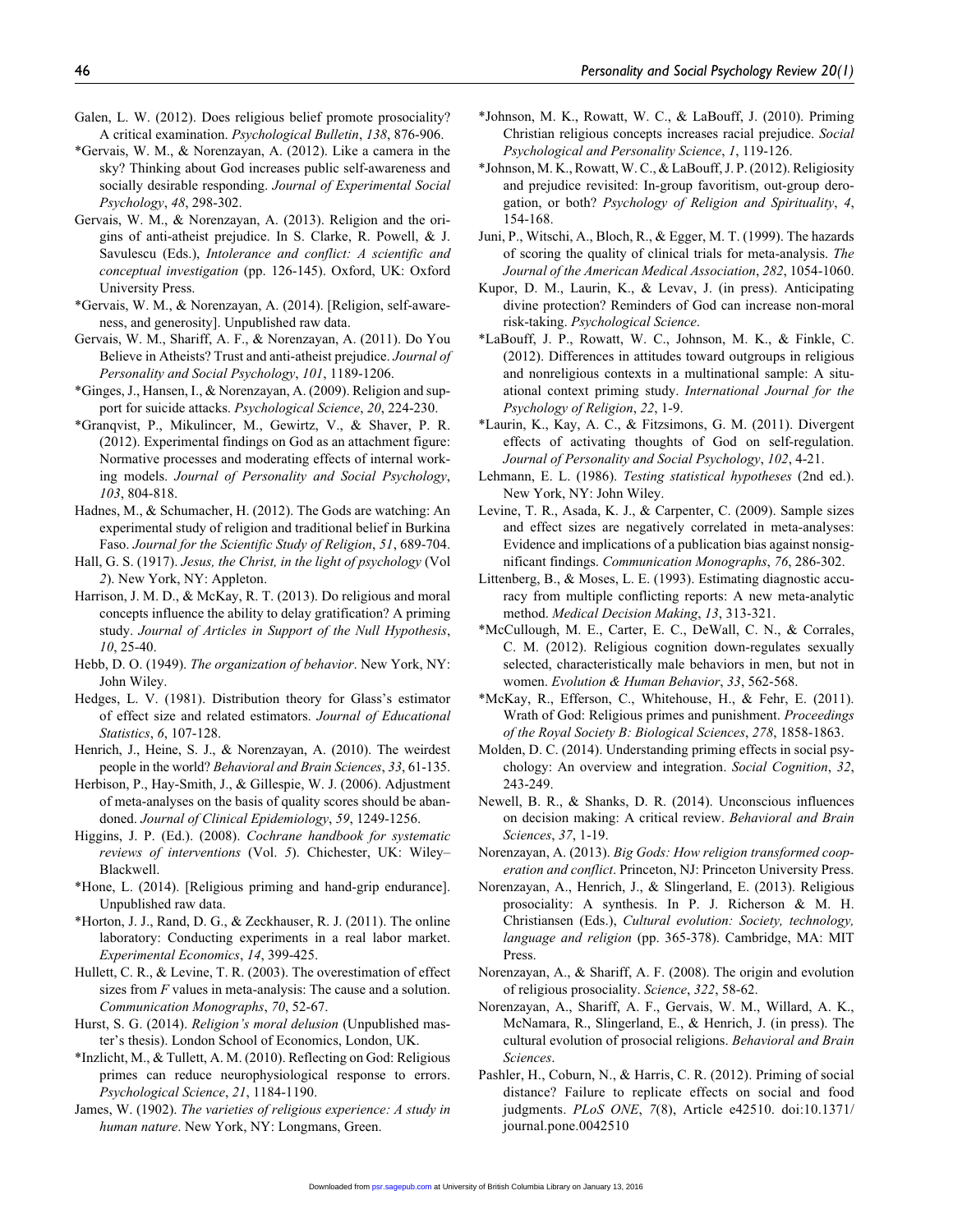- \*Pichon, I., Boccato, G., & Saroglou, V. (2007). Nonconscious influences of religion on prosociality: A priming study. *European Journal of Social Psychology*, *37*, 1032-1045.
- Pichon, I., & Saroglou, V. (2009). Religion and helping: Impact of target thinking styles and just-world beliefs. *Archive for the Psychology of Religion/Archiv für Religionspychologie*, *31*, 215-236.
- Pratte, M. S., & Rouder, J. N. (2009). A task-difficulty artifact in subliminal priming. *Attention, Perception, & Psychophysics*, *71*, 1276-1283.
- Preston, J. L., & Ritter, R. S. (2013). Different effects of religion and God on prosociality with the ingroup and outgroup. *Personality and Social Psychology Bulletin*, *39*, 1471-1483.
- Proulx, T., Inzlicht, M., & Harmon-Jones, E. (2012). Understanding all inconsistency compensation as a palliative response to violated expectations. *Trends in Cognitive Sciences*, *16*, 285-291.
- \*Purzycki, B. G., Baimel, A., McNamara, R., & Willard, A. K. (2014). [Religious priming adapted for use in small-scale societies-pilot]. Unpublished raw data.
- Ramsay, J. E., Pang, J. S., Shen, M. J., & Rowatt, W. C. (2014). Rethinking value violation: Priming religion increases prejudice in Singaporean Christians and Buddhists. *International Journal for the Psychology of Religion*, *24*, 1-15.
- \*Rand, D. G., Dreber, A., Haque, O. S., Kane, R. J., Nowak, M. A., & Coakley, S. (2013). Religious motivations for cooperation: An experimental investigation using explicit primes. *Religion, Brain & Behavior*, *4*, 31-48.
- \*Randolph-Seng, B., & Nielsen, M. E. (2007). Honesty: One effect of primed religious representations. *International Journal for the Psychology of Religion*, *17*, 303-315.
- Richard, F. D., Bond, C. F., Jr., & Stokes-Zoota, J. J. (2003). One hundred years of social psychology quantitatively described. *Review of General Psychology*, *7*, 331-363.
- Rodriguez, L. M., Neighbors, C., & Foster, D.W. (2013). Priming effects of self-reported drinking and religiosity. *Psychology of Addictive Behaviors: Journal of the Society of Psychologists in Addictive Behaviors*, *28*, 1-9.
- Rosenthal, R. (1995). Writing meta-analytic reviews. *Psychological Bulletin*, *118*, 183-192.
- Rounding, K., Lee, A., Jacobson, J. A., & Ji, L. J. (2012). Religion replenishes self-control. *Psychological Science*, *23*, 635-642.
- \*Rutchick, A. M. (2010). Deus ex machina: The influence of polling place on voting behavior. *Political Psychology*, *31*, 209-225.
- Rye, M. S., Pargament, K. I., Ali, M. A., Beck, G. L., Dorff, E. N., Hallisey, C., …Williams, J. G. (2000). Religious perspectives on forgiveness. In M. E. McCullough, K. Pargament, & C. E. Thoresen (Eds.), *Forgiveness: Theory, research, and practice* (pp. 17-40). New York, NY: Guilford Press.
- \*Sagioglou, C., & Forstmann, M. (2013). Activating Christian religious concepts increases intolerance of ambiguity and judgment certainty. *Journal of Experimental Social Psychology*, *49*, 933-939.
- \*Saroglou, V., Corneille, O., & Van Cappellen, P. (2009). "Speak, Lord, your servant is listening": Religious priming activates submissive thoughts and behaviors. *The International Journal for the Psychology of Religion*, *19*, 143-154.
- \*Sasaki, J. Y., Kim, H. S., Mojaverian, T., Kelley, L. D., Park, I. Y., & Janušonis, S. (2013). Religion priming differentially

increases prosocial behavior among variants of the dopamine D4 receptor (DRD4) gene. *Social Cognitive and Affective Neuroscience*, *8*, 209-215.

- \*Schumann, K., McGregor, I., Nash, K. A., & Ross, M. (2014). Religious magnanimity: Reminding people of their religious belief system reduces hostility after threat. *Journal of Personality and Social Psychology*, *107*, 432-453.
- Sedikides, C., & Gebauer, J. E. (2010). Religiosity as self-enhancement: A meta-analysis of the relation between socially desirable responding and religiosity. *Personality and Social Psychology Review*, *14*, 17-36.
- Shanks, D. R., Newell, B. R., Lee, E. H., Balakrishnan, D., Ekelund, L., Cenac, Z., & Moore, C. (2013). Priming intelligent behavior: An elusive phenomenon. *PLoS ONE*, *8*(4), Article e56515.
- Shariff, A. F. (2011). Big Gods were made for big groups: Commentary on Schloss & Murray. *Religion, Brain & Behavior*, *1*, 89-93.
- \*Shariff, A. F., & Norenzayan, A. (2007). God is watching you: Supernatural agent concepts increase prosocial behavior in an anonymous economic game. *Psychological Science*, *18*, 803- 809.
- Simmons, J. P., Nelson, L. D., & Simonsohn, U. (2011). Falsepositive psychology: Undisclosed flexibility in data collection and analysis allows presenting anything as significant. *Psychological Science*, *22*, 1359-1366.
- Simonsohn, U., Nelson, L., & Simmons, J. (2014). *P*-curve: A key to the file drawer. *Journal of Experimental Psychology: General*, *143*, 534-547.
- Sosis, R., & Ruffle, B. J. (2003). Religious ritual and cooperation: Testing for a relationship on Israeli religious and secular Kibbutzim1. *Current Anthropology*, *44*, 713-722.
- Srull, T. K., & Wyer, R. S. (1979). The role of category accessibility in the interpretation of information about persons: Some determinants and implications. *Journal of Personality and Social Psychology*, *37*, 1660-1672.
- \*Toburen, T., & Meier, B. P. (2010). Priming God-related concepts increases anxiety and task persistence. *Journal of Social & Clinical Psychology*, *29*, 127-143.
- \*Tsang, J. A., Schulwitz, A., & Carlisle, R. D. (2012). An experimental test of the relationship between religion and gratitude. *Psychology of Religion and Spirituality*, *4*, 40-55.
- \*Van Cappellen, P., Corneille, O., Cols, S., & Saroglou, V. (2011). Beyond mere compliance to authoritative figures: Religious priming increases conformity to informational influence among submissive people. *The International Journal for the Psychology of Religion*, *21*, 97-105.
- van Elk, M., Rutjens, B. T., van der Pligt, J., & van Harreveld, F. (in press). Priming of supernatural agent concepts and agency detection. *Religion, Brain & Behavior*.
- Viechtbauer, W. (2010). Conducting meta-analyses in R with the metafor package. *Journal of Statistical Software*, *36*(3), 1-48.
- Voltaire, F. M. A. (1825). *Oeuvres complètes de Voltaire* (Vol. *65*). Paris, France: Antoine-Augustin Renouard.
- Wallis, W. A. (1942). Compounding probabilities from independent significance tests. *Econometrica*, *10*, 229-248.
- Wenger, J. L. (2004). The automatic activation of religious concepts: Implications for religious orientations. *The International Journal for the Psychology of Religion*, *14*, 109-123.